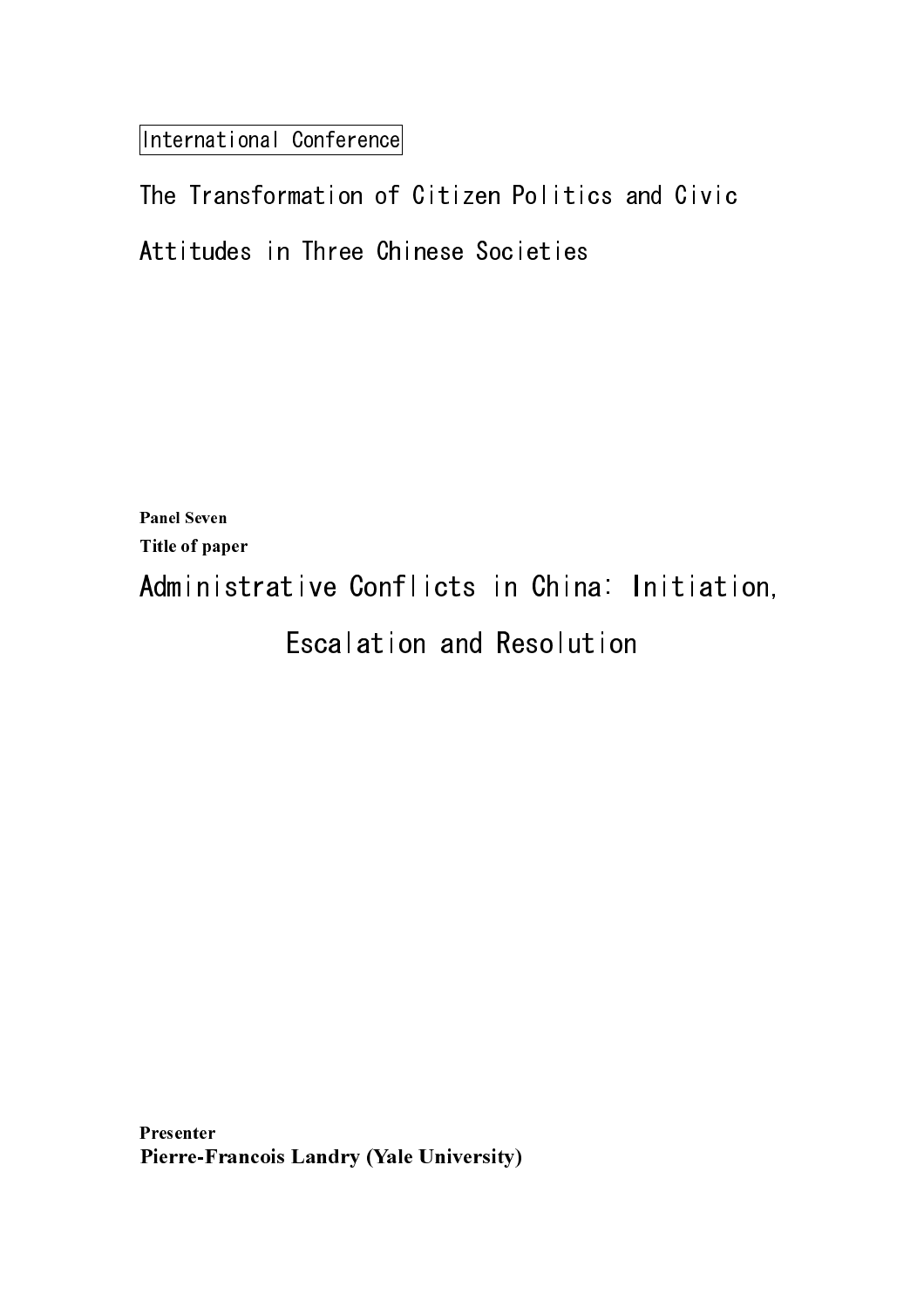Pierre-Francois Landry, Assistant Professor of Political Science, received his Ph.D. from the University of Michigan in 2000. He has been affiliated with the Research Center for Contemporary China since 1997. His research interests focus on Chinese politics, comparative local government, and quantitative comparative political analysis. He is currently writing a book tentatively titled "The CCP and Local Elites in Post-Deng China". Articles in progress include "Explaining Party Membership in Urban China" and "GPS sampling for social science survey research in China" based on an experiment in spatial sampling methodology that relies on the Geographical Positioning System to survey populations that are difficult to enumerate. Campus address: 8 Prospect Place, room 112 Phone: 203.432.5016

Email: pierre.landry@yale.edu.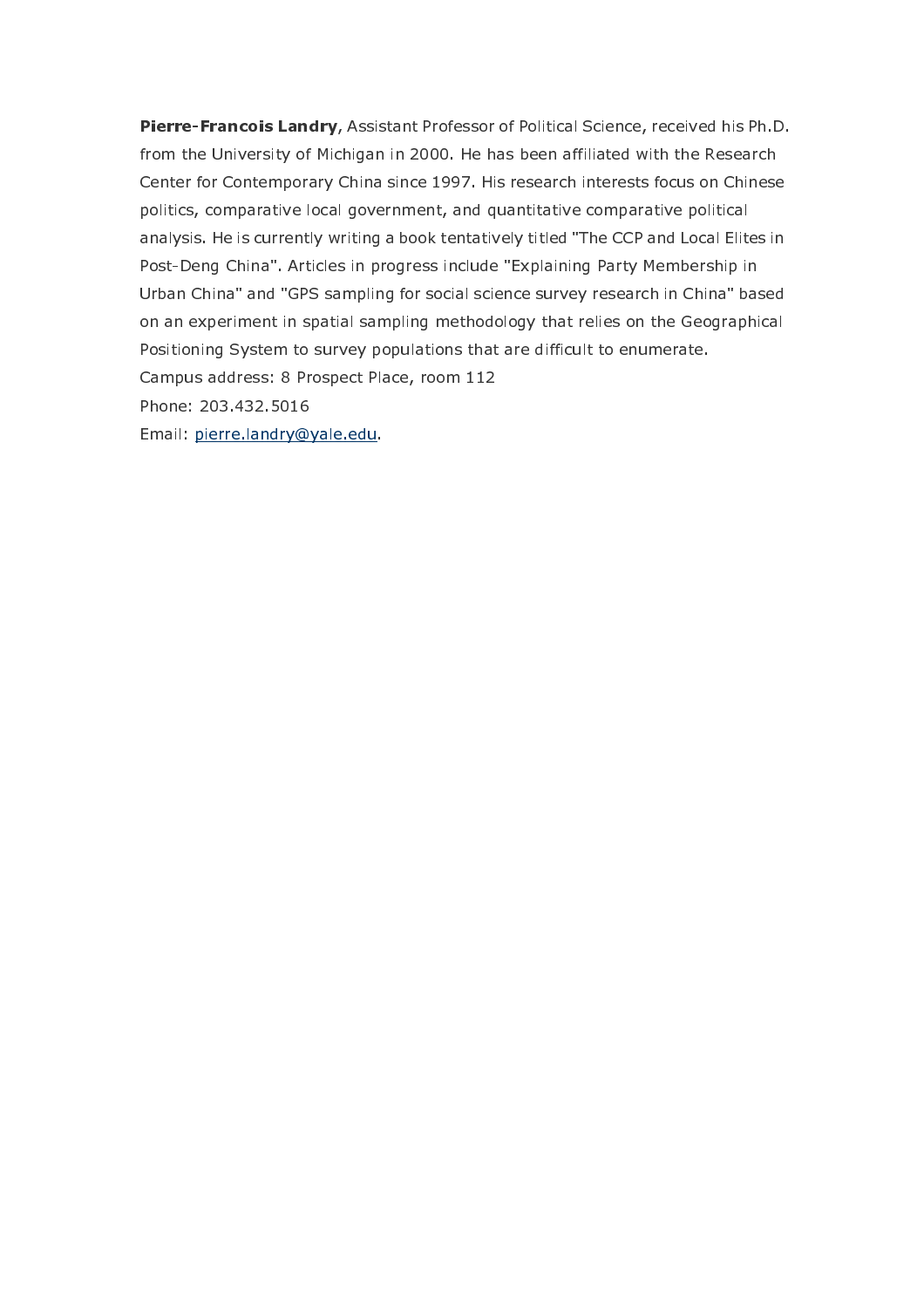## **Administrative Conflicts in China: Initiation, Escalation and Resolution**

by Pierre F. Landry Department of Political Science Yale University 124. Prospect Street New Haven, CT 06511 pierre.landry@yale.edu Phone: (203)-432-5016

# **Comments welcome! Please do not cite without permission.**

This paper draws on a collaborative project on the Institutionalization of Legal Reforms in China between Profs. Shen Mingming, Yang Ming (Research Center for the Study of Contemporary China (RCCC), at Peking University), Yanqi Tong (University of Utah), Wenfang Tang (University of Pittsburg), Jinyun Liu (University of Michigan), and myself. We are all indebted to the RCCC staff for their outstanding work, particularly Yan Jie and Chai Jingjing. Financial support of the Ford Foundation, Peking University and Yale University is gratefully acknowledged.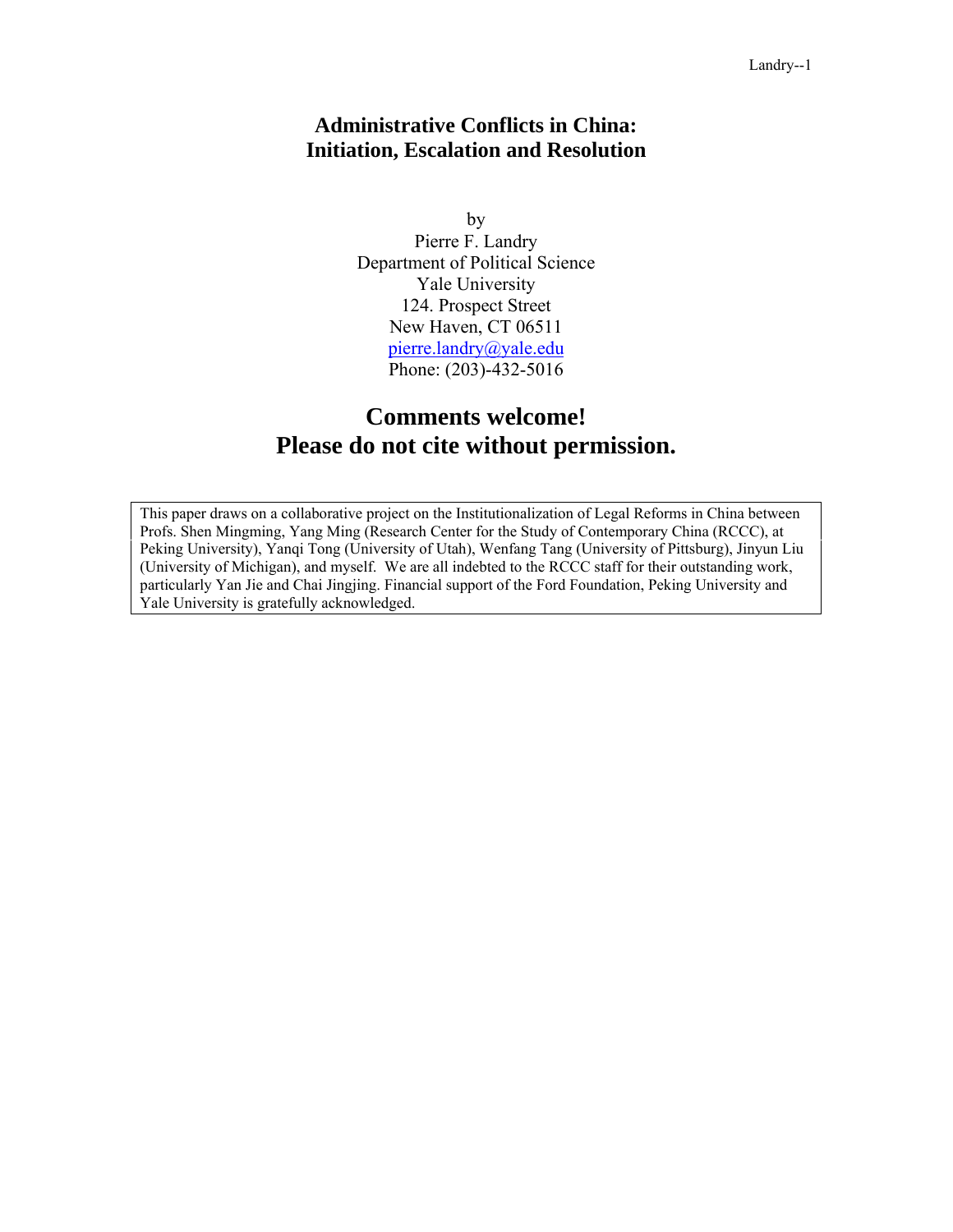Landry--2

 Since authoritarian regimes—by definition—stifle (or ban) electoral competition and limit contestation, few of their citizens are willing to bear the high transaction costs of challenging unfavorable decisions made by government agencies. If they have grievances, fear may deter victims from taking any action, and if they are brave enough to challenge the authorities, we would anticipate that they would first turn to other dispute resolution mechanisms. Confronting the government in court is likely to be hazardous.

The case of China during the reform era presents us with a remarkable anomaly among authoritarian regimes: although it remains authoritarian, the government appears to have made credible commitments to reform its legal institutions, and move closer to the received notion of the rule of law. (Cohen and Hsu 2003; Ho 2004; Keith 1994; Li et al. 1985; Lubman 1996; Lubman 1999; Mansfield Center for Pacific Affairs. 2000; Peerenboom 2002; Potter 2003; Såoma and Huang 2000; Shi 2000; Turner-Gottschang, Feinerman, and Guy 2000; United States Congressional-Executive Commission on China 2002; United States. Congressional-Executive Commission on China. 2003; United States. Congressional-Executive Commission on China. 2004; Wang 2002; Wang 2000)

Though Chinese society is by no means as litigious as the United States, more than five million cases are filed in Chinese courts annually. Furthermore, the Chinese state's commitment to legal reforms in not simply a matter of strengthening the legal architecture in which disputes among ordinary citizens are resolved; it has gone much further by introducing important laws and regulations that allow an increasing number of citizens to challenge government decisions directly. Specifically, the Administrative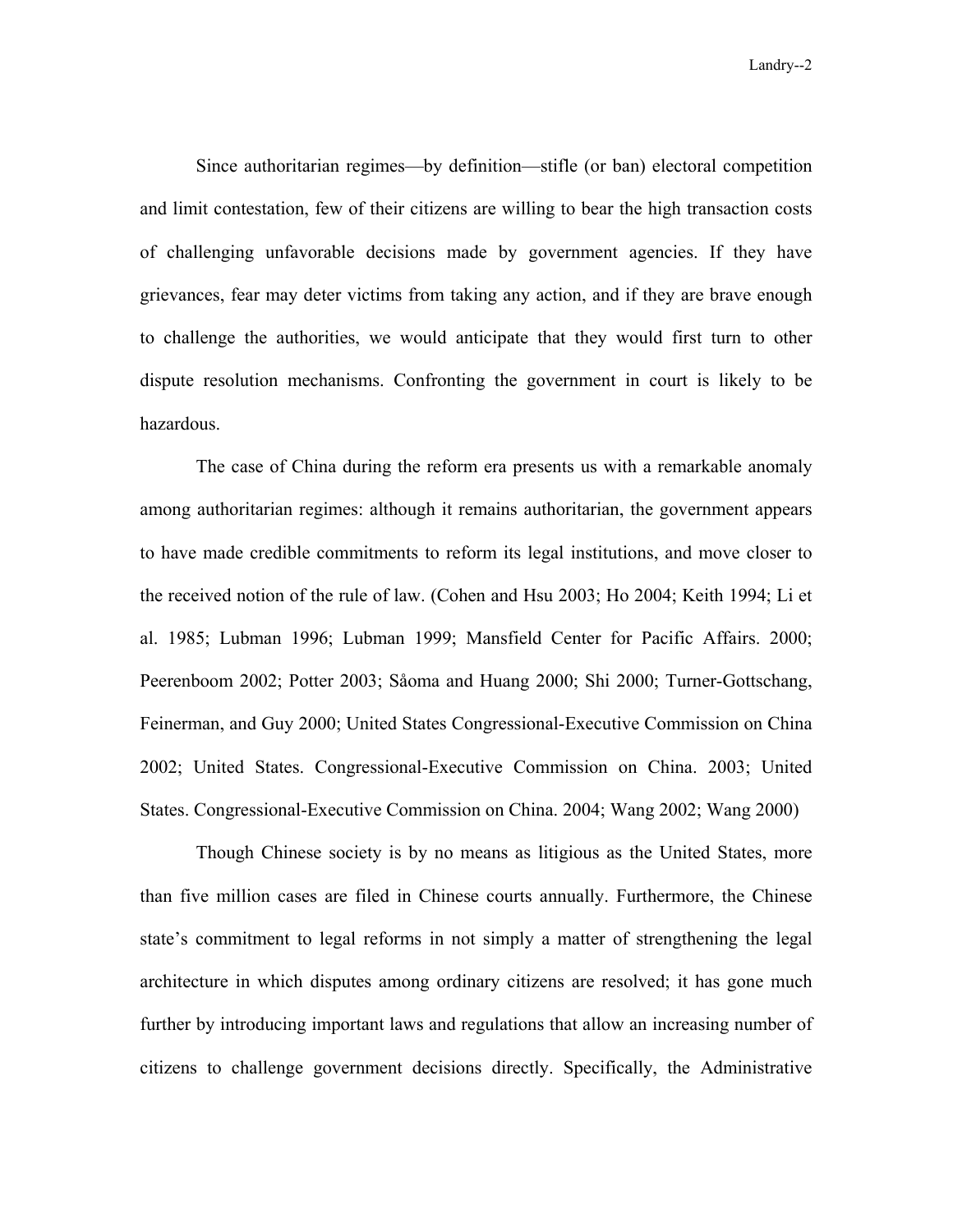Litigation Law of 1989 (A.L.L.) allows Chinese citizens to challenge government decisions in court. $<sup>1</sup>$ </sup>

In authoritarian regimes, strategies of accommodation have the advantage of signaling loyalty. If 'exit' is precluded and 'voice' repressed, victims have powerful incentives to extract concessions by demonstrating their loyalty to existing institutions (Hirschmann, 1970). Working 'within the system' avoids the risk that confronting a specific decision may be misinterpreted as a challenge to the political system as a whole, and result in retaliation, or worse. Accommodating strategies also have lower information costs. Since they are accepted, and may even be encouraged, potential users can infer the odds of success by observing whether and how fellow citizens make use of it.

Rare and untested strategies of confrontation are risky, because victims know little *ex ante* about the way officials are likely to react if they are used. The payoffs may be large, but risk-averse individuals are unlikely to choose them. Solving the collective action problem is difficult, even more so under dictatorship, although we know empirically that popular protests are possible (Almeida 2003; Lohmann 1994; Lohmann 1997). Protests can sometimes take the form of violent resistance, including in China (Strand, 1990;(Ho 2004; Tanner 2004; Zhao 2004). But we also know that revolutions are rare events, because collective action is difficult to organize (Olson, 1966), resistance is

<sup>&</sup>lt;sup>1</sup> Xingzheng Susong Fa (行政诉讼法). Article 2 of the 1989 Law (in force since 1990) states that "If a citizen, a legal person or any other organization considers that his or its lawful rights and interests have been infringed upon by a specific administrative act of an administrative organ or its personnel, he or it shall have the right to bring a suit before a people's court in accordance with this Law." In addition, a number of related regulations have been put in place, including "The Regulations on Administrative Reconsideration", the "'State Indemnity Law', which stipulates that "where a government agency or its personnel invades the legitimate rights and interests of a citizen, legal person or other organization, resulting in injury while performing its functions, the sufferer shall be entitled to obtain state indemnity according to this Law'" , as well as the "The Law on Administrative Punishments". See: Wang (2000).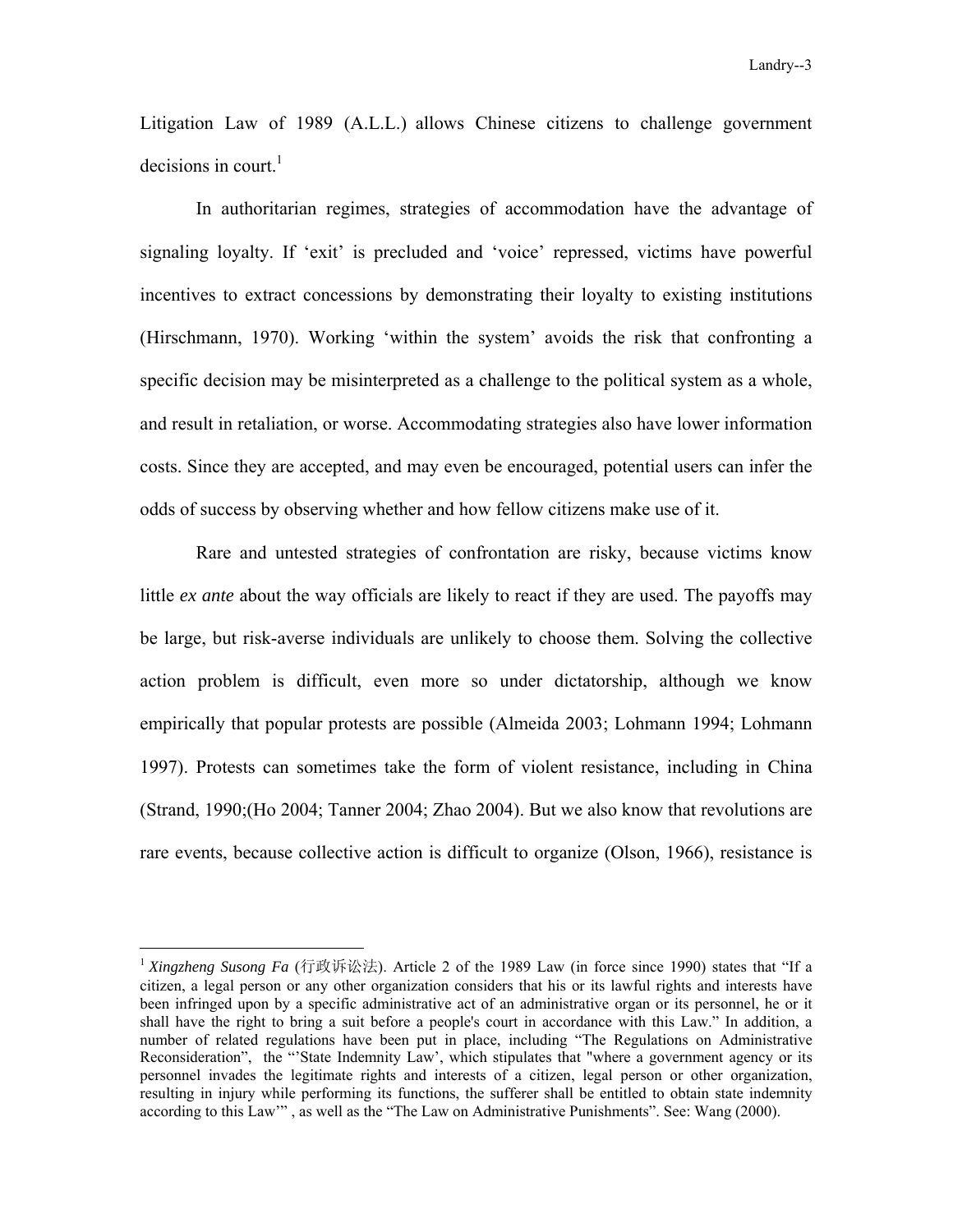Landry--4

costly and most grievances do not escalate to the point of presenting a severe challenge to the authorities. (Li and O'Brien 1996; O'Brien 1996)

 Between passivity and revolution, the range of feasible alternatives available to citizens depends on the willingness of the government to supply—or at least tolerate mechanisms of dispute resolution. These can be as formal as establishing a civil, administrative and criminal courts, but they may also entail more informal mechanisms such as the 'Comrades' Courts' of Socialist Yugoslavia (Hayden, 1985), or mediation in Maoist China (Lubman, 1969).

 In this paper, I address how conflicts between the Chinese state and its citizens emerge, escalate, and are resolved. The emergence of a body of administrative law offers us a very important benchmark against which to evaluate the depth and breadth of China's political evolution. Even in democratic systems, taking the government to court is inherently political. It is even more so in authoritarian regimes: If citizens can successfully sue their dictator, the dictator no longer enforces his decisions with certainty, which undermines the very foundations of dictatorship in the first place. Even though such a regime may not have the attributes of a Schumepeterian democracy in which incumbents lose contested elections (Przeworksi, 2000), authoritarian regimes in which the hands of decision makers may be tied by contrarian legal decisions are qualitatively different from capricious dictatorships in which all decisions are presumably enforceable all the time, with no judicial oversight.

 I do not assume that laws matter simply because they are printed. It is empirically grounded in the daily reality of ordinary Chinese citizens, some of whom have grievances against the state, who—given their economic, political, and social constraints and the set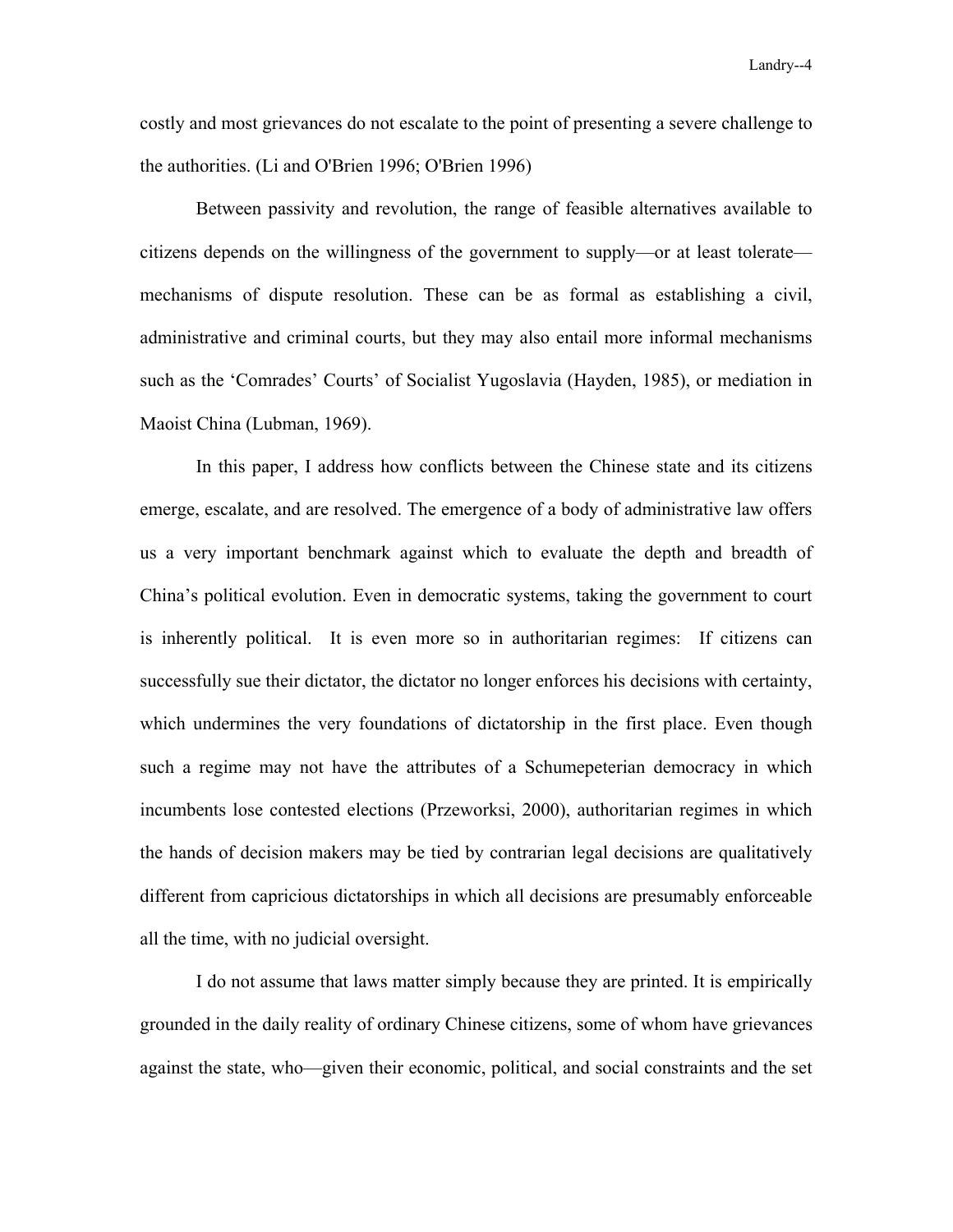of alternatives that is offered to them—choose to pursue particular strategies in order to solve their conflicts. The 'success' or 'failure' of legal reforms is not measured by the degree of institutional innovation, such as the promulgation of the A.L.L. Instead, the standard is whether the actual end-users of these new institutions end up more satisfied with the substantive outcomes than their peers who select other mechanisms of conflict resolution.

 This paper proceeds in four steps. I first outline how the innovation of administrative litigation has affected the Chinese legal system since the 1990s. I then use survey data drawn from a national sample of Chinese adults to show how disputes that pit citizens against government agencies tend to emerge (Section 2); to show who is more likely to choose to escalate these disputes (Section 3); and to show which strategies of conflict resolution are more effective in the eyes of the victims (Section 4).

## **Section 1: The Rise of Administrative Litigation in China**

Chinese legal reforms in the post-Mao era have produced a vastly more formal infrastructure. In very short order, countless laws have been promulgated, a sophisticated corps of legal professionals has been trained, courts established, and by most accounts, reliance of formal legal institutions is rising. {Wang, 2002 #6045; US Congressional-Executive Commission on China, 2002 #5875; Wang, 2000 #6675; Shi, 2000 #5604; {Lubman, 1999 #5167; Lubman, 1996 #175} In 2003, Chinese courts processed more than five million cases, more than a tenfold increase compared to 1978. (Table 1)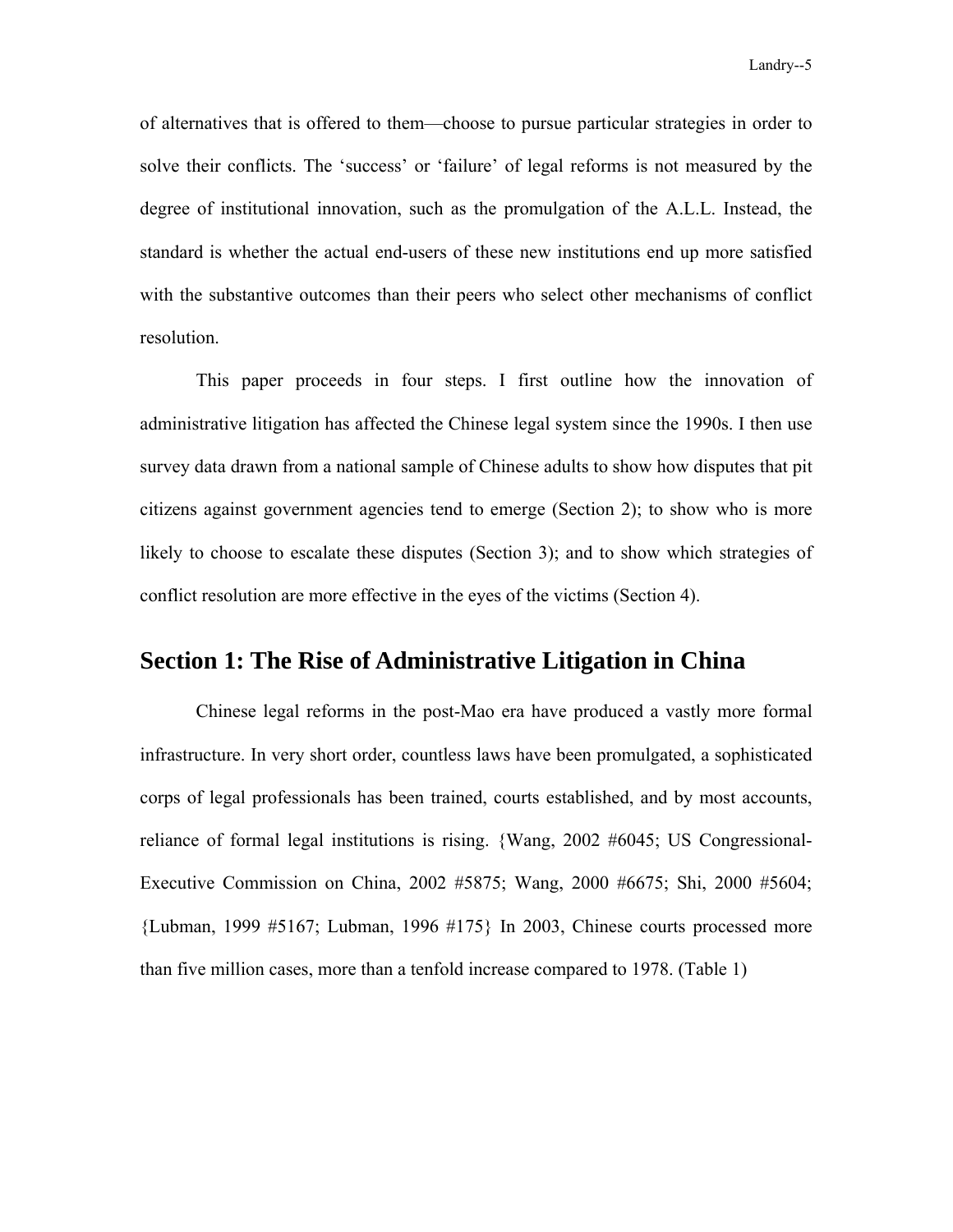

**Figure 1: Number of Administrative Law Cases in Chinese Courts (1983-2003)** 



| Year | Total   | Criminal<br>Cases | Civil<br>Cases | Economic<br>disputes | Administrative<br>Case | Maritime<br>Cases |
|------|---------|-------------------|----------------|----------------------|------------------------|-------------------|
| 1978 | 447755  | 146968            | 300787         |                      |                        |                   |
| 1979 | 513789  | 123846            | 389943         |                      |                        |                   |
| 1980 | 763535  | 197856            | 565679         |                      |                        |                   |
| 1981 | 906051  | 232125            | 673926         |                      |                        |                   |
| 1982 | 1024160 | 245219            | 778941         |                      |                        |                   |
| 1983 | 1343164 | 542648            | 756436         | 43553                | 527                    |                   |
| 1984 | 1355460 | 431357            | 838307         | 84813                | 983                    |                   |
| 1985 | 1319741 | 246655            | 846391         | 225541               | 916                    | 238               |
| 1986 | 1611282 | 299720            | 989409         | 321220               | 632                    | 301               |
| 1987 | 1875229 | 289614            | 1213219        | 366110               | 5940                   | 346               |
| 1988 | 2290624 | 313306            | 1455130        | 513046               | 8573                   | 569               |
| 1989 | 2913515 | 392564            | 1815385        | 694907               | 9934                   | 725               |
| 1990 | 2916774 | 459656            | 1851897        | 591462               | 13006                  | 753               |
| 1991 | 2901685 | 427840            | 1880635        | 566592               | 25667                  | 951               |
| 1992 | 3051157 | 422991            | 1948786        | 650601               | 27125                  | 1654              |
| 1993 | 3414845 | 403267            | 2089257        | 892580               | 27911                  | 1830              |
| 1994 | 3955475 | 482927            | 2383764        | 1051742              | 35083                  | 1959              |
| 1995 | 4545676 | 495741            | 2718533        | 1275959              | 52596                  | 2847              |
| 1996 | 5312580 | 618826            | 3093995        | 1515848              | 79966                  | 3945              |

### **Table 1: Evolution of Criminal, Civil and Administrative cases in China, 1978-2003**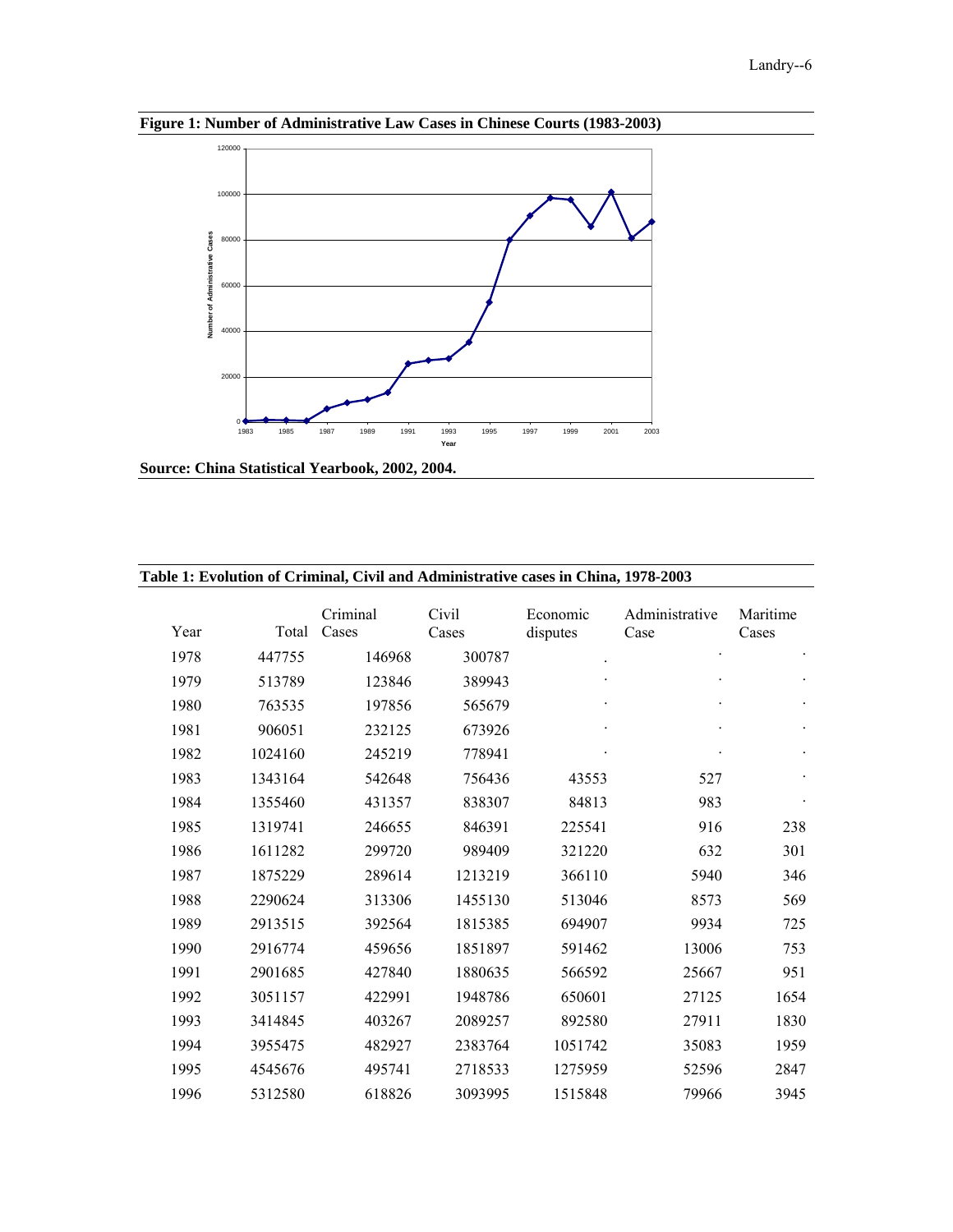|      | Source: China Statistical Yearbook, 2002, 2004. |        |         |         |        |      |
|------|-------------------------------------------------|--------|---------|---------|--------|------|
| 2003 | 5130760                                         | 632605 | 4410236 |         | 87919  |      |
| 2002 | 5132199                                         | 631348 | 4420123 |         | 80728  |      |
| 2001 | 5344934                                         | 628996 | 3459025 | 1149101 | 100921 | 6891 |
| 2000 | 5356294                                         | 560432 | 3412259 | 1290867 | 85760  | 6976 |
| 1999 | 5692434                                         | 540008 | 3519244 | 1529877 | 97569  | 5736 |
| 1998 | 5410798                                         | 482164 | 3375069 | 1450049 | 98350  | 5166 |
| 1997 | 5288379                                         | 436894 | 3277572 | 1478822 | 90557  | 4534 |

The introduction of the administrative litigation law has enriched the set of feasible options for people who have grievances against the government. The number of administrative cases rose from 527 in 1984 to more than a hundred thousand in 2001 (Figure 1). Taking the government to court is no longer incongruous<sup>2</sup>, although the case load is still light compared with civil cases (Table 1). Nevertheless, courts take up disputes that would otherwise not be acted upon or would be resolved by other means.

|                                           | Figure 2: Possible dispute resolution mechanisms, before and after the A.L.L |           |                        |               |           |  |  |  |  |  |
|-------------------------------------------|------------------------------------------------------------------------------|-----------|------------------------|---------------|-----------|--|--|--|--|--|
| <b>Pre-A.L.L. Choice Set</b><br>Passivity | Negotiation                                                                  | Mediation |                        | Demonstration | Violence  |  |  |  |  |  |
| Low Cost                                  |                                                                              |           |                        |               | High cost |  |  |  |  |  |
| Post-A.L.L. Choice Set<br>Passivity       | Negotiation                                                                  | Mediation | Litigation<br>(A.L.L.) | Demonstration | Violence  |  |  |  |  |  |
| Low Cost                                  |                                                                              |           |                        |               | High cost |  |  |  |  |  |

<sup>&</sup>lt;sup>2</sup> See for example China Daily's discussion of the rule in Shenzhen that official cited in administrative cases must physically appear in court (China Daily: "Officials Forced to Appear in Court "July 19, 2003)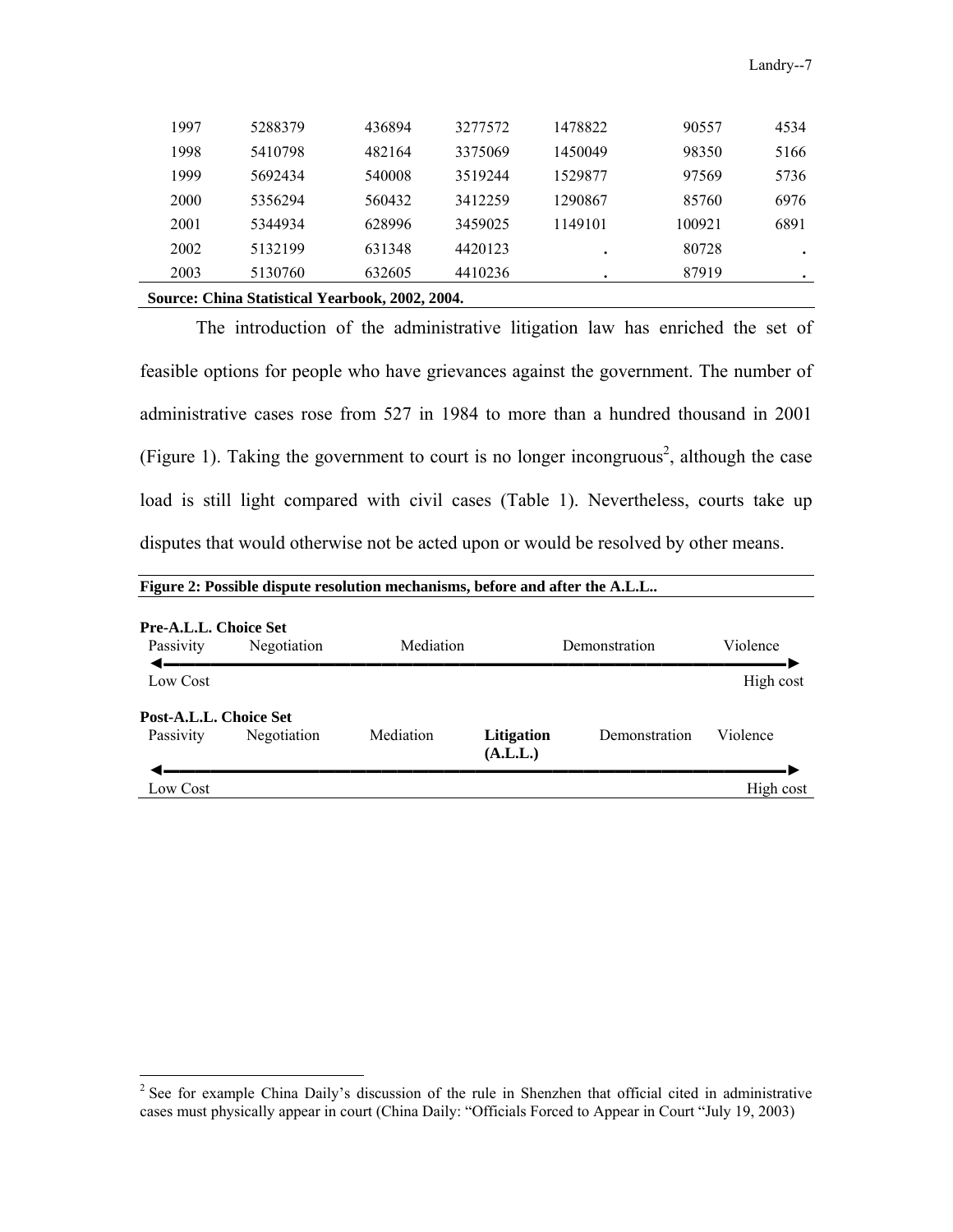

**Figure 3: Civil Cases: Mediation vs. Court Cases, 1995-2003.** 



1

I have not been able to compile the time series specifically for administrative cases, but it is clear that for all types civil disputes combined<sup>3</sup>, reliance on the courts is eroding the use of mediation, the traditional Chinese dispute resolution mechanism *par excellence.*<sup>4</sup> In 2003, only 4.5 million disputes were solved through mediation (down from about 6 million in 1995), barely more than the total number of civil disputes

<sup>&</sup>lt;sup>3</sup> The statistical system keeps track of the following categories of disputes: family disputes (婚姻家庭), marriages (婚姻), inheritance (继承), alimony and support (赡抚扶养), other family disputes (其他), housing (房屋、宅基地), debts (债务), business (生产经营), neighborhood disputes (邻里), compensation for damages (损害赔偿), and other contractual disputes (其他). 4

<sup>&</sup>lt;sup>4</sup> The historical importance of both mediation and social customs as a means of conflict resolution is contested. Huang's (2001) comparison of legal practices under the Qing and the Kuomintang highlights the importance of the courts' application of the civil codes, how they effectively structured ordinary lives, and that popular customs were not as important as the literature suggests. Diamant's l analysis (2000) suggests that adjudication or appeals to political institutions were historically more prevalent than usually assumed. In contrast, specific regional, class and gender cleavages explain why mediation is used is some, but my no means all cases, including in the contemporary period. See also {Liu, 2001(?) #6676; Teng, 2001 #5771; Jiang, 2001 #1987; Mariani, 1996 #5262; Tang, 1994 #5751; Jiang, 1994 #1844; Yu, 1992 #1660; Cen, 1992 #3459; Tan, 1991 #183; Zhejiang Sheng (China). Si fa ting., 1985 #1003; Chang, 1984 #3484; Lubman, 1969 #5168}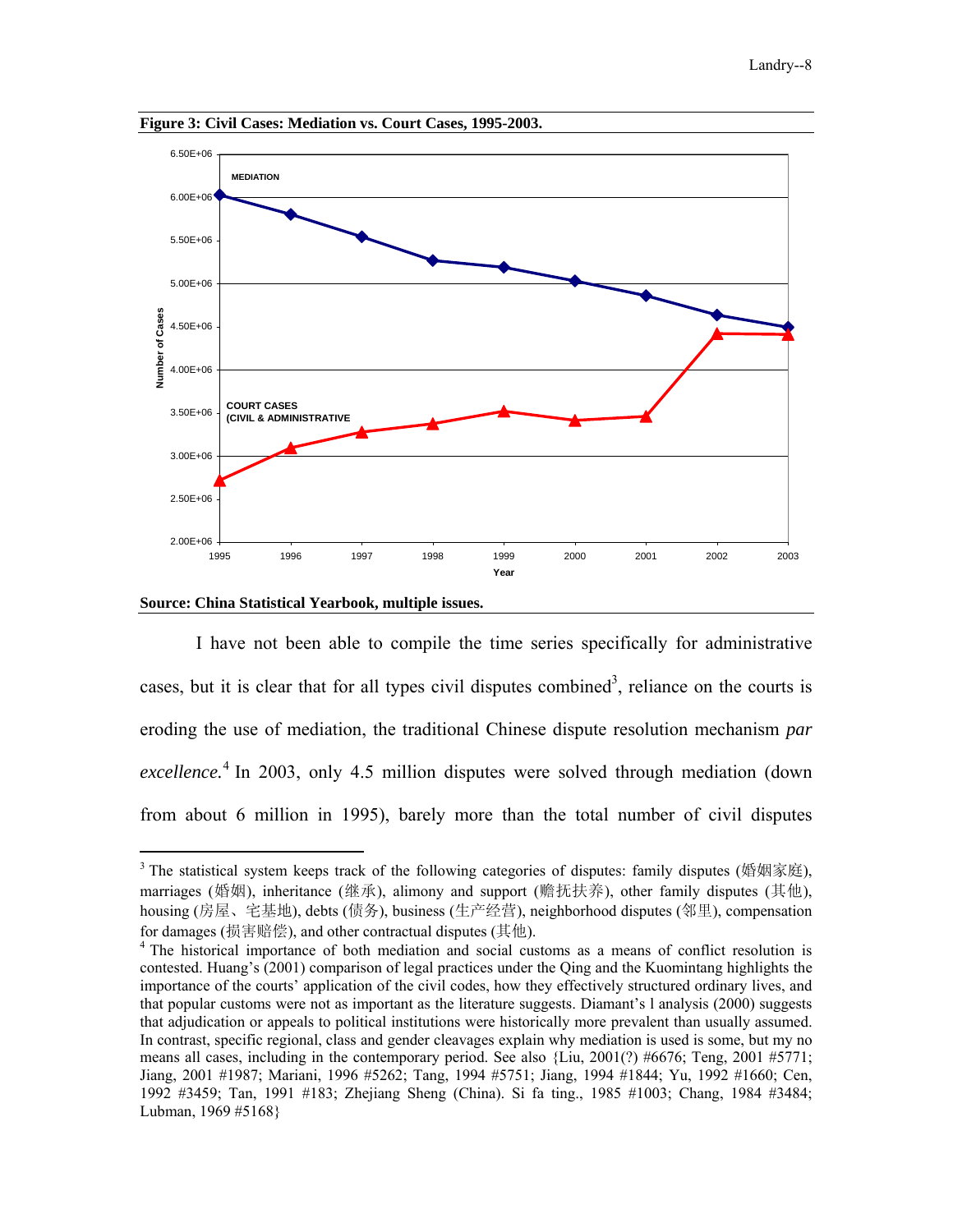handled by the courts 4.4 million). Evidently, individual strategies of conflict resolution are shifting very rapidly.

However, aggregate data can be deceptive, because civil cases, once accepted by the courts, can still be resolved through mediation. Liu Yuenan, the chief judge of the Administrative Division of the Intermediary People's Court of Guangzhou, observes that the lingering impact of the Civil Procedure Law still greatly affects the behavior of the litigants. Even though the A.L.L. states that administrative cases should not—in principle—be mediated, in reality they often are, resulting in an abnormal rate of case withdrawals once the parties have reached a compromise  $\{Liu, 2001(?) \#6676\}$ . Just as in the American and European tradition, lawsuits are used strategically to strengthen the bargaining position of one of the parties ahead of a settlement, there is evidence that similar outcomes obtain in China as well. In 2003, 53% of all cases of family cases (mostly divorces) accepted by Beijing courts were ultimately resolved by mediation. If divorces are excluded, 40.2% of the family cases were adjudicated while 30.3% were mediated.<sup>5</sup> On the other hand, the majority of contractual disputes were adjudicated, overwhelmingly so in matters of real estate development (2338 judgments vs. 312 mediations) as well as in disputes over management contracts (682 vs. 215). Thus, going to court and seeking mediation are not mutually exclusive strategies.

1

<sup>&</sup>lt;sup>5</sup> Presumably, the balance amounts to the cases left unresolved or still under consideration, but no data is provided to account for this discrepancy satisfactorily.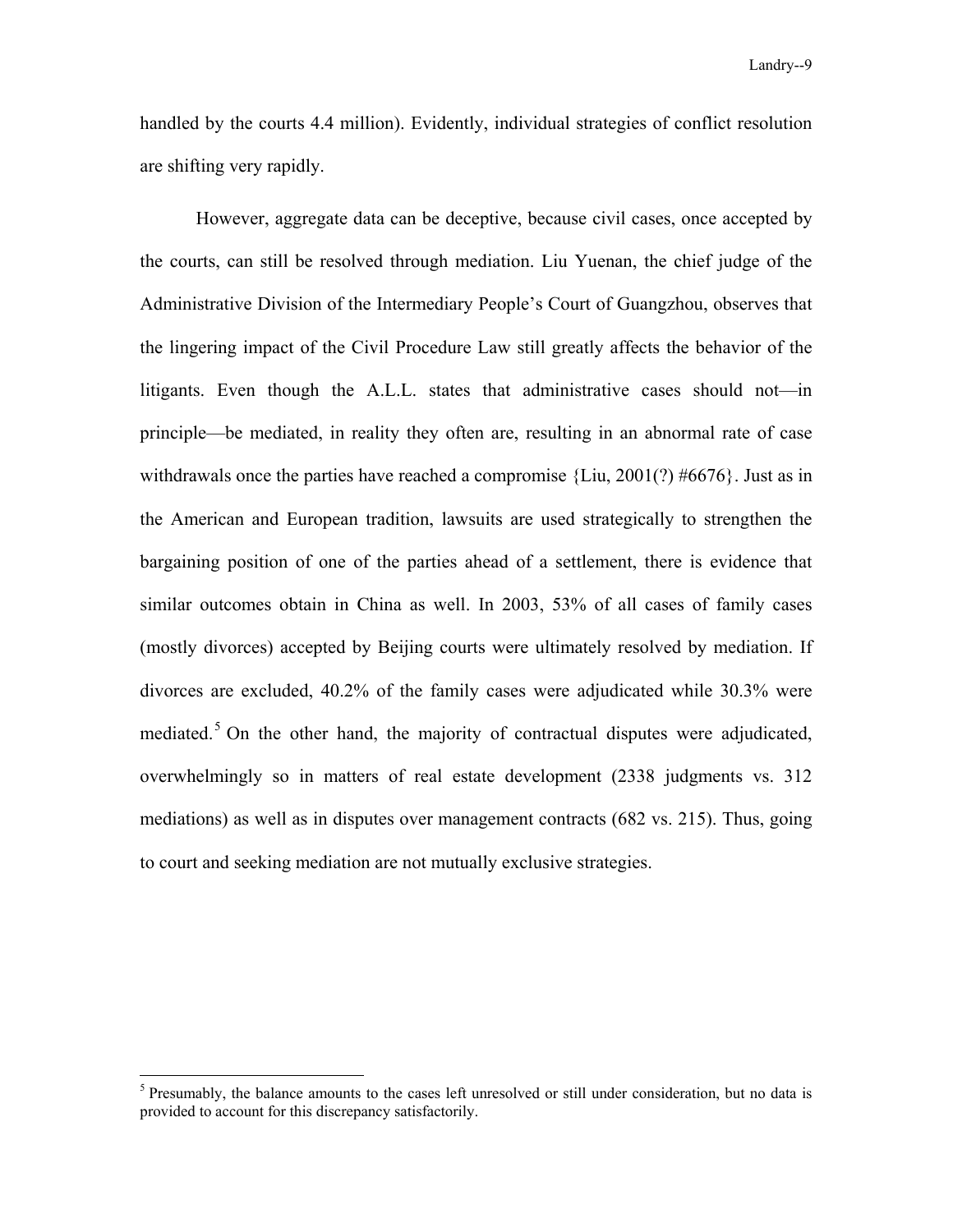| a) Civil Disputes                     | Cases<br>Received | Cases<br>Resolved | # Adjudication | # Mediation |
|---------------------------------------|-------------------|-------------------|----------------|-------------|
| Total                                 | 84999             | 84337             | 31606          | 18785       |
| Purchases and Sales Contracts         | 23409             | 23309             | 7167           | 6638        |
| Development Real Estate Contracts     | 4064              | 3948              | 2338           | 312         |
| <b>Public Utilities</b>               | 11239             | 11240             | 2077           | 2821        |
| <b>Debt Contracts</b>                 | 10811             | 10756             | 5068           | 2789        |
| Lease out Contracts                   | 11240             | 11096             | 5174           | 1819        |
| <b>Construction Project Contracts</b> | 2570              | 2506              | 1035           | 504         |
| <b>Undertakers Contracts</b>          | 3979              | 3936              | 1349           | 932         |
| <b>Transportation Contracts</b>       | 755               | 749               | 244            | 227         |
| <b>Management Contracts</b>           | 1458              | 1439              | 682            | 215         |
| Contract with Rural                   | 943               | 942               | 371            | 147         |
| Labor Disputes                        | 3931              | 3908              | 1978           | 334         |
| Others                                | 10600             | 10508             | 4123           | 2047        |

**Table 2: Contractual disputes cases filed in Beijing courts (2003)** 

**Source**: Beijing Statistical Yearbook, 2004.

|                                             | Cases    | Cases    |                |             |
|---------------------------------------------|----------|----------|----------------|-------------|
| b) Family Disputes                          | Received | Resolved | # Adjudication | # Mediation |
| Total                                       | 38381    | 38290    | 8479           | 20490       |
| <b>Marriage and Family Disputes</b>         |          |          |                |             |
| Divorce                                     | 30837    | 30774    | 5451           | 18207       |
| Separation from concubinage                 | 348      | 346      | 210            | 37          |
| Alimony                                     | 1101     | 1101     | 241            | 606         |
| Child Support                               | 1418     | 1421     | 544            | 457         |
| Support                                     | 1706     | 1702     | 716            | 507         |
| Household splitting of assets               | 738      | 740      | 351            | 142         |
| Others                                      | 980      | 977      | 349            | 300         |
| <b>Inheritance Disputes</b>                 |          |          |                |             |
| Legally regulated inheritance               | 637      | 621      | 316            | 122         |
| Inheritance by will                         | 69       | 74       | 35             | 20          |
| Inheritance disputes                        | 53       | 59       | 30             | 9           |
| Others                                      | 494      | 475      | 236            | 83          |
| Source: Beijing Statistical Yearbook, 2004. |          |          |                |             |

That said, the apparent substitution effect between adjudication and mediation demands further explanation. First, we need to establish whether it also holds in the case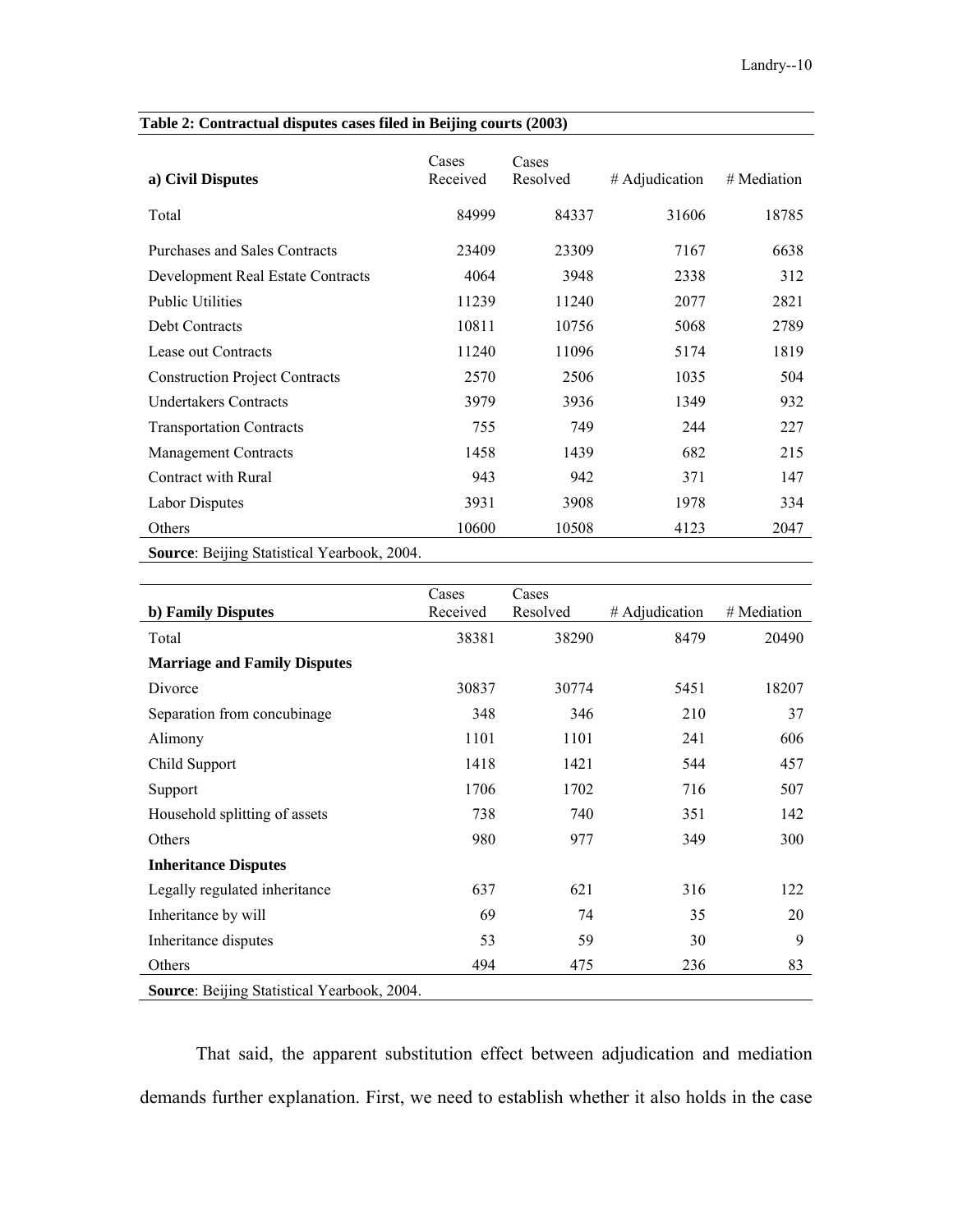of administrative disputes. The transaction costs of taking one's neighbor to court are likely to be lower than those of challenging a government agency. All else being equal, we should observe a lower rate of administrative disputes resolved by the courts, in comparison with ordinary civil disputes. The time-series is still short, but it does indicate that the surge in administrative cases was arrested after 1998. Since then, the number of cases has hovered around 90,000 per annum.

 Furthermore, aggregate statistical data cannot tell us which strategies are effective, since they do not provide any information about the plaintiffs, or their rates of success. Though it is reasonable to infer that administrative litigation increased in the 1990s because courts provide more effective remedies than other institutions, this increase could also reflect the appeal of novelty, rather than efficacy. If, in the long run courts systematically favor the government in their decisions, the surge will turn into a temporary spike as citizens learn (by direct experience or observation of others) that other strategies are more effective.

### *The Survey and the Data*

Although there is already a considerable literature on legal reforms and dispute resolution in China, cumulative knowledge in this field is based almost exclusively on casual observations, case studies, interviews with government officials, or documentary analysis. Diamant's (2000:524-27) critique of the literature on Chinese mediation shows that little attention to the issue of selection bias induced by these methodological choices. The critique, in my view, extends to other areas of research on legal reforms and legal institutions.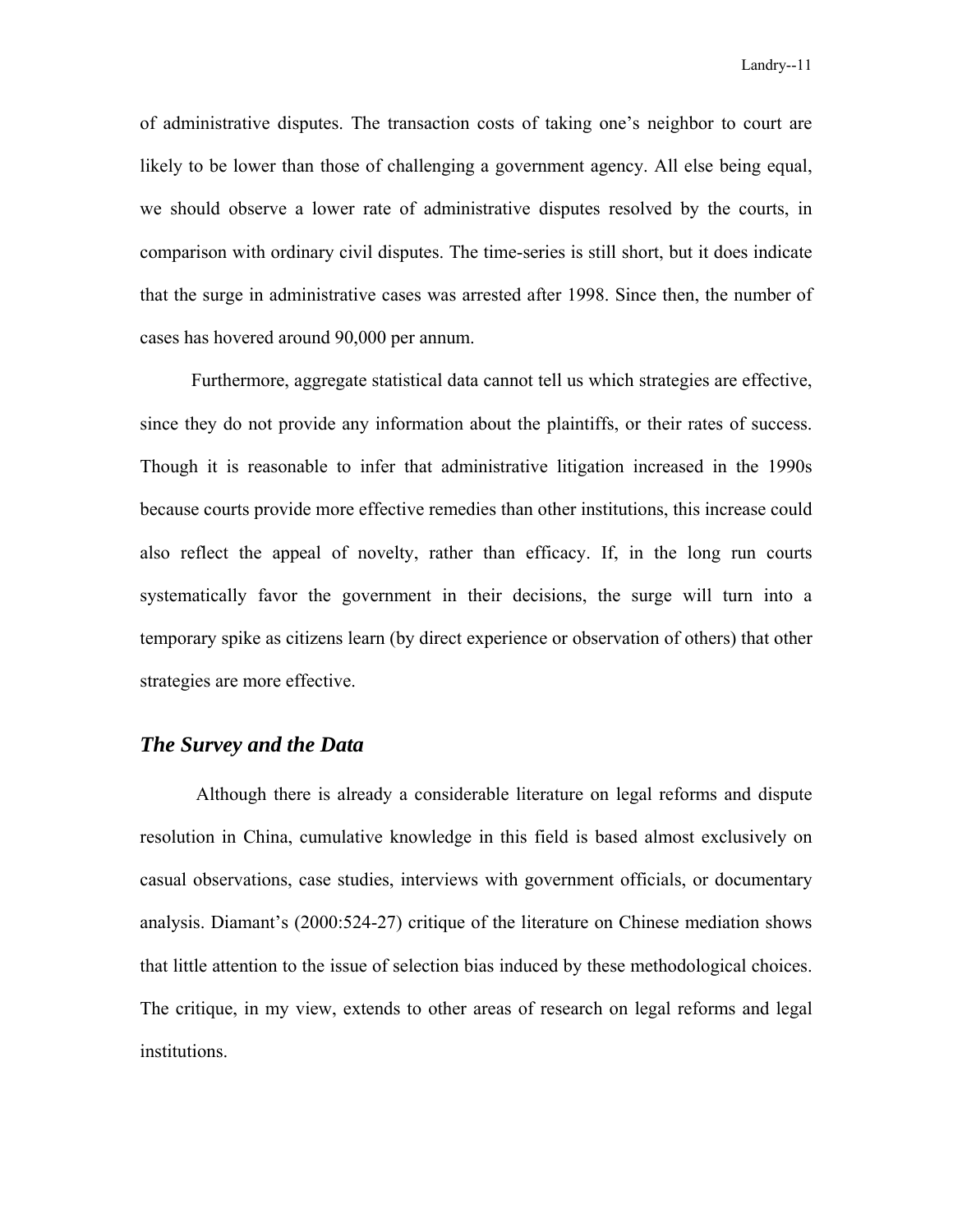Legal disputes do not occur randomly. By the time they reach the stage of mediation, arbitration, or adjudication, the parties involved have already made a series of decisions that are likely to shape the final stages of the game. Earlier choices may condition later ones systematically. Thus, drawing our conclusions solely on the way disputes are resolved biases our judgment toward the narrow group of people who engage legal institutions. We know very little about the "dogs that don't bark", namely the victims who accept their fate and take no further action, or the victims who—faced with the choice of resolving their disputes within or outside the legal system—select unusual extra-systemic strategies that are difficult to observe. In short, we cannot evaluate the efficacy of legal institutions if we only observe the sub-population for which they are presumably efficacious.

 The data that I use in subsequent sections allows us to make unbiased inferences and produce generalizable propositions about the behavior of 'ordinary' Chinese citizens. First, it is based on a truly *national* sample of adults, which draws on every province, centrally administered municipality, or autonomous region of the Chinese mainland. Second, considerable care was taken to ensure that each respondent was selected with equal probability.<sup>6</sup> Thus, direct comparisons across regions, gender, class, or any other variable of interest are possible and meaningful. Unlike national samples that have been drawn so far, we were also able to include the internal migrants (流动人口) who are traditionally excluded from survey research.<sup>7</sup> Third, the survey instrument was specifically designed to capture the details the full array of disputes, their initiation,

 $6$  In a few instances, equal probability could not be maintained, but it was known. As a result, the statistical analysis probability weights in order do account for these minor discrepancies.

 $<sup>7</sup>$  The methodological details are too complex to be fully presented here. For a general preview of the</sup> spatial sampling methodology that we applied, see Landry  $&$  Shen (2005, forthcoming).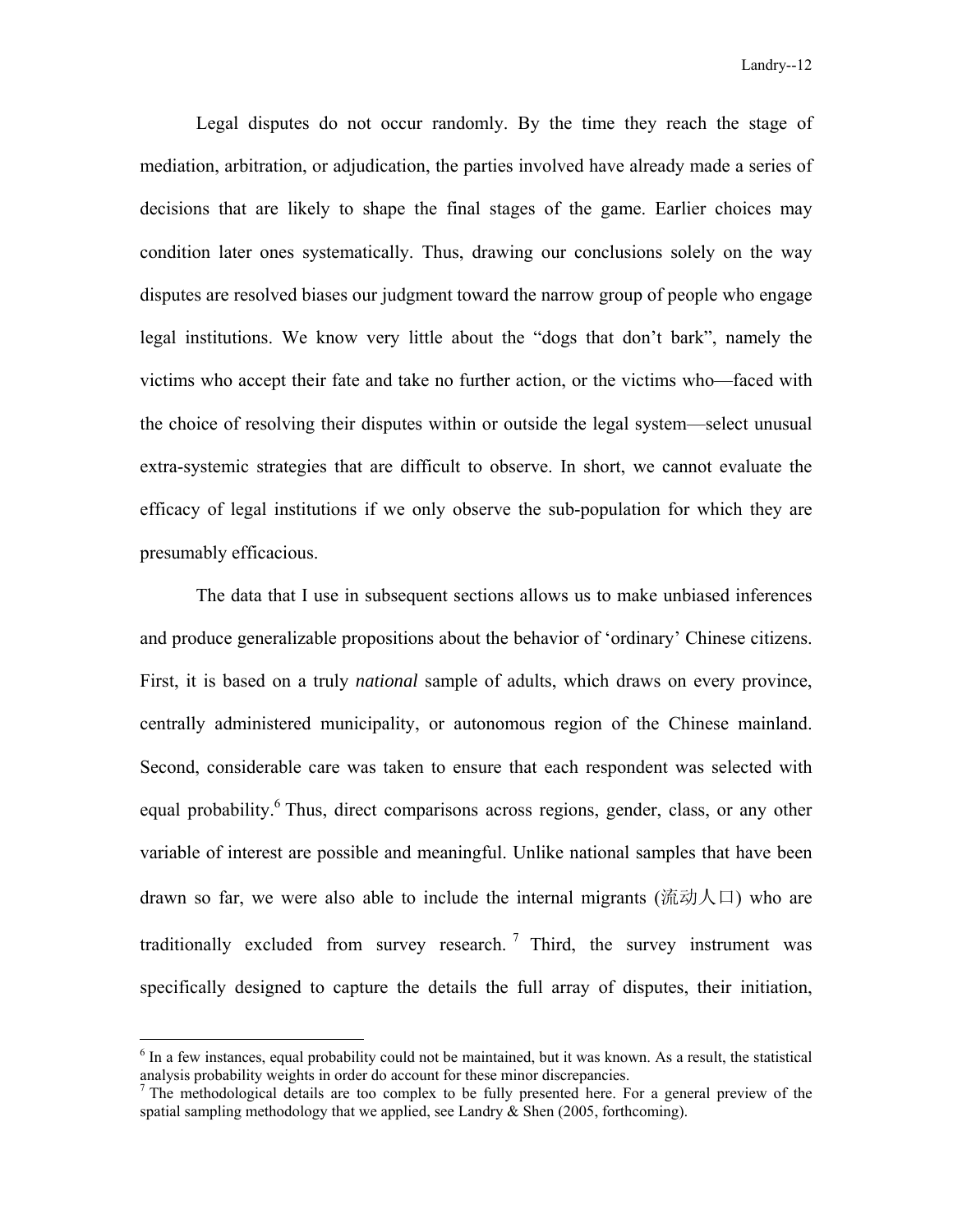escalation and resolution at the individual level. My analysis in the following sections is limited to a subset of the variables that were incorporated in the survey, namely disputes between citizens and government agencies, though I occasionally draw on other kinds of disputes in my explication of the findings.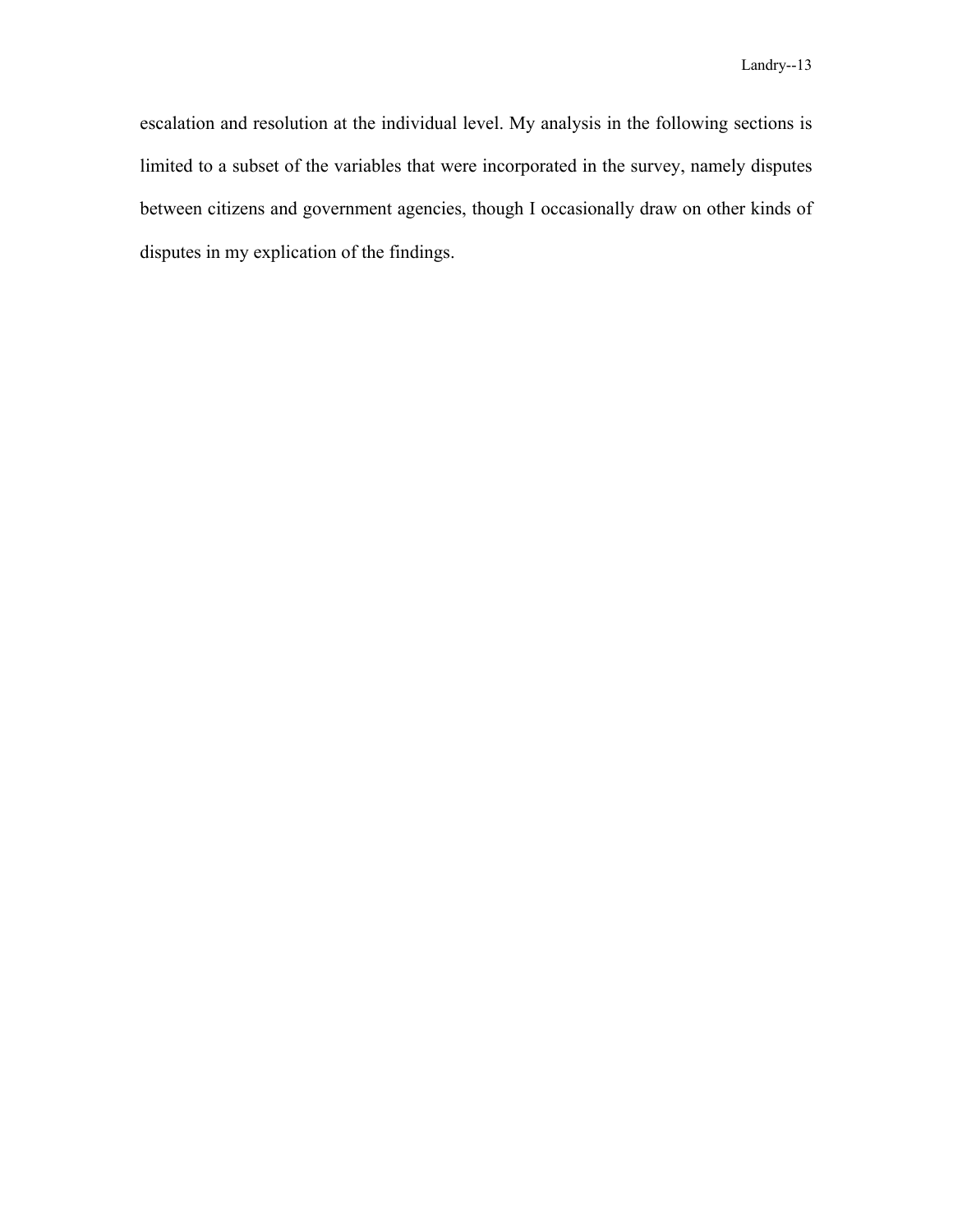## **Section 2: Getting into a dispute with the government**

481 respondents (or 6.0% of the sample, accounting for the survey design), reported having been involved in a dispute with a government unit in the past 20 years, which is only slightly lower than economic (6.2%) or civil (7.8%) disputes. The nature of the disputes reflects the contentious policy issues of the reform era (O'Brien & Li, Bernstein & Lu). Arguments about family planning clearly dominate, followed by those over taxes and fees. An overwhelming majority of family planning disputes involve farmers: although they represent 69% of the respondents, they make up 92% of the cases. Farmers also dominate tax and fee disputes  $(84\%)$ . <sup>8</sup>



 $8$  The category 'farmer' is itself heterogeneous. Out of 7714 respondents, 3630 are/were engaged full-time in traditional agriculture. 1052 have or did seek off-farm employment (*dagong*) , while 640 work (or own ) small shops or manage rural enterprise in addition to their farming duties.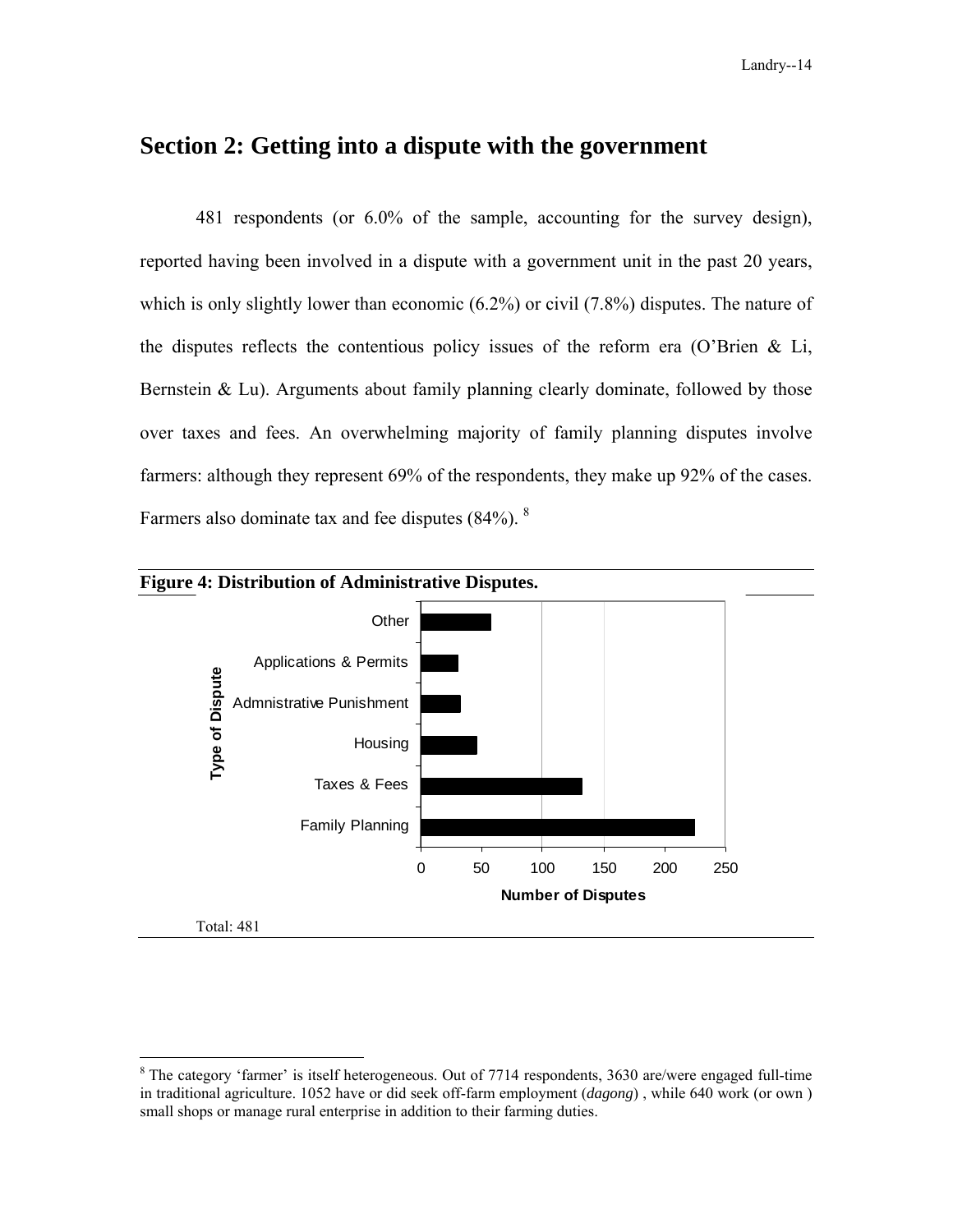The occurrence of disputes with government agencies is not random. Since the existing literature makes the case that conflict and modes of conflict resolution is gendered, geographically specific, and varies with class (Diamant, 2000), I test a simple probit model of conflict initiation that incorporates these key variables.

### ● *Independent variables and expectations about their effect*

**Political capital**: Party membership and government employment<sup>9</sup> are both factors that are likely to reduce the risk of conflict with the authorities. Not only do political and administrative networks provide privileged information that can be used to avoid conflict in the first place, but CCP members and bureaucrats are also more likely to display loyalty by not openly challenging the policy decisions of their peers. All else being equal, workers of the state sector<sup>10</sup> tend to have more political capital than others. Open conflict with authorities are less likely to erupt, because of the dense network of party organizations, the official Trade Union and the strong nexus between state enterprises and government agencies (Walder, 1986; Walder, 1989). These workers are contrasted with the other sectors of the economy.

**Class.** In contrast, some groups are severely disadvantaged and at risk of conflict with the local state.<sup>11</sup> These include <u>outsiders</u> (*waidiren* / 外地人), many of whom are not officially registered in the locality in which they live or have changed their household registration recently. The latter's right of residency is not contested, but their social

<sup>&</sup>lt;sup>9</sup> Including party departments (党政机关).

 $10$  These include traditional state owned enterprises (SOEs) and restructured shareholding companies than remain under state control.

<sup>&</sup>lt;sup>11</sup> See, among others, Bakken, (1998), Banister et.al. (1993), Clark (1995), Davin (1999), Day & Xia (1994), Gaetano (2004), Guldin, (2001), Li, (2003), Qian, (1996), Scharping (1997), Solinger (1999), Wei et al. (2002), West & Zhao (2000), Xiang, (2004), Yong (2001), Zhang (2001) and Zhang (2003).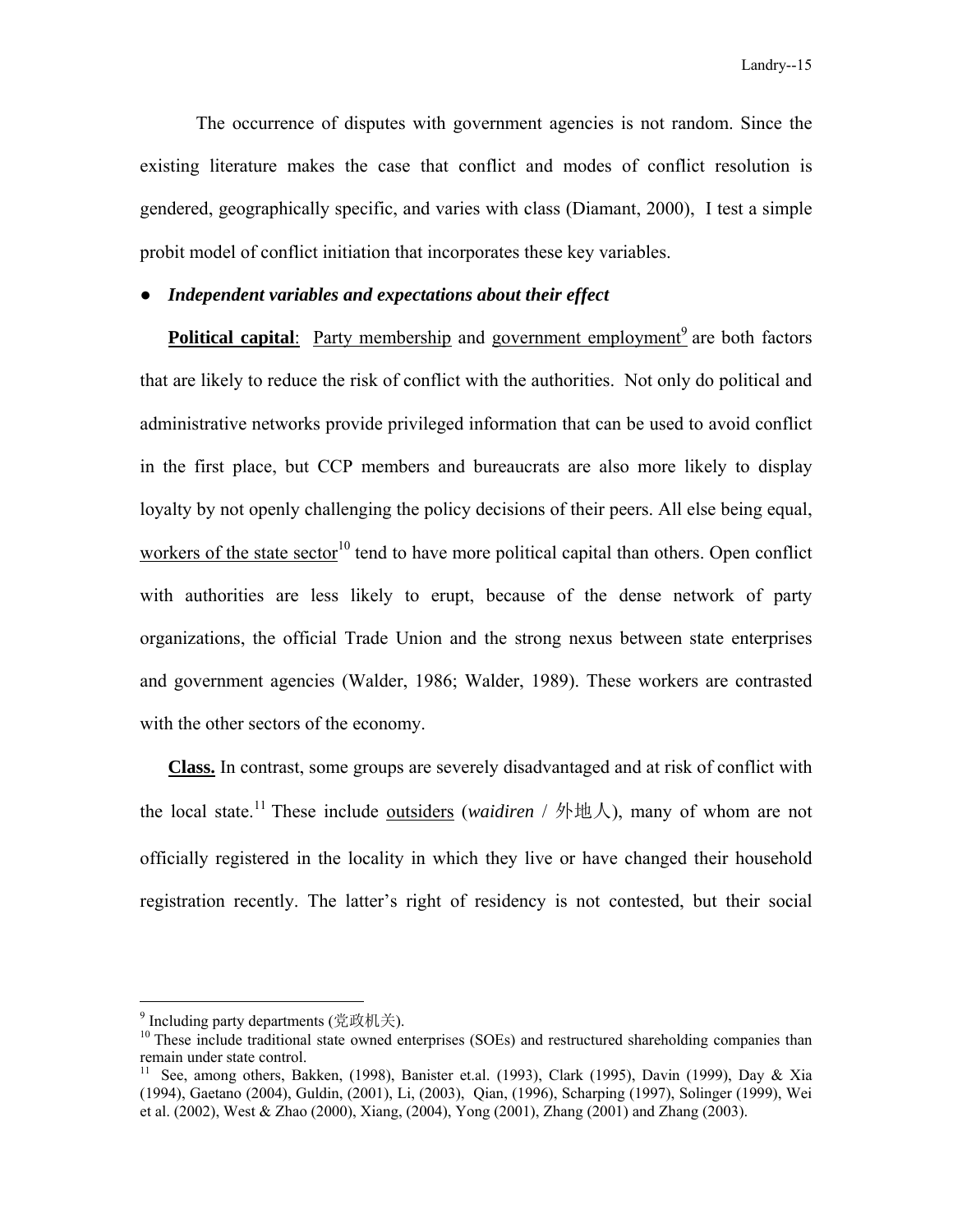networks are less dense than longer-term residents. They amount to 5.5% of the sample.<sup>12</sup> In addition, I account for full-time farmers and respondents who have an agricultural household registration (*nongye hukou*/ 农业户口); they often actively resist key government policies, such as population control, migration and taxation (Li and O'Brien 1996; O'Brien 1996) (Bernstein and Lu 2003). In order capture the economically mobile rural respondents better, I separate full-time farmers from farmers who also hold commercial jobs, or manage shops and small firms (Farmer with Commercial job or firms) who are likely to encounter difficulties with the authorities about permits and taxation). I also segregate those farmers who take up off-farm jobs to supplement their income and migrate frequently to towns and urban areas (Farmer with off-farm jobs). Although they are current residents with a proper household registration at the time of the interview, past employment outside their locality suggests a higher likelihood of conflict with the urban authorities.

|                                     | Estimated           |          | 95% Confidence Interval | Design |
|-------------------------------------|---------------------|----------|-------------------------|--------|
|                                     | Mean <sup>(I)</sup> |          |                         | Effect |
| Party and Government                | $1.7\%$             | $1.1\%$  | 2.4%                    | 5.2    |
| SOE & Restructures SOE              | $5.2\%$             | 3.8%     | 6.7%                    | 8.5    |
| Urban Collective                    | 1.2%                | 0.7      | 1.7%                    | 4.1    |
| Other Shareholding                  | 0.3%                | $0\%$    | 0.6%                    | 6.0    |
| Private Firms                       | 2.86%               | $2.0\%$  | 3.7%                    | 4.9    |
| Foreign Enterprises <sup>(II)</sup> | 0.02%               | $0\%$    | 0.4%                    | 2.5    |
| <b>Full Time Farmer</b>             | 42.8%               | 38.4%    | 47.2%                   | 15.6   |
| Farmer with off-farm work           | 12.7%               | $11.0\%$ | 14.5%                   | 5.5    |

| <b>Table 3: Sector of Employment.</b> |  |  |  |
|---------------------------------------|--|--|--|
|---------------------------------------|--|--|--|

 $12$  The 95% confidence interval ranges from 3.9% to 7.2%.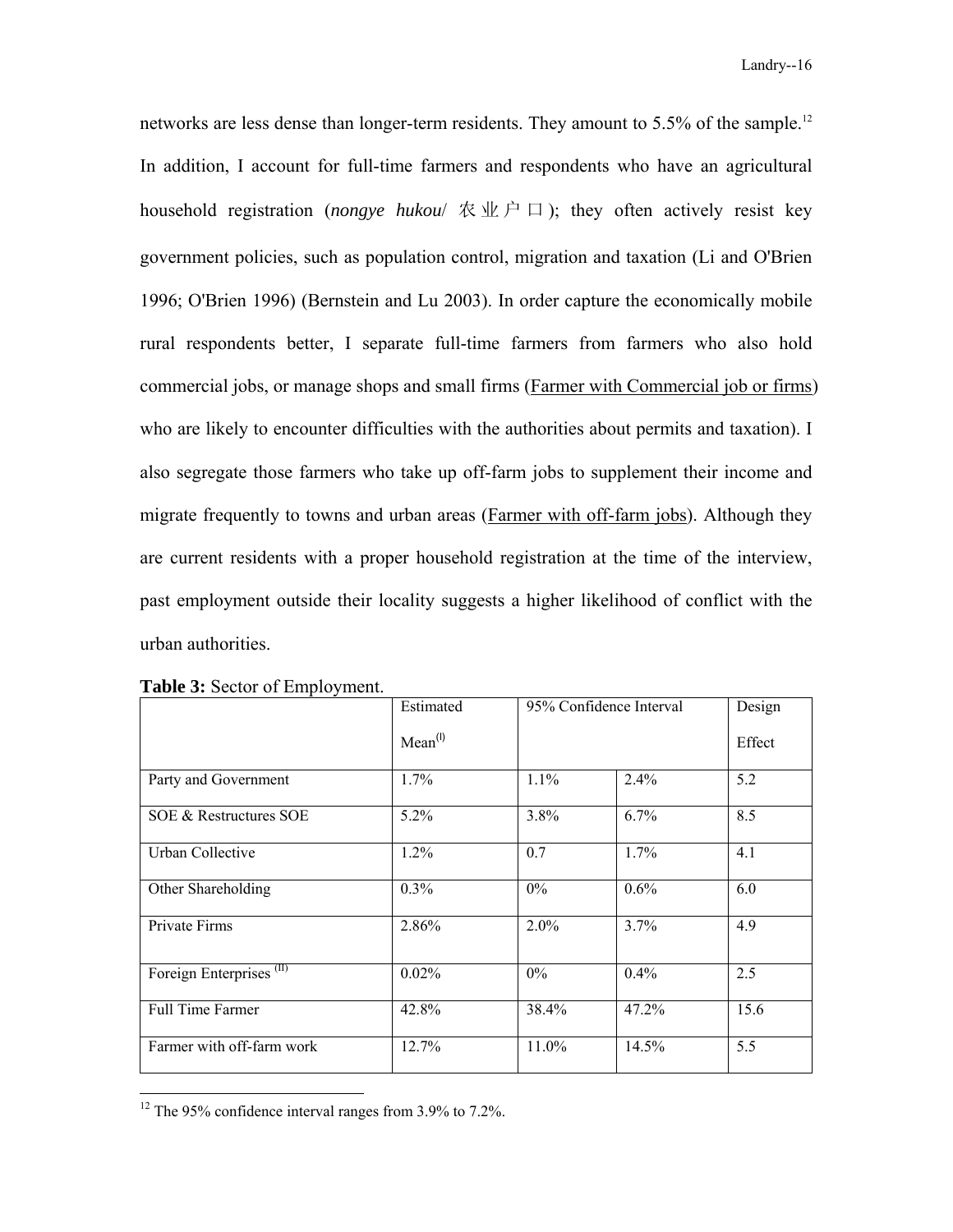| Farmer-entrepreneur <sup>(III)</sup>                                                                                                                                                                                                                                                                                                                                                                                              | $7.4\%$ | $6.3\%$ | 8.4% | 3.0 |
|-----------------------------------------------------------------------------------------------------------------------------------------------------------------------------------------------------------------------------------------------------------------------------------------------------------------------------------------------------------------------------------------------------------------------------------|---------|---------|------|-----|
| (I) The column does not add up to 100%, since other occupations, unemployed and inactive respondents are not presented here.<br>This category is dropped out of the probit model, because it is perfectly collinear with the dependent variable (no case<br>of conflict with the government reported)<br>These refer to farmers who work in small shop, commerce, rural enterprises, including the owners of these firms<br>(III) |         |         |      |     |

**Financial Resources**, like political and human capital, are expected to shield those who have them from conflict with authorities, in no small part because wealth allows that at risk of conflict with government officials to preempt them by offering side payments, or even bribes (Kwong, 1997; Manion, 1998; Dickson, 2000; Wedeman, 2000; Lü, 2002).

**Human Capital** is measured as the total number of years of schooling. It varies from 0 to 23. The sample mean is 7.8 years, which corresponds to having completed primary education.<sup>13</sup> I expect human capital to be negatively correlated with conflict, because education gives access to better information about the way the government operates.

Gender and Ethnicity In addition to gender (1= female), I also control for the ethnicity Han nationality) of the respondent.

**Regional Variations** Finally, I estimate the fixed-effect of all 31 provinces<sup>14</sup>. This serves two purposes: first, if conflict and conflict resolution are indeed unevenly distributed in space, the fixed effect ought to capture these differences. They also alleviate the problem of unobserved heterogeneity. As a comparison, I also present the same model, but without fixed effects (and a constant term).

● *Results*

1

Party and government employees are, indeed, decisively protected from conflict with the state. More surprising is the finding that most other groups, who face higher

 $13$  The 95% confidence interval ranges from 6.6 to 7.2 years of schooling.

<sup>&</sup>lt;sup>14</sup> Therefore, the constant term is dropped for identification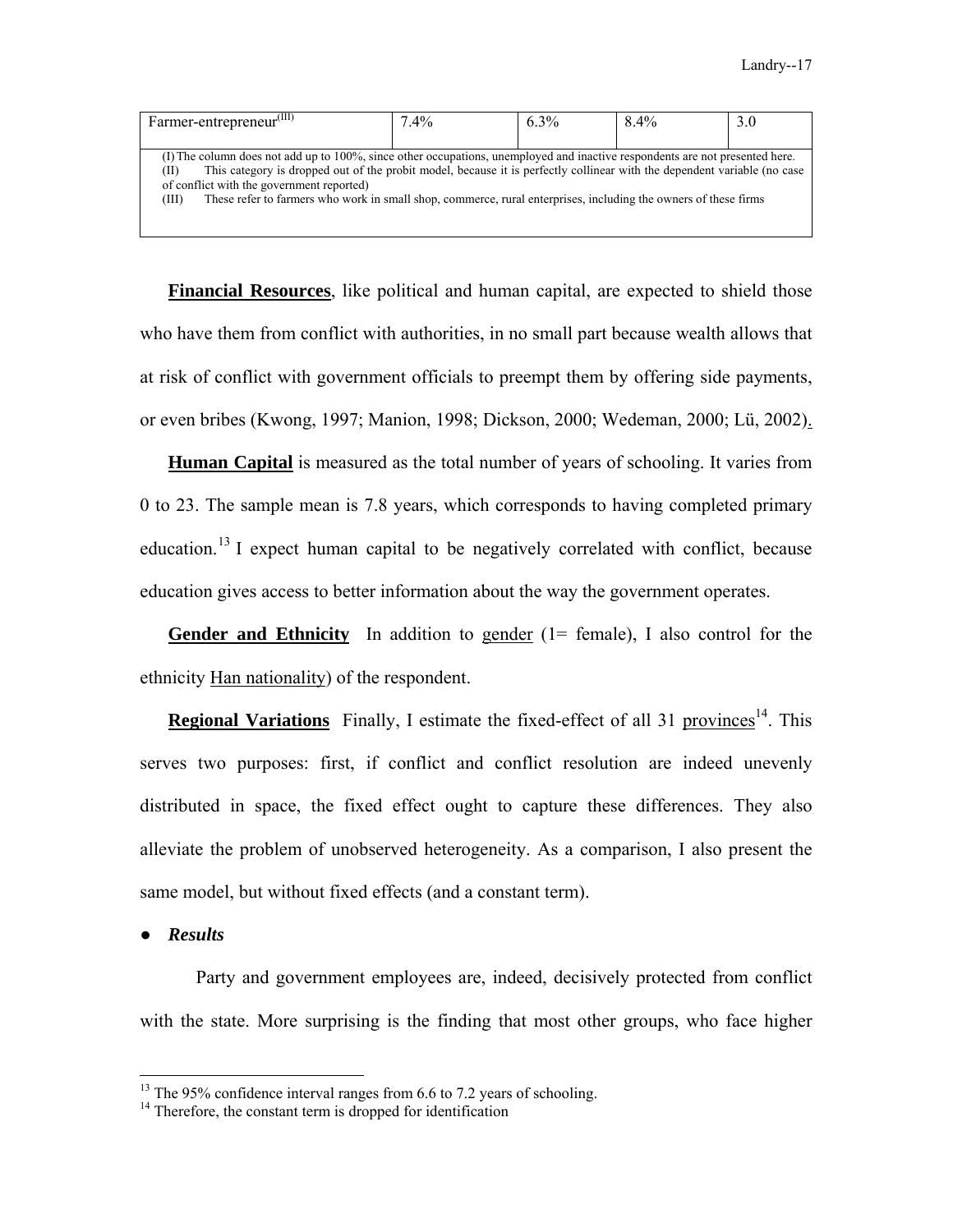risks, hardy differ from each other. The odds of conflict, however, do not increase monotonically with age: instead, they peak for the respondents who are in their midforties, or slightly older than the sample mean. This finding is in part an artifact of the survey design. We asked a cross-section of respondents whether they experienced conflict in the past twenty years (1983-2003). By construction, our younger respondents reached adulthood after 1983. They are less likely to answer that they did, not because they face inherently lower odds, but simply because they are less experienced. The converse is not true on the right of the distribution: a lower rate of conflict among older respondents—many of whom are retirees—is consistent with the hypothesis that administrative disputes are a recent phenomenon among the working age population.

Rural citizens who engage in commercial activity are also more likely to have a dispute with the authorities. In the model that does not account for provinces, outsiders are as predicted, more prone to having disputes, as well as the farmers who take temporary jobs, often—though not exclusively— in urban areas.

| 7639 Observations<br>31 Strata (provinces)<br>200 PSU (townships) |         | Model with provincial<br>fixed effects<br>$F(49,121)=249.5$<br>Probability=.000 |      | Model without<br>provincial fixed<br>effects<br>$F(18, 152)=3.93$<br>Probability=.000 |         |      |       |  |  |
|-------------------------------------------------------------------|---------|---------------------------------------------------------------------------------|------|---------------------------------------------------------------------------------------|---------|------|-------|--|--|
| Dependent Variable: Existence of an administrative dispute        |         |                                                                                 |      |                                                                                       |         |      |       |  |  |
|                                                                   | Mean    | β                                                                               | S.E  |                                                                                       | $\beta$ | S.E  |       |  |  |
| <b>Political Capital</b>                                          |         |                                                                                 |      |                                                                                       |         |      |       |  |  |
| CCP member                                                        | (dummy) | $-0.13$                                                                         | 0.13 |                                                                                       | $-0.15$ | 0.14 |       |  |  |
| Party and Government employee                                     | (dummy) | $-0.76$                                                                         | 0.31 | $***$                                                                                 | $-0.85$ | 0.32 | $***$ |  |  |
| SOE employee                                                      | (dummy) | $-0.16$                                                                         | 0.20 |                                                                                       | $-0.23$ | 0.22 |       |  |  |
| Class & Work                                                      |         |                                                                                 |      |                                                                                       |         |      |       |  |  |
| Outsider                                                          | (dummy) | 0.22                                                                            | 0.16 |                                                                                       | 0.29    | 0.15 | $**$  |  |  |
| Agricultural Hukou                                                | (dummy) | 0.00                                                                            | 0.13 |                                                                                       | $-0.08$ | 0.13 |       |  |  |
| Private Sector Employee                                           | (dummy) | 0.03                                                                            | 0.22 |                                                                                       | $-0.02$ | 0.24 |       |  |  |
| Farmer with Commercial job or firms                               | (dummy) | 0.27                                                                            | 0.09 | ***                                                                                   | 0.25    | 0.08 | ***   |  |  |

### **Table 4: Probit model of administrative dispute initiation**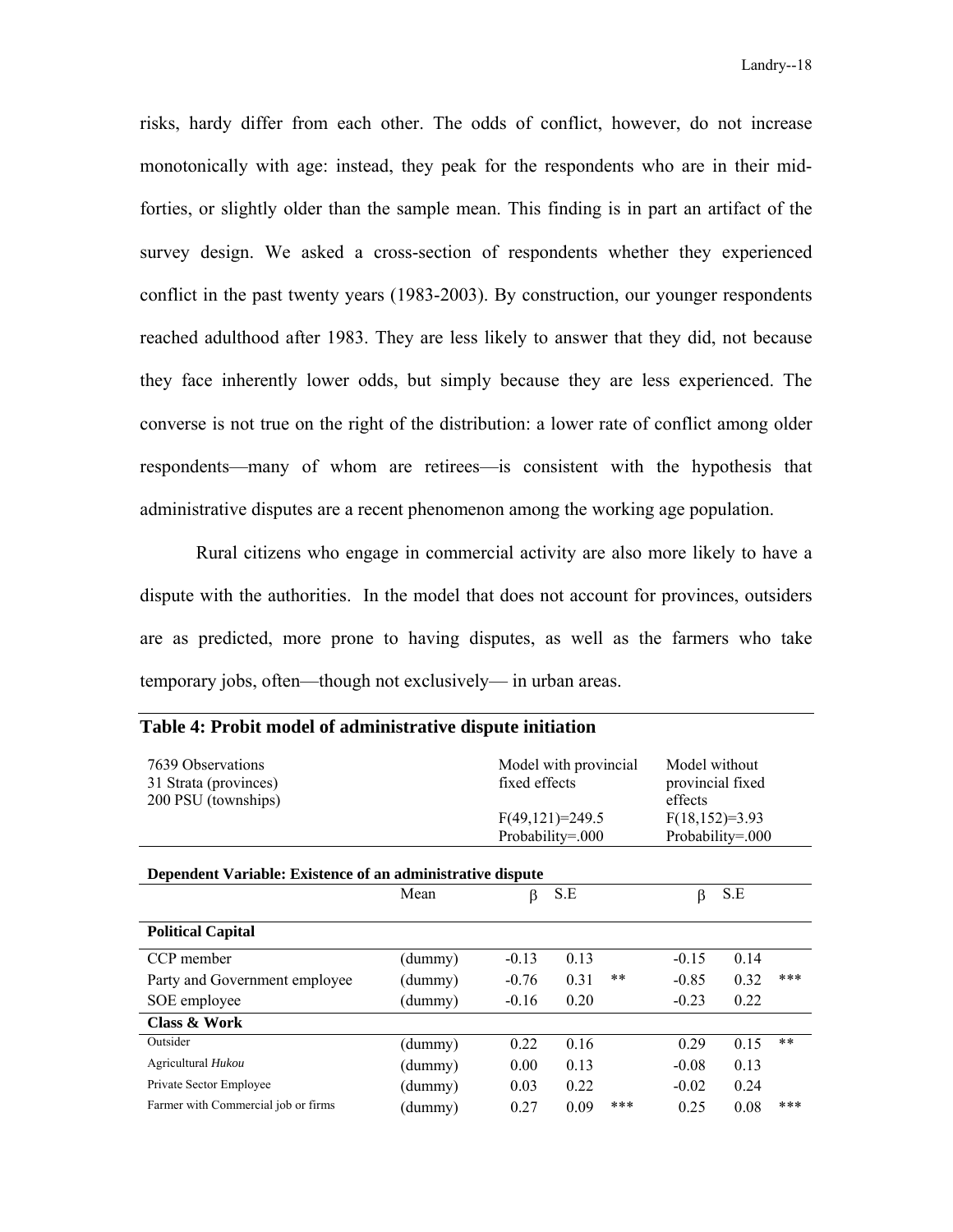| <b>Full-time Farmer</b>   | (dummy)                            | $-0.04$ | 0.09 |     | 0.07    | 0.08 |        |
|---------------------------|------------------------------------|---------|------|-----|---------|------|--------|
| Farmer with off-farm jobs | (dummy)                            | 0.06    | 0.09 |     | 0.16    | 0.09 | $\ast$ |
| Urban Collective Employee | (dummy)                            | 0.23    | 0.36 |     | 0.10    | 0.34 |        |
| Shareholding Employee     | (dummy)                            | $-0.18$ | 0.47 |     | $-0.27$ | 0.41 |        |
| <b>Economic Resources</b> |                                    |         |      |     |         |      |        |
| Household income (log)    | 6.77                               | 0.01    | 0.01 |     | 0.01    | 0.01 | $\ast$ |
| <b>Human Capital</b>      |                                    |         |      |     |         |      |        |
| Education                 | 6.89                               | $-0.01$ | 0.02 |     | $-0.01$ | 0.02 |        |
| <b>Education Squared</b>  | 47.47                              | 0.00    | 0.00 |     | 0.00    | 0.00 |        |
| <b>Demographics</b>       |                                    |         |      |     |         |      |        |
| Age                       | 41                                 | 0.06    | 0.02 | *** | 0.06    | 0.02 | $***$  |
| Age Squared               | 1681                               | 0.00    | 0.00 | *** | 0.00    | 0.00 | ***    |
| Han nationality           | (dummy)                            | $-0.16$ | 0.14 |     | $-0.21$ | 0.11 | $\ast$ |
| Female                    | (dummy)                            | $-0.09$ | 0.05 |     | $-0.10$ | 0.05 | $***$  |
| Constant                  | (provincial dummies not presented) |         |      |     | $-2.70$ | 0.42 | ***    |

Probit model for complex survey design, accounting for stratification, probability weights, and clustering of observations by PSU (township).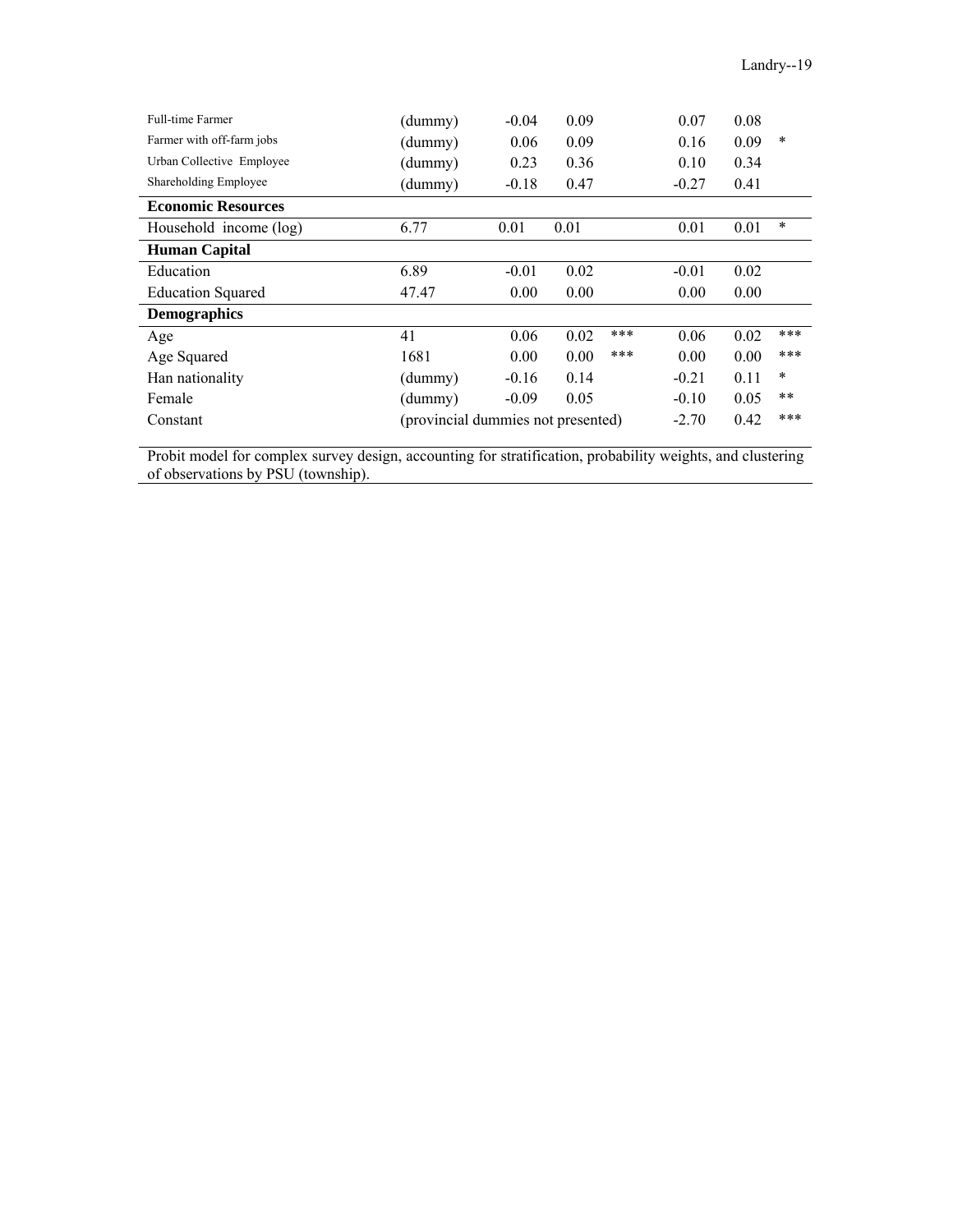

**Figure 5: Fitted odds of conflict with the government: government employee vs. farmer, by age.** 

Note: Other continuous variables held at their mean. Assumes a Han male from Hebei province. Based on the model with fixed effects

## **Section 3: Escalation: To Act or Not to Act?**

What do people do when an administrative dispute actually occurs? The literature on dispute resolution in general strongly suggests that strategies of accommodation specifically mediation—are pervasive in China. But when administrative disputes occur, evasion—not mediation—is overwhelmingly chosen. Raw numbers suggest that there is considerable resistance to the idea of taking any action in governmental disputes: most of the time (308 cases), the government took the next step, placing them at a strategic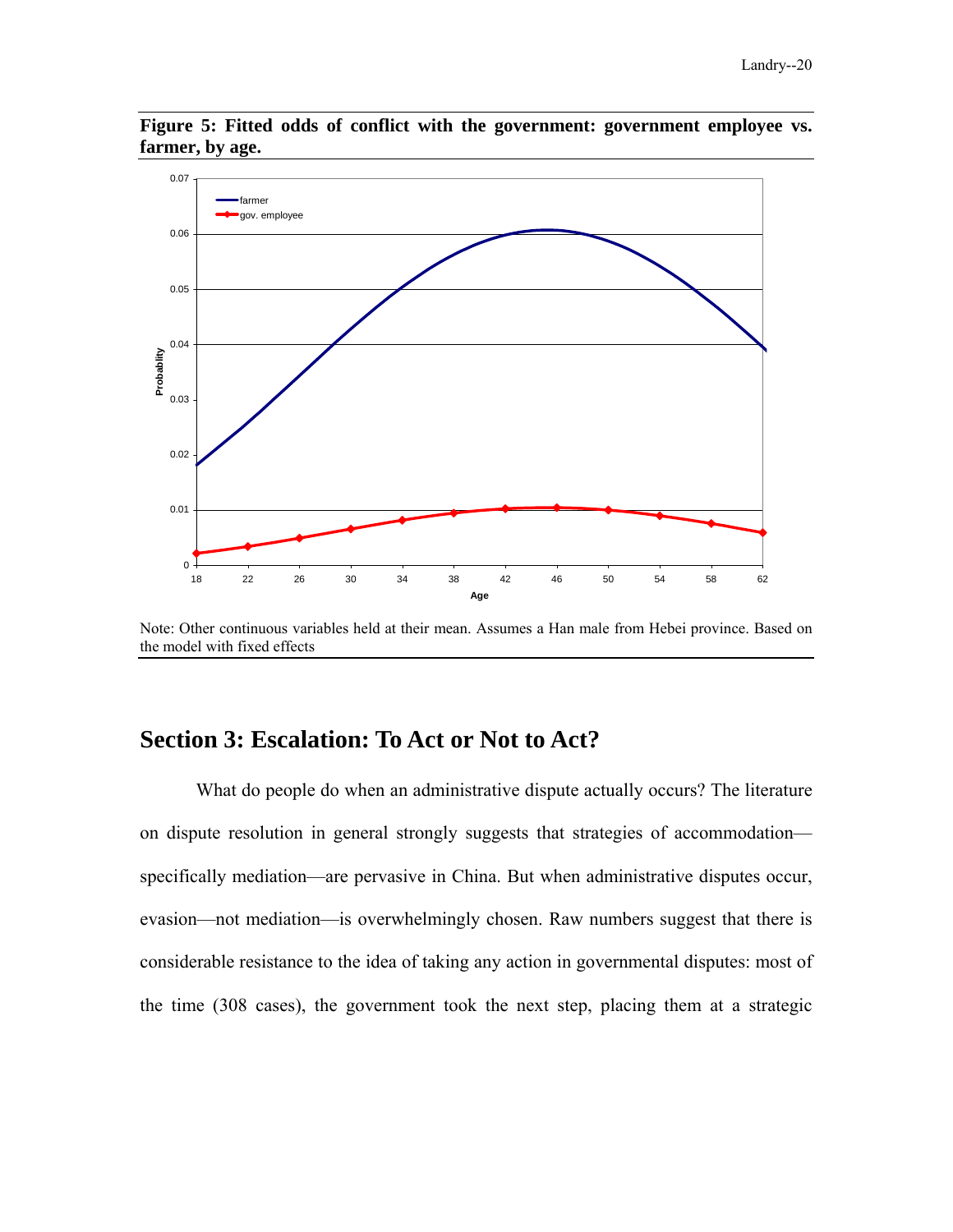Landry--21

disadvantage.<sup>15</sup> Controlling for design effects, we estimate that  $60\%$  of the victims take no action, in contrast with civil cases where they take action 90% of the time (Table 5).

| Table 5: The Decision to take Action: civil vs. Administrative Disputes |                  |                   |                               |                  |                     |             |  |  |  |
|-------------------------------------------------------------------------|------------------|-------------------|-------------------------------|------------------|---------------------|-------------|--|--|--|
|                                                                         | Mean<br>Estimate | StandardE<br>rror | 95%<br>Confidence<br>Interval | Design<br>Effect | N of<br><b>PSUs</b> | N of<br>Obs |  |  |  |
| Act in Adm. Disputes                                                    | .40              | .03               | $34 - 47$                     | 2.15             | 154                 | 481         |  |  |  |
| Act in Civil Disputes                                                   | .90              | .02               | $86 - 93$                     | 1.78             | 174                 | 629         |  |  |  |

When the stakes are high, such as a conflict with a government agency, victims are even less likely to choose confrontation.

The decision to take on the government depends on the social, economic and political recourses at one's disposal. The model of dispute escalation includes the same set of independent variables as the escalation model. I also present it in two flavors, with and without fixed effects.<sup>16</sup> However, the hypothesized effect of the variables that capture the social, economic and political resources of the victims is reversed: once a conflict has occurred, victims who are favorably endowed are more likely to try to resolve the matter than those who have fewer or no capital to mobilize. I do not imply that they will confront the State openly (see the next section), but they are more likely to commit resources in a variety of ways in order to mitigate the consequences of an adverse decision.

<sup>&</sup>lt;sup>15</sup> However, this discrepancy narrows considerably when corrections for design effect are introduced: by this benchmark, 3.6% of all cases (or 59.7% of those who had a dispute did nothing, against 2.4% (or 40.3% of disputes).

<sup>&</sup>lt;sup>16</sup> A model of escalation that does not account for the process by which disputes arise in the first place may be biased. I tested for this possibility by estimating the bivariate probit with a Heckman selection process. Since the results indicated that these two equations are in fact independent from each other (rho is not statistically significant), I present each step to the process (initiation, escalation, and in section 4 resolution) as separate equations.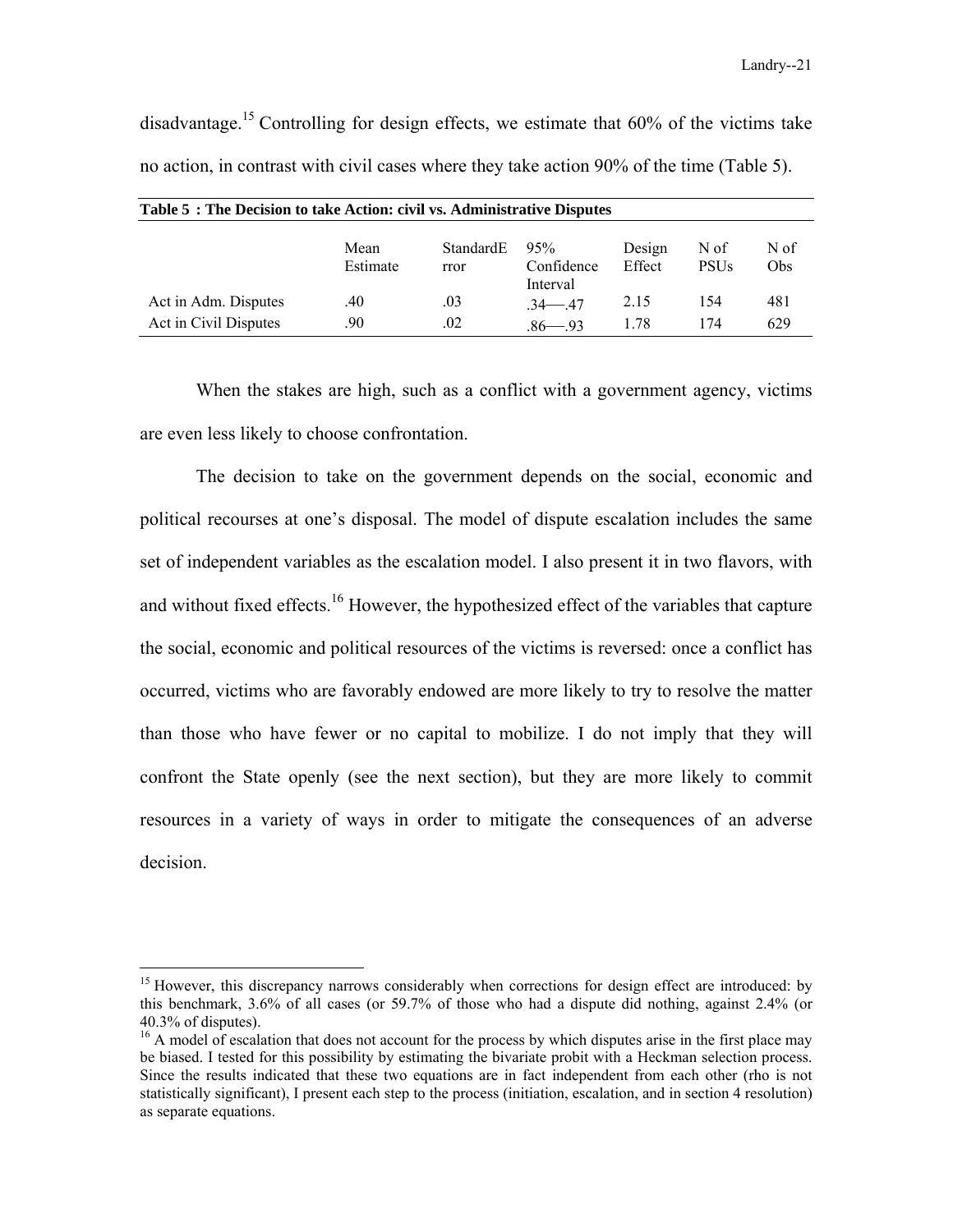| Table 6: Probit Model: The Decision to Act                  |                                    |         |                                                           |                     |                                                      |       |
|-------------------------------------------------------------|------------------------------------|---------|-----------------------------------------------------------|---------------------|------------------------------------------------------|-------|
| 477 Observations                                            |                                    |         | Model with provincial<br>fixed effects<br>Log-Likelihood: | effects<br>$-291.5$ | Model without<br>provincial fixed<br>Log-Likelihood: |       |
|                                                             |                                    |         | Wald $\chi^2_{(45)} = 687.5$<br>Probability=.000          |                     | Wald $\chi^2_{(18)}=2.18$<br>Probability=.001        |       |
| Dependent Variable: Escalation of an administrative dispute |                                    |         |                                                           |                     |                                                      |       |
|                                                             | Mean                               | $\beta$ | S.E                                                       | $\beta$             | S.E                                                  |       |
| <b>Political Capital</b>                                    |                                    |         |                                                           |                     |                                                      |       |
| CCP member                                                  | (dummy)                            | $-0.05$ | 0.39                                                      | 0.00                | 0.35                                                 |       |
| Party and Government employee                               | (dummy)                            | $-0.74$ | 0.78                                                      | $-0.38$             | 0.80                                                 |       |
| SOE employee                                                | (dummy)                            | 0.40    | 0.53                                                      | 0.67                | 0.46                                                 |       |
| <b>Class &amp; Work</b>                                     |                                    |         |                                                           |                     |                                                      |       |
| Outsider                                                    | (dummy)                            | 0.14    | 0.29                                                      | $-0.01$             | 0.30                                                 |       |
| Agricultural Hukou                                          | (dummy)                            | $-0.36$ | 0.41                                                      | $-0.35$             | 0.36                                                 |       |
| Private Sector Employee                                     | (dummy)                            | $-1.51$ | 0.54<br>***                                               | $-1.17$             | 0.51                                                 | $***$ |
| Farmer with Commercial job or firms                         | (dummy)                            | 0.07    | 0.21                                                      | 0.14                | 0.20                                                 |       |
| Full-time Farmer                                            | (dummy)                            | $-0.25$ | 0.28                                                      | $-0.16$             | 0.26                                                 |       |
| Farmer with off-farm jobs                                   | (dummy)                            | $-0.30$ | 0.28                                                      | $-0.09$             | 0.26                                                 |       |
| Urban Collective Employee                                   | (dummy)                            | 0.01    | 0.77                                                      | 0.34                | 0.82                                                 |       |
| Shareholding Employee                                       | (dummy)                            | $-0.98$ | 0.89                                                      | $-0.64$             | 0.98                                                 |       |
| <b>Economic Resources</b>                                   |                                    |         |                                                           |                     |                                                      |       |
| Household income (log)                                      | 6.77                               | 0.04    | $\ast$<br>0.02                                            | 0.02                | 0.02                                                 |       |
| <b>Human Capital</b>                                        |                                    |         |                                                           |                     |                                                      |       |
| Education                                                   | 6.89                               | 0.02    | 0.06                                                      | 0.02                | 0.06                                                 |       |
| <b>Education Squared</b>                                    | 47.47                              | 0.00    | 0.00                                                      | 0.00                | 0.00                                                 |       |
| <b>Demographics</b>                                         |                                    |         |                                                           |                     |                                                      |       |
| Age                                                         | 41                                 | $-0.02$ | 0.05                                                      | $-0.06$             | 0.05                                                 |       |
| Age Squared                                                 | 1681                               | 0.00    | 0.00                                                      | 0.00                | 0.00                                                 |       |
| Han nationality                                             | (dummy)                            | $-0.11$ | 0.25                                                      | 0.17                | 0.23                                                 |       |
| Female                                                      | (dummy)                            | $-0.10$ | 0.17                                                      | $-0.15$             | 0.17                                                 |       |
| Constant                                                    | (provincial dummies not presented) |         |                                                           | 0.57                | 1.19                                                 |       |
|                                                             |                                    |         |                                                           |                     |                                                      |       |

Probit model for complex survey design, accounting for stratification, probability weights, and clustering of observations by PSU (township).

Party and Government employees who are protected from disputes are just as likely as everyone else to take action once a dispute has actually emerged. This contrasts with the behavior of private sector employees, who are often self-employed: If we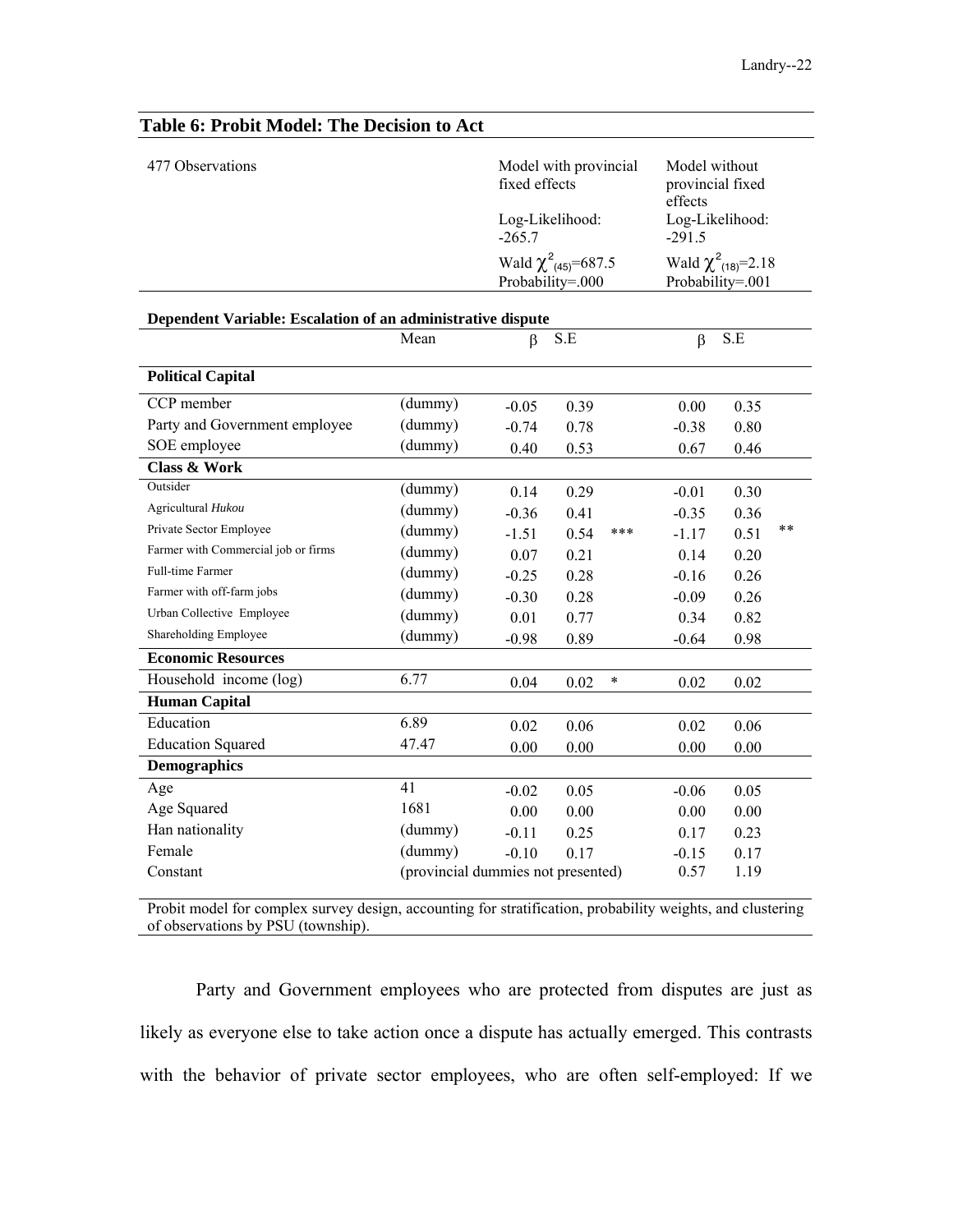compare farmers to private sector employees, a shift in household income over the range of observed values in the sample has the effect of doubling the odds that a victim will choose to act, but among private sector employees, financial resources have almost no effect: at the highest level of income, the probability of escalation does not exceed 0.1.





**Note**: Income level refers to the log(household income), ranging from 0 to 13.76 within the sample.

These findings differ from the literature on conflict resolution, but they not necessarily contradict existing knowledge. Taking action makes sense in situations where power asymmetries are small enough that each party can reasonably expect a favorable outcome. Mediation of conflicts between (former) spouses or neighbors fall into this category. However, taking on a state with a notoriously weak legal system and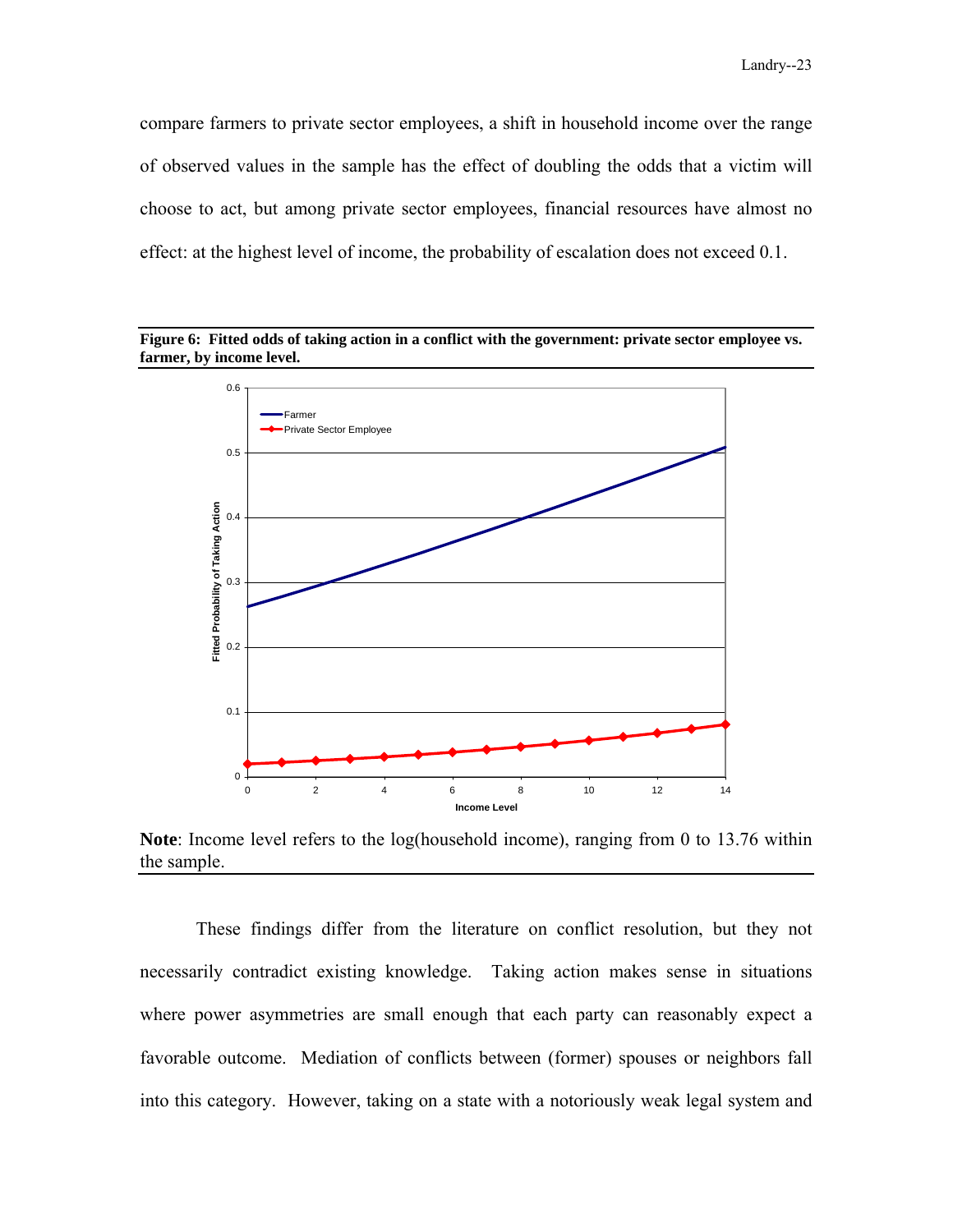precarious institutions of administrative litigation in which government bureaucrats retain considerable discretion {Liu, 2001(?) #6676; Yang, 2001 #2443} requires accepting a very high degree of uncertainty at potentially debilitating costs. Mobilizing resources for a strategy of confrontation makes sense when the stakes are large, and when strategies of accommodation are demonstrably ineffective.

## **Section 4: Strategies of conflict Resolution**

### *Outcomes*

 We asked respondents to assess the outcomes of their disputes with the government. Our findings show that success against the Party-State is rare. Citizens who passively wait for the government's next move hardly ever win (14%, or 42 times out of 308 cases of passive response). They either accept their loss or allow the dispute to remain unresolved. Outcomes among victims who acted are mixed. Only 35 disputants stated that they clearly won, though in combination with those who compromised, a plurality (N=68) can claim some success.

| <b>Table 7: Administrative Dispute Outcomes</b> |                    |                 |
|-------------------------------------------------|--------------------|-----------------|
|                                                 | No action<br>taken | Action<br>taken |
| Win                                             | 11                 | 35              |
| Compromise                                      | 34                 | 33              |
| Lose                                            | 130                | 34              |
| No results                                      | 68                 | 30              |
| Other                                           | 40                 | 12              |
| Refused to answer                               | 24                 |                 |

The outcomes are rather ambiguous when they are combined with measures of satisfaction. Some winners were dissatisfied, which suggests that victories are partial or that some respondents question the validity of the process itself. We also asked the disputants whether they would use the same method if a similar case occurred in the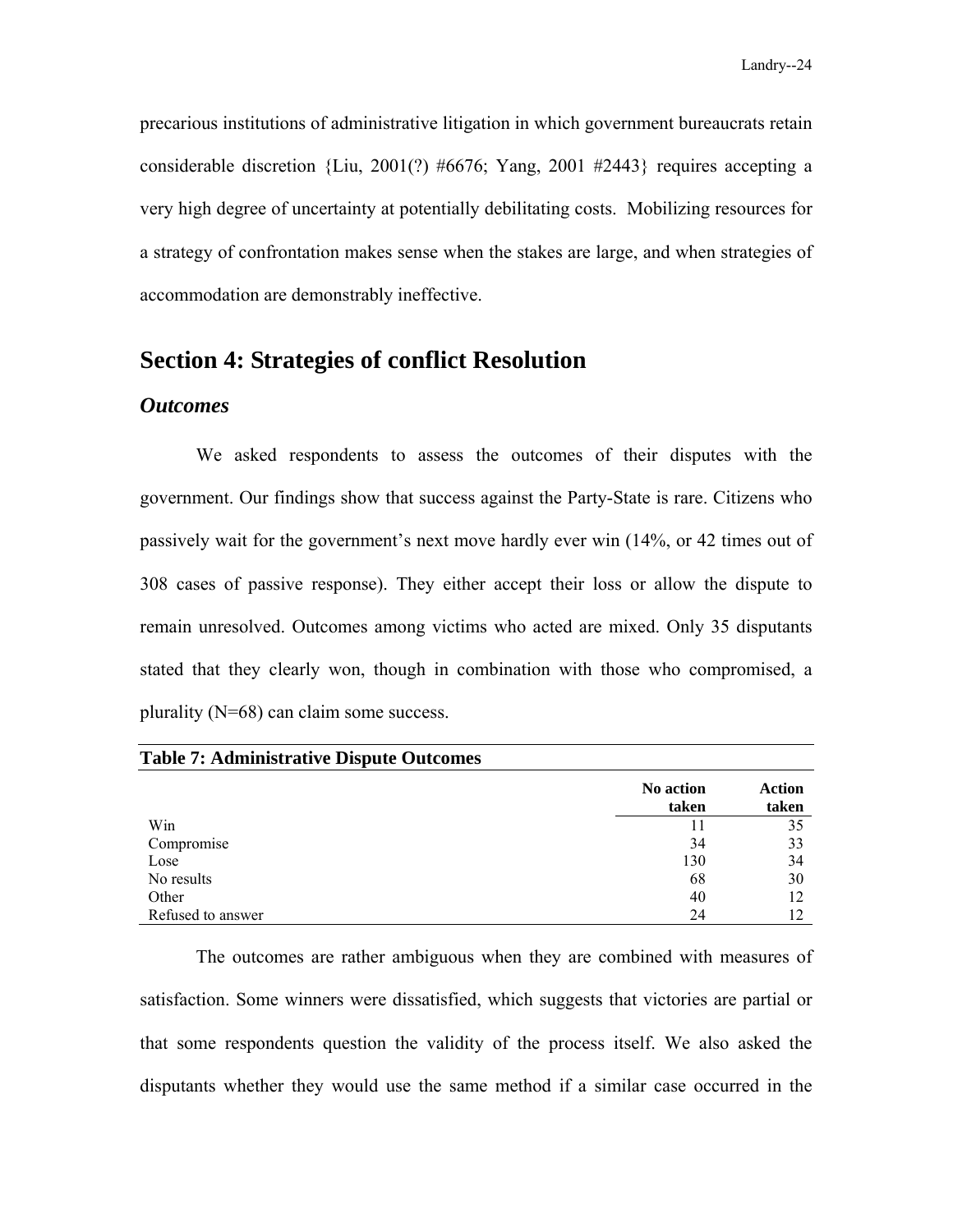future: those who won (or compromised) would: 90% if they complained, 81% if they negotiated directly, 77% if they used mediation, and 62% if they went to court.<sup>17</sup>

|                                                    | Degree of Satisfaction with Dispute Outcome |           |              |              |    |
|----------------------------------------------------|---------------------------------------------|-----------|--------------|--------------|----|
|                                                    | Very                                        | Satisfied | Dissatisfied | Verv         |    |
| <b>Results</b>                                     | Satisfied                                   |           |              | Dissatisfied |    |
| Win                                                |                                             | 20        |              |              | 35 |
| Compromise                                         |                                             | 18        | 10           | O            | 31 |
| Lose                                               |                                             |           | 14           | 14           | 33 |
| Total                                              |                                             | 42        | 31           | 17           | 99 |
| Pearson $\chi^2_{(6)} = 34.93$ Probability = 0.000 |                                             |           |              |              |    |

|  | Table 8: Satisfaction with the outcome of Administrative Disputes |
|--|-------------------------------------------------------------------|
|  |                                                                   |

## *Strategies*

 $\overline{a}$ 

### • *Non-legal strategies*

Extra-legal resistance is impossible, and virtually nobody admitted engaging in demonstrations (2 cases) or resorting to violence (3 cases) against the government. The rare souls who did always lost.

| <b>Figure 7: Response to administrative disputes</b> |  |  |  |
|------------------------------------------------------|--|--|--|
|------------------------------------------------------|--|--|--|



<sup>&</sup>lt;sup>17</sup> If they lost, 46% would complain again, 285 would negotiate directly, 36% would try mediation, and 11% would go to court.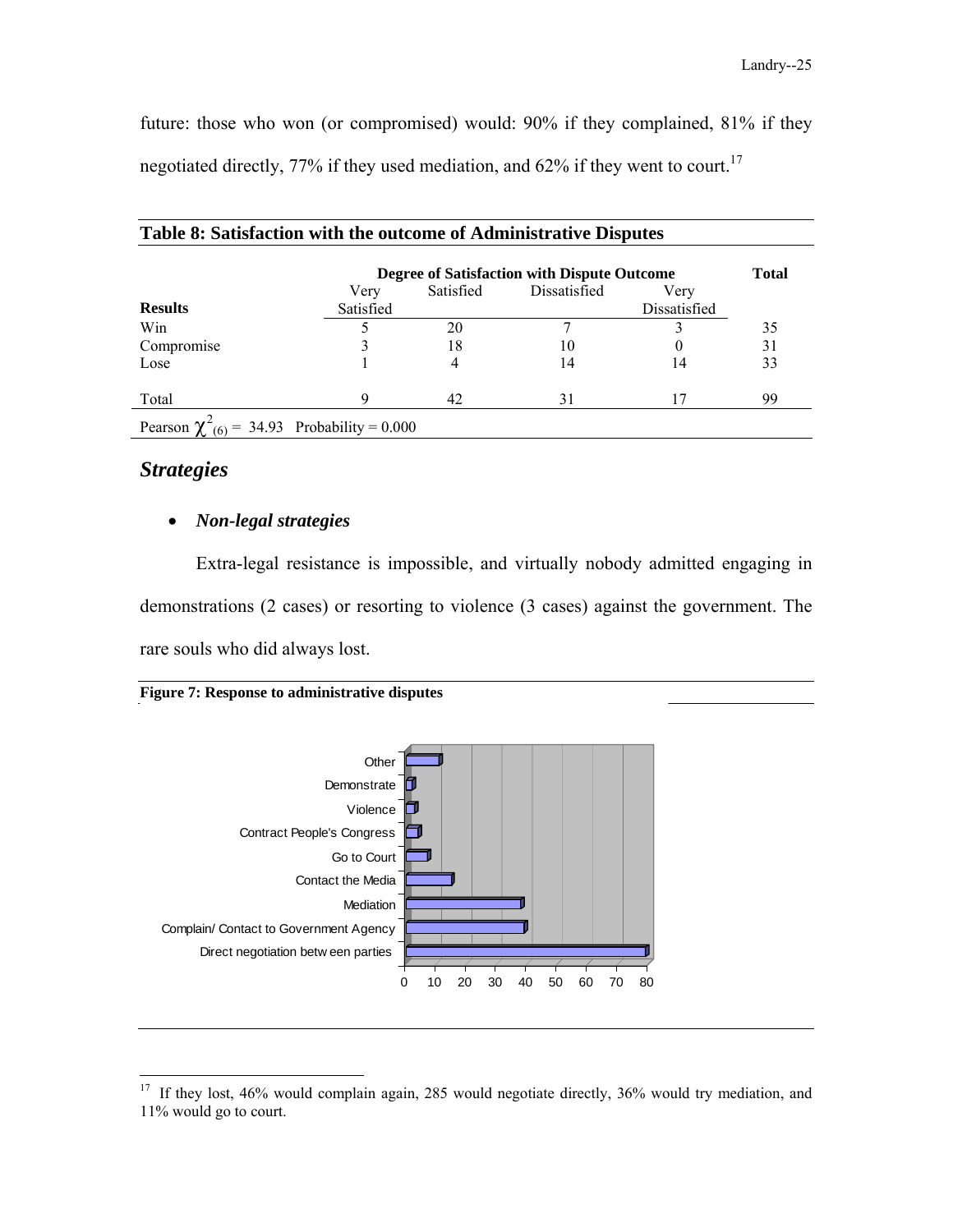More surprising is the prevalence of disputes in which plaintiffs either sought the assistance of their representative of the (local) People's Congress (4 cases), or attempted to mobilize the media (15 cases). Unlike demonstrations and violence, these strategies are in keeping with the law, but they are just as ineffective.<sup>18</sup> All respondents who contacted a congressman also stated that they lost, and among those who appealed to the media did not fare much better: Fifteen respondents tried, but only two reported eventually winning their case.

### **Table 9: Impact of contacting the media on the outcome of administrative disputes.**

|                                                                                       |  | <b>Failure</b> | <b>Success</b> |  |  |
|---------------------------------------------------------------------------------------|--|----------------|----------------|--|--|
| Did not contact the media                                                             |  | .49            | .40            |  |  |
| Contacted the media                                                                   |  | .08            | .03            |  |  |
| Key: cell proportions                                                                 |  |                |                |  |  |
| Pearson: Uncorrected $\chi^2_{(1)}$ =2.67 Design-based F(1, 99)=1.01 Probability=0.32 |  |                |                |  |  |

### • *Courts*

 $\overline{a}$ 

Clear mechanisms to challenge government decisions are relatively recent. The A.L.L. significantly opened up the possibility of adjudication, but the use of the courts remain rare in practice. To some extent, the survey understates the appeal of adjudication: The respondents were asked to reflect on their experience of 'the past 20 years', but older ones who experience disputes with a government agency between 1983 and 1990 had few prospects of going to court, whether they wished to or not.<sup>19</sup>

 $18$  For a nuanced view of the people's congresses, see O'Brien (1994).

<sup>&</sup>lt;sup>19</sup> Admittedly, administrative litigation predates the promulgation of the A.L.L. See Huang (1991), Luo (1989), Sun et.al. (1988), Xu (1990), Yang et.al. (1990), Yu (1994), Zhang (1989), Zhang & Shi (1990), and Zhao et.al. (1990). Administrative litigation was apparently rather frequent in the area of land policy and land management. See Ge et.al. (1993), Pei et.al. (1991), and Wang & Xiao (1990). However, the A.L.L. represented a vast qualitative improvement by specifically allowing individuals to challenge some government decisions. See "Xian xing xing zheng su song fa yu guo jia pei chang fa si fa jie shi bian xie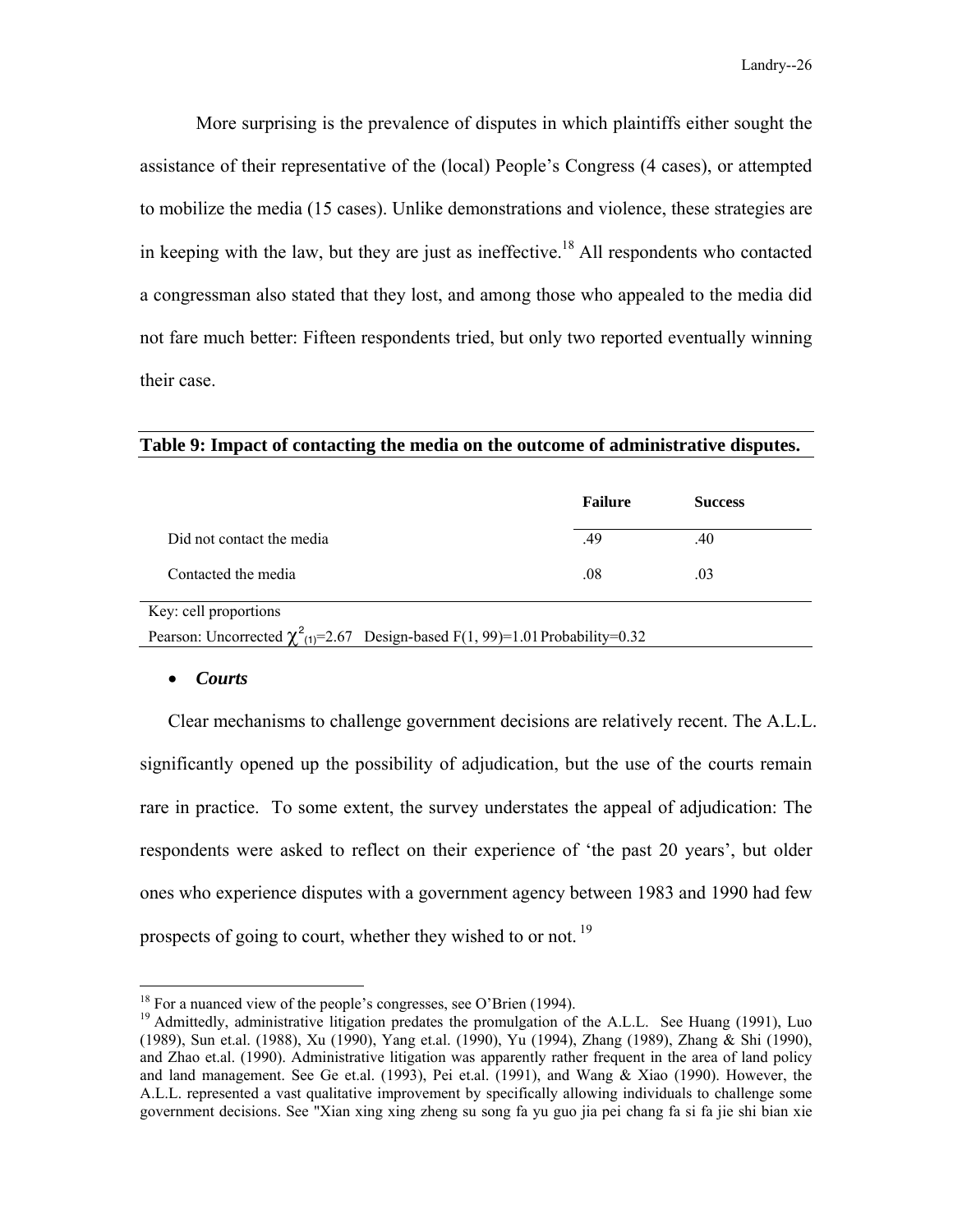Nevertheless, reliance on the courts is even rarer than appealing to the media. This is not due to the lack of knowledge about their suitability: among those who actually acted upon their dispute with the authorities, only three respondents*—*when prompted the interviewer—mentioned that they overlooked the court as feasible choice. Instead, those who avoided the courts blamed the expense and complexity of the system: High transactions costs, not the lack of information, deterred them.

| Table 10: Stated reasons for not going to court in administrative disputes |    |  |  |  |
|----------------------------------------------------------------------------|----|--|--|--|
| <b>Reason Given</b>                                                        | N  |  |  |  |
| Costs too much                                                             | 16 |  |  |  |
| Not in keeping with local tradition                                        |    |  |  |  |
| It's ruthless                                                              |    |  |  |  |
| Courts are corrupt                                                         |    |  |  |  |
| Not the court's responsibility                                             |    |  |  |  |
| Procedures are too complicated                                             | 15 |  |  |  |
| Too time consuming                                                         | 6  |  |  |  |
| Unaware of this method                                                     |    |  |  |  |

### • *Mediation*

The dilemma noted by judge Liu in Guangzhou holds nationwide: even though legal innovations of the 1990s intended to reduce the importance of mediation in administrative cases, it remains a very popular approach. The modal view is that mediation is the traditional and proper way to handle such problems, is easy to use, and saves everybody's face (Table 11).

For the risk-averse, mediation is a reasonably safe strategy. It is also efficacious, in the sense that fewer disputants reported losing and that fewer disputes were left unresolved than when other methods were used. The drawback is of course, that the nature of the process favors compromise, not a clear victory. Even among losers,

zu" (2002), Quanguo rRenmin daibiao dahui changwu weiyuanhui bangongting (2000), Hu et.al. (1999), Jin (1996),Sheng & Bo (2002), Xu et.al. (1999), Yu (1994).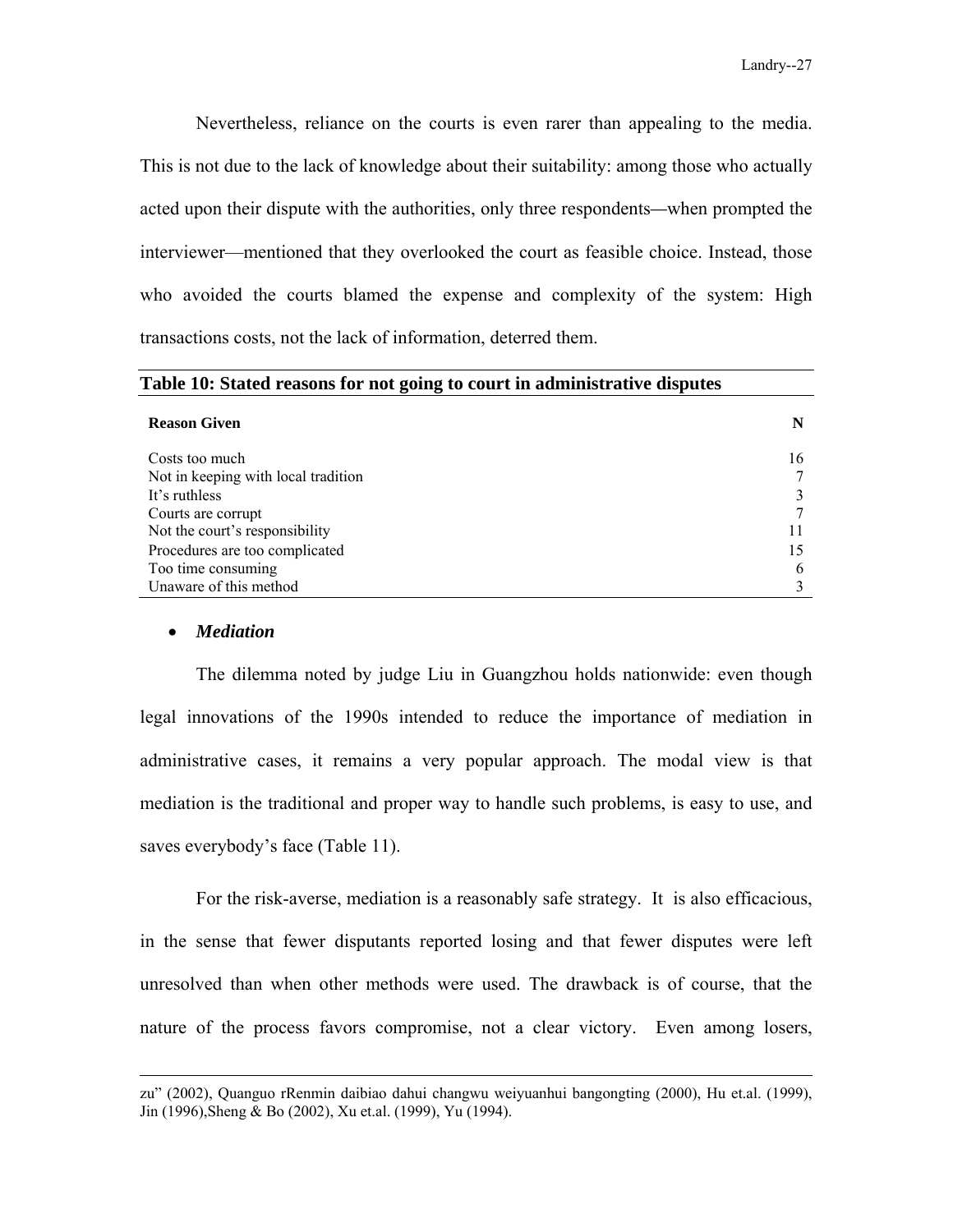mediation has a high level of support: 53% are ready to use it again in a future dispute, compared to only 16% of disputants who lost their case in court.

| Table 11: Stated reasons why mediation was used |    |  |  |  |
|-------------------------------------------------|----|--|--|--|
| <b>Reason Given</b>                             | N  |  |  |  |
| <b>Tradition</b>                                | 24 |  |  |  |
| Ease of use                                     | 23 |  |  |  |
| <b>Face-saving</b>                              | 20 |  |  |  |
| <b>Save Money</b>                               | 14 |  |  |  |
| <b>Flexibility for both sides</b>               | 13 |  |  |  |
| <b>Save Time</b>                                | 8  |  |  |  |
| Unaware of this method                          | 6  |  |  |  |
| <b>Other</b>                                    | 10 |  |  |  |

**Table 12: Impact of using mediation on the outcome of administrative disputes.** 

|                                                   | Did not use<br>mediation | <b>Used mediation</b> | <b>Total</b> |
|---------------------------------------------------|--------------------------|-----------------------|--------------|
| Win                                               | 14.10                    | 8.33                  | 22.44        |
| Compromise                                        | 7.05                     | 14.10                 | 21.15        |
| Lose                                              | 12.18                    | 9.62                  | 21.79        |
| <b>Other</b>                                      | 5.13                     | 2.56                  | 7.69         |
| <b>Still unresolved</b>                           | 11.54                    | 7.69                  | 19.23        |
| <b>Refused to answer</b>                          | 2.56                     | 5.13                  | 7.69         |
| Pearson $\chi^2_{(5)} = 9.9341$ Probability= 0.08 |                          |                       |              |

### • *Complaints and visits to government bureaus*

Complaints and mediation have been used in almost equal proportions. Complaints are not always easy to distinguish from visits. A complaint can be lodged with formal complaints bureaus (8 disputants did so), but a visit to a government bureau (other than a direct negotiation with the offending unit) also offers a chance to complain, albeit not always formally. (O'Brien and Li 1995) This option is the dominant for way of making contact with the government (78 cases). In addition, five disputants also launched 'administrative procedures'.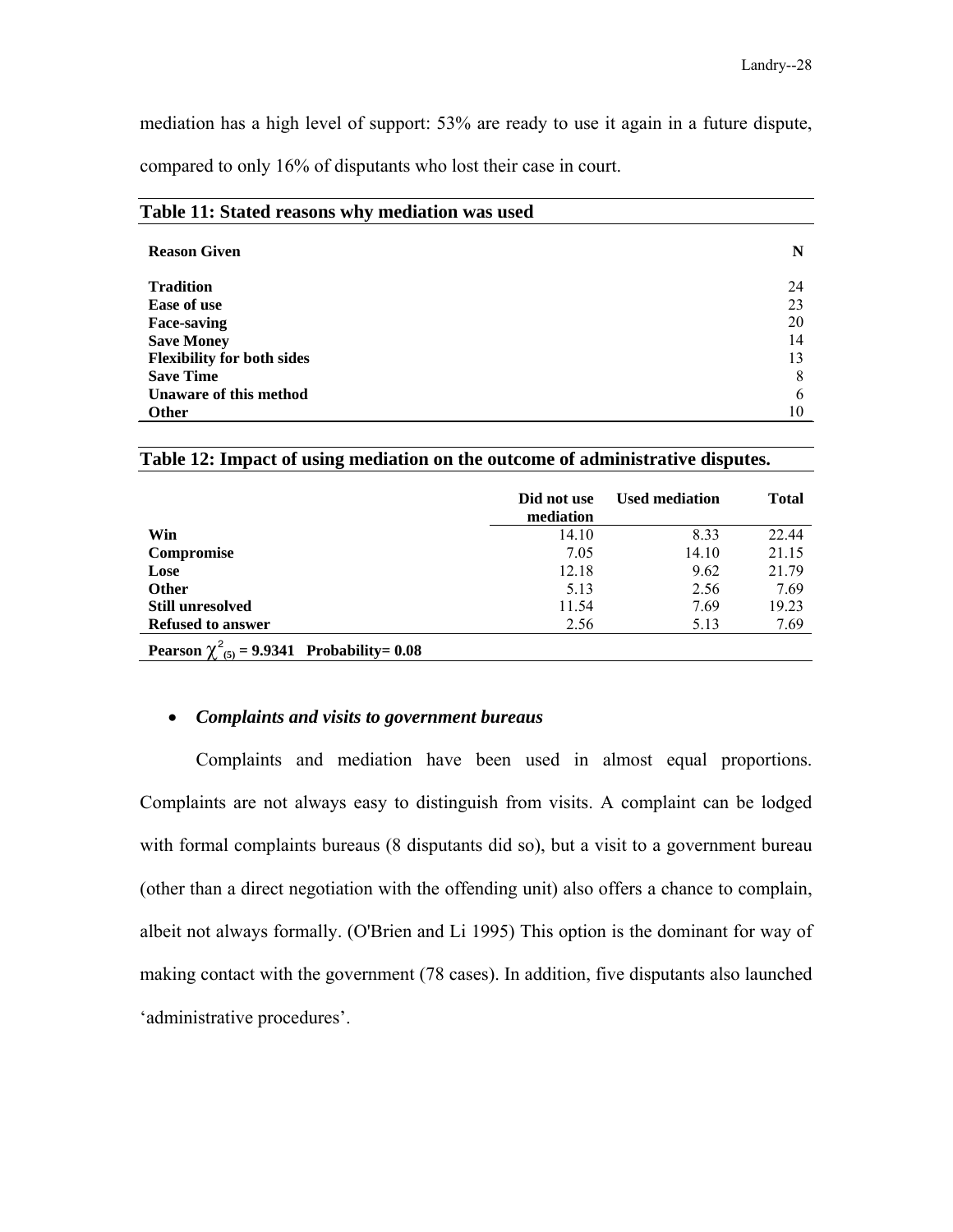These visits were rarely motivated by pure instrumentalism. The respondents went to these offices because it was the proper way to act under the circumstances, especially since they see the government as fair and authoritative. Besides these general motives, in 10 cases (out of 173), the visits followed the failure of mediation. Six visits were motivated by the disputant's dissatisfaction with the performance of the courts, four times because of their refusal to accept the case, and twice because the victim, having gone to court, thought that the judicial decision was unfair.



### • *Direct Negotiation*

The dominant strategy is to negotiate with the opponent directly. Many respondents mentioned that it was the most convenient, inexpensive and speedy way of handling the dispute. At face value, this approach works quite well: when used, it evens the odds of success and failure, while other measures fail 69% of the time. (Table 13)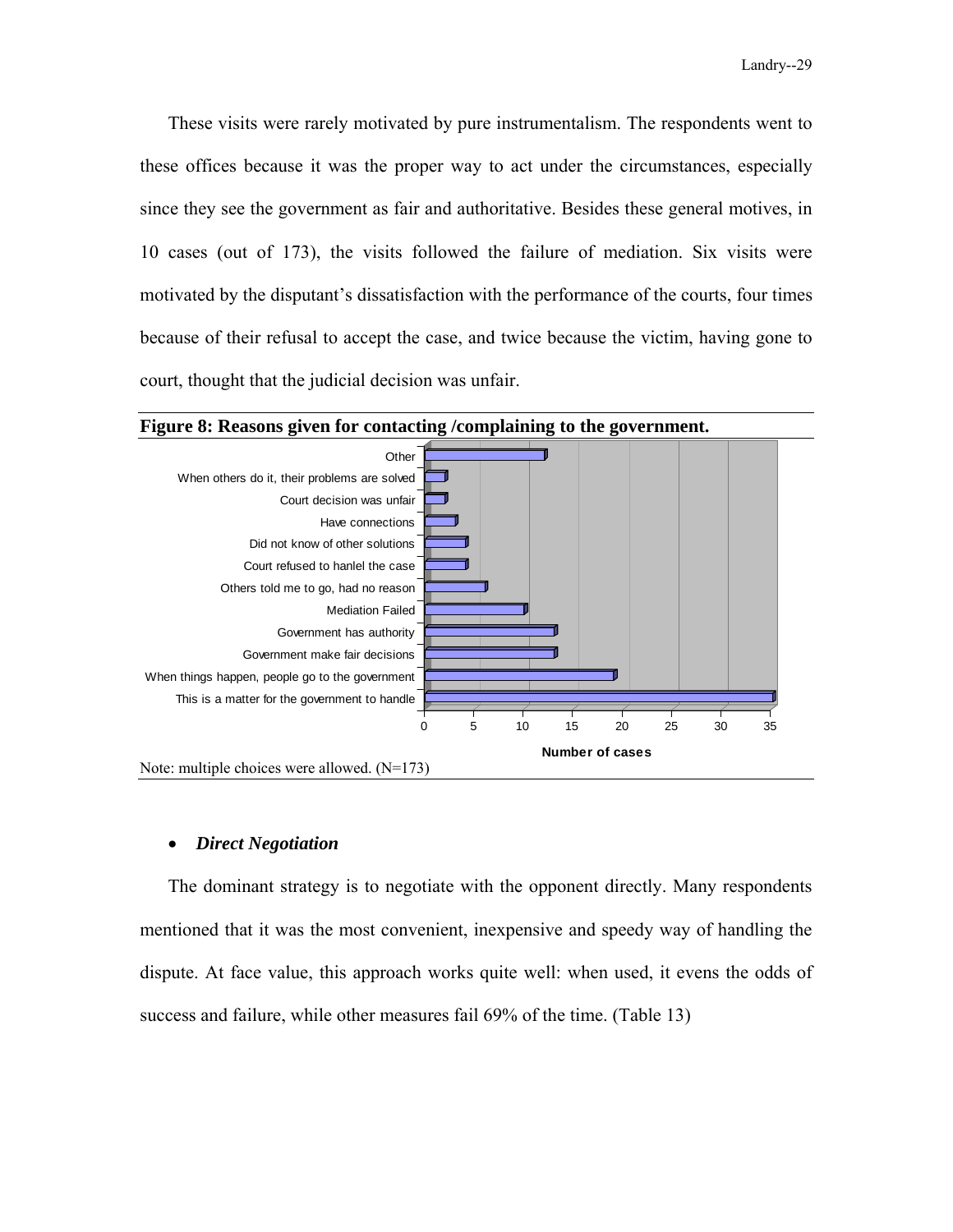|                                                                                                              | <b>No Direct</b><br><b>Negotiation</b> | <b>Direct</b><br><b>Negotiation</b> | <b>Total</b>   |
|--------------------------------------------------------------------------------------------------------------|----------------------------------------|-------------------------------------|----------------|
| No Success<br><b>Success</b>                                                                                 | 69.23<br>16.22                         | 7.90<br>6.65                        | 77.13<br>22.87 |
| Total                                                                                                        | 85.45                                  | 14.55                               | 100.00         |
| Pearson chi $2(1) = 24.2391$ Probability= 0.000<br>Likelihood-ratio chi $2(1) = 21.3169$ Probability = 0.000 |                                        |                                     |                |

### **Table 13: Impact of direct negotiations between parties on the outcome of administrative disputes.**

### *Mixed Strategies*

 $\overline{a}$ 

Disputes can be complex, drawn out affairs. Disputants may first try one strategy, find it inadequate, and later turn to another method, as was apparent in the case of failed mediations and unresponsive courts. The complexity of disputes is difficult to capture in a single interview. As many of 31% of administrative disputes in which the respondents acted were not clearly resolved, in the sense that they could not say clearly whether they had won, lost or comprised. Some unresolved disputes may indeed never be settled, but it is entirely possible that few will in the future.

Victims are seldom single minded in their strategic choices. Rather than placing all their eggs in a single basket, one obvious approach is to combine a variety of options in order to maximize the odds of success. Direct negotiations may be the preferred choice, but talk alone is cheap. To overcome this problem, many disputants signal to the government agency their capability to mobilize third parties, which bolsters their credibility in eyes of the agency.<sup>20</sup>

 $20$  Out of 173 cases of disputes with the government in which the victim chose to take action, the respondents only made of the legalistic choices 85 times, namely: direct negotiation only: 22; mediation only: 26; court only: 6: complain only: 31.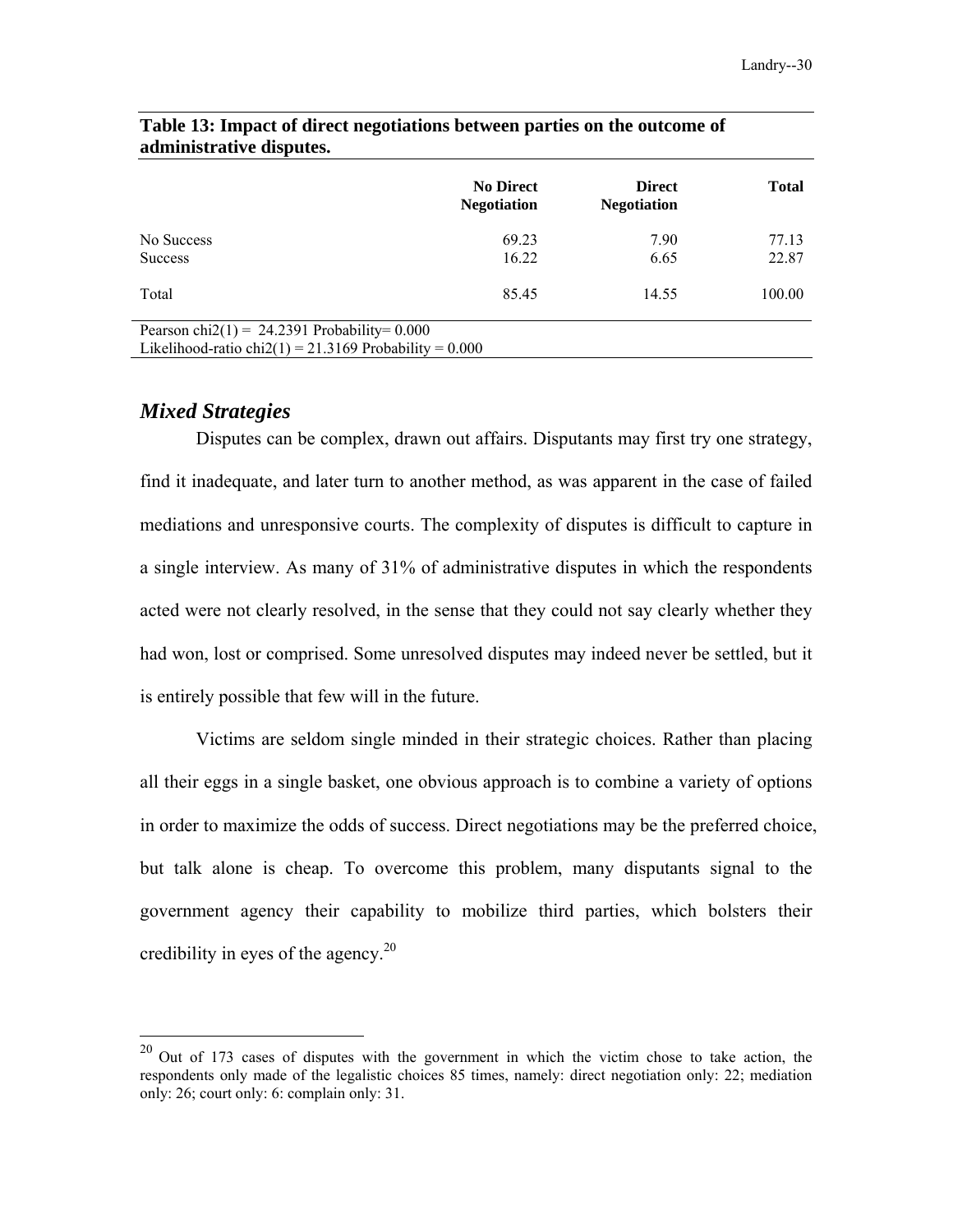|                    | <b>Legalist Strategies</b> |         |         |         | <b>Extra-legal Strategies</b> |         |         |        |
|--------------------|----------------------------|---------|---------|---------|-------------------------------|---------|---------|--------|
|                    | Gov.                       | Med.    | Court   | Neg.    | Media                         | Demo.   | Viol.   | Congr. |
| Gov. Complaint     | 1.00                       |         |         |         |                               |         |         |        |
| Mediation          | 0.35                       | 1.00    |         |         |                               |         |         |        |
| Court              | 0.20                       | 0.25    | 1.00    |         |                               |         |         |        |
| Direct Negotiation | 0.28                       | 0.40    | 0.21    | 1.00    |                               |         |         |        |
| Media              | 0.17                       | 0.30    | 0.48    | 0.20    | 1.00                          |         |         |        |
| Demonstrate        | 0.06                       | $-0.03$ | $-0.02$ | $-0.03$ | $-0.01$                       | 1.00    |         |        |
| Violence           | 0.03                       | 0.04    | 0.02    | 0.03    | 0.01                          | 0.01    | 1.00    |        |
| Congressman        | 0.08                       | 0.08    | 0.28    | 0.03    | 0.25                          | $-0.01$ | $-0.01$ | 1.00   |

### **Table 14: Mixed Strategies**

Disputants use mixed strategies 52% of the time. Table 14 shows how they are combined in practice, using a simple correlation matrix of all possible options. The grey area denotes combinations of extra-legal strategies that are not of great interest here, since the frequencies are very small. Combining mediation with direct negotiation is the most popular choice (corr=.40), although the latter is also used in combination complaints with government agencies (corr=.35). Interestingly, disputants who go to court are very likely to mobilize the media as well (corr=.48).

Which strategies are most likely to work? In table 15, I map disputes outcomes to strategies, focusing three choices of interest in the legal reform literature: mediation, going to court, and visits/complaints.

Most of the time, mixed strategies seem to produce better results than a singleminded approach, but given the low frequencies of some combinations, some of these differences may be due to chance. The only pure strategy that tends to work just as well alone as in combination, is mediation. If we define success as either a clear win or compromise, combining visits and complaints do not improve the odds of success.

In table 17, I present the more stringent test of impact of various strategies, used alone or in combination, controlling for the same individual characteristics that I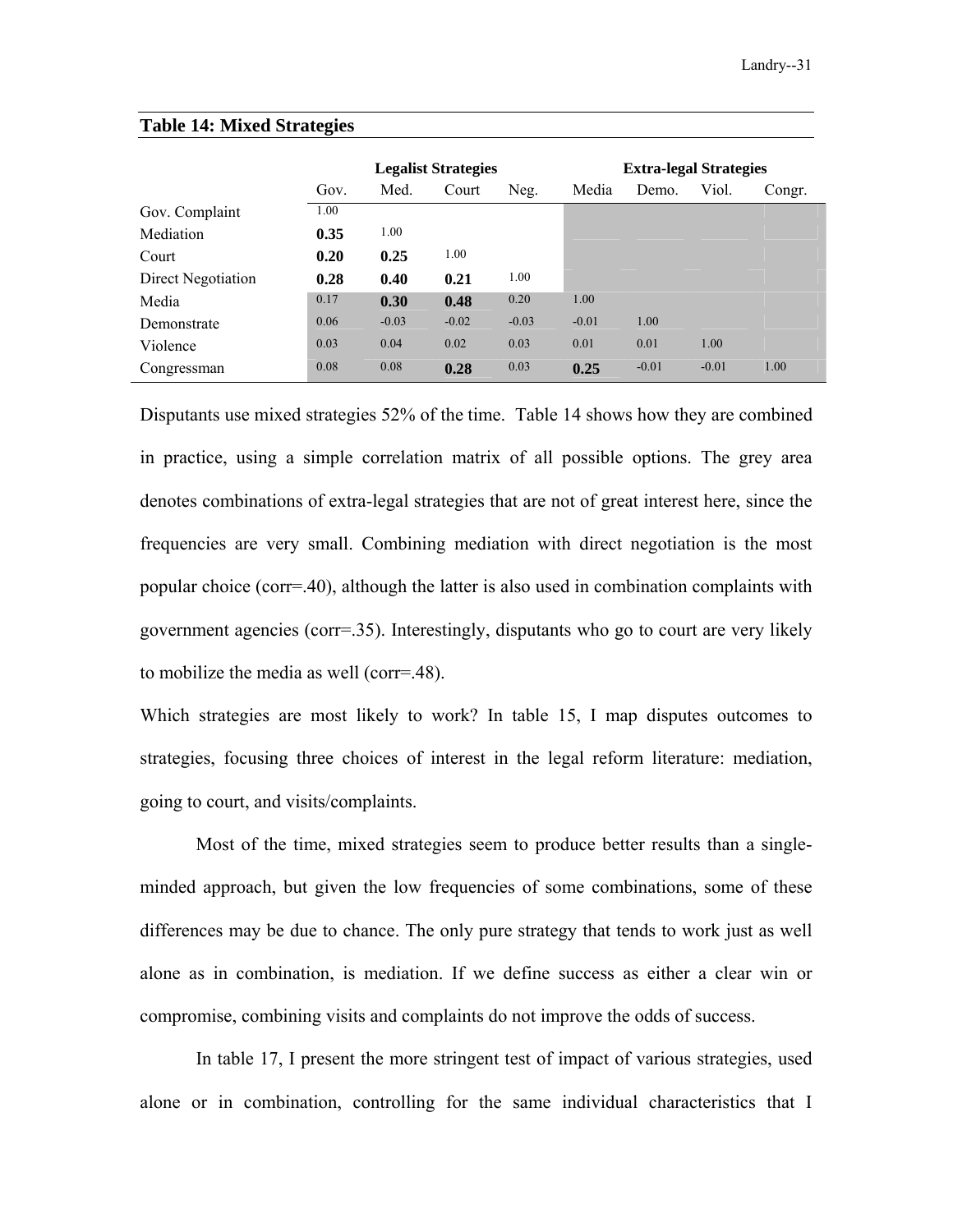introduced in the models of dispute initiation and dispute escalation. Due to the small number of usable cases (168), I limit the number of interaction terms to the subset of pair-wise combinations of legalist strategies (mediate, visit, court). Fixed effects by province could not be estimated, since too many small provincial clusters were completely determined. Instead, I contrast a simpler fixed-effect by larger region to an ordinary model with a simple constant term.

| <b>Table 15: Mixed Strategies and their Outcomes</b> |      |                              |       |                |                         |                |                        |
|------------------------------------------------------|------|------------------------------|-------|----------------|-------------------------|----------------|------------------------|
|                                                      |      | <b>Pure Strategies</b><br>84 |       |                | <b>Mixed Strategies</b> | 50             |                        |
|                                                      | Med. | Court                        | Visit | Med.<br>Court  | Court<br>Visit          | Visit<br>Med.  | Court<br>Med.<br>Visit |
| Count                                                | 38   | 7                            | 39    | 7              | 5                       | 30             | 8                      |
| <b>Effective Count</b>                               | 32   | 6                            | 37    | $\tau$         | $\overline{4}$          | 30             | 5                      |
| Win                                                  | 5    | 2                            | 10    | 1              | 2                       | 6              | $\mathbf{I}$           |
| Compromise                                           | 11   | $\overline{0}$               | 3     | 1              | $\theta$                | 9              | 1                      |
| Lose                                                 | 7    | $\overline{2}$               | 7     | 0              | $\theta$                | 7              | 1                      |
| Unresolved                                           | 4    | $\overline{0}$               | 12    | 1              | 2                       | 6              | 1                      |
| DK/Other                                             | 5    | $\overline{2}$               | 5     | $\overline{4}$ | $\theta$                | $\overline{2}$ |                        |
| Clear success rate<br>(Win)                          | 13%  | 29%                          | 26%   | 14%            | 40%                     | 20%            | 13%                    |
| Loose success rate<br>(Win+Compromise)               | 50%  | 29%                          | 33%   | 29%            | 40%                     | 50%            | 40%                    |

Both models produce similar results. Only the strategies of direct negotiation and mediation positively influence the outcome of administrative disputes. Four pair-wise combinations hold up to statistical tests of joint significance: court and mediation (.02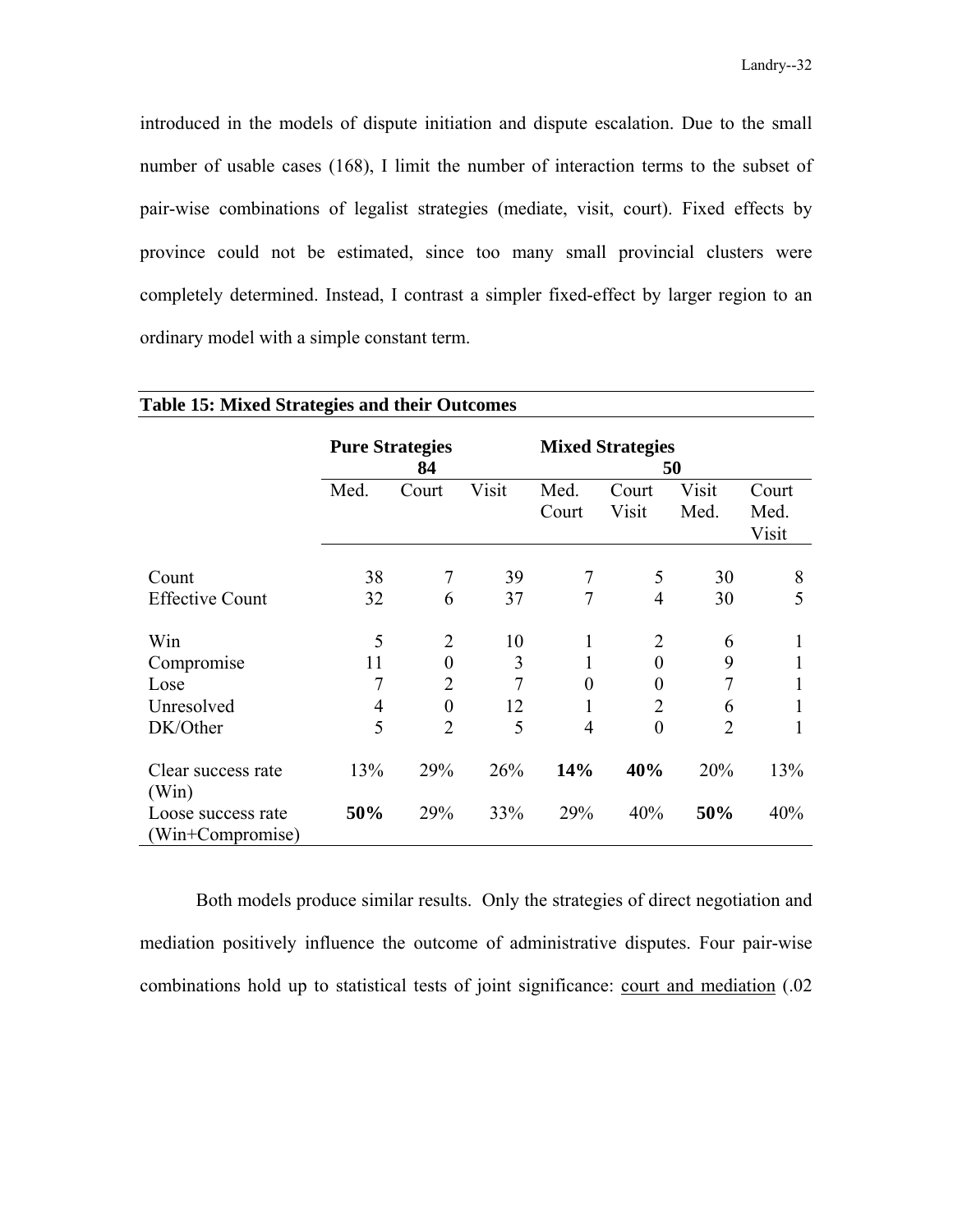level), court and negotiation (.03 level), visit and negotiation (.08 level) and finally, visit and mediation  $(0.01 \text{ level})^{21}$  Predictably, media mobilization is totally counter-productive.

Confrontational strategies may not work well alone, but they can still improve the odds of success when they supplement the less confrontational negotiated approaches. The effect of going to court is stunningly consistent with judge Liu's description of his experience in Guangzhou: people may sue, but in the end, they often settle out of court. The point that requires emphasis is that disputants who sue and negotiate (or seek mediation) are significantly better off than disputants who do not go to court. In expectation, this strategy yields the highest probability of success. (See Table 16) In this sense, the administrative litigation law is having a positive impact on the capacity of the victims of government decisions to seek effective redress. But unlike the spirit of the law, which plays down mediation, successfully tackling the state presumes a nuanced and complex strategy of dispute resolution of the part of part of the litigant.

However, strategies alone do not explain the variance of the outcomes very well. Class and social status matters: poor farmers (full time farmer and the *dagongzhe* (打工 着) who seek temporary off-farm employment are at a systemic disadvantage. This may be due in part to the nature of the disputes that tend to prevail in rural China. Fighting the state over the highly salient issues of family planning and taxation is a behavior that the regime is unlikely to welcome. But once again, a major reform initiate seems to be biased in the favor of the urban population.

More worrisome is the finding that party membership trumps the effect of the specific strategies one may choose to challenge government agencies. As Dickon (2000)

1

 $21$  I test is whether the sum of three coefficients (each simple strategy and their interaction term) is signification different from 0 (2 tailed-test).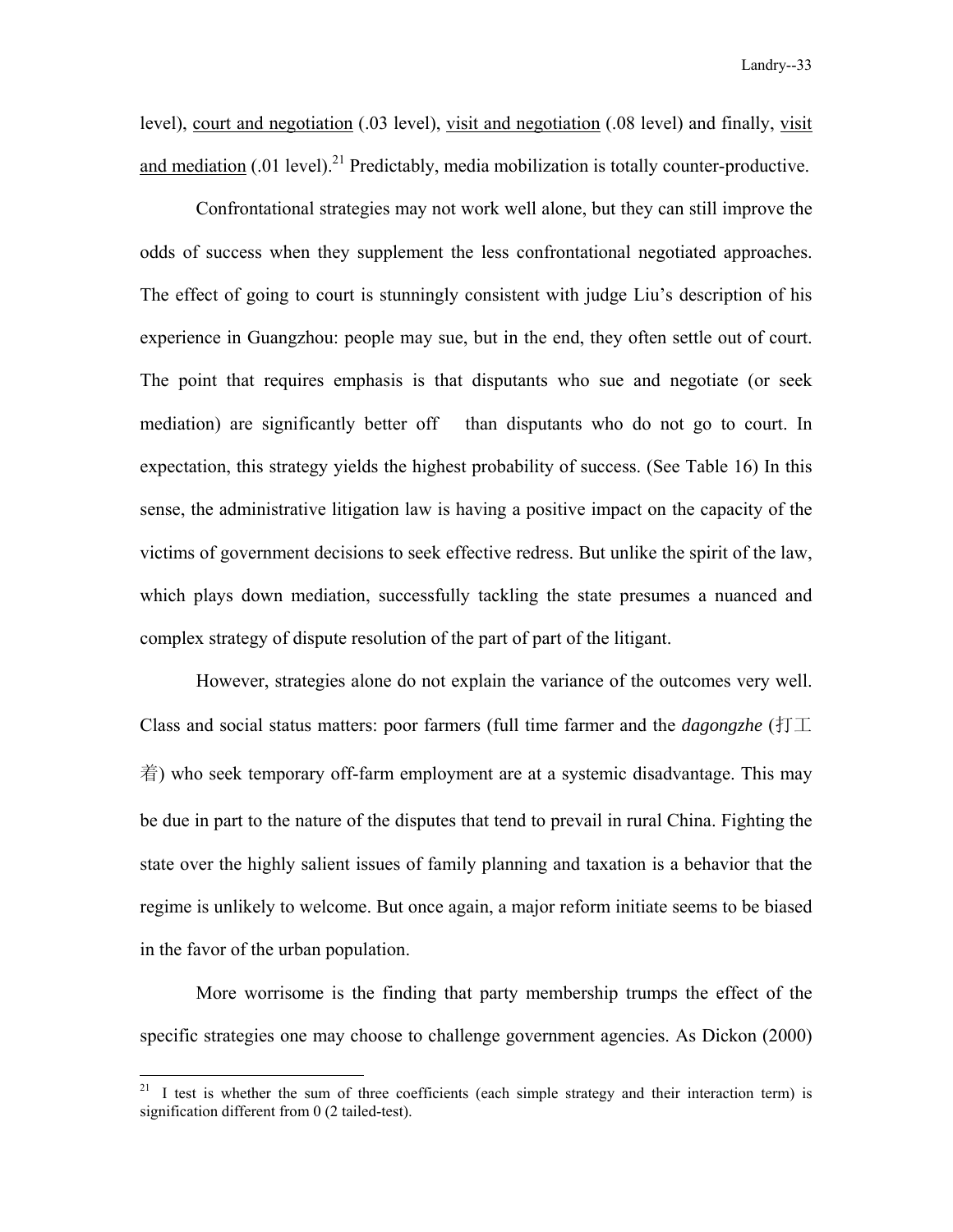has noted, party membership has its privileges, and it appears that these extend to the areas of conflict resolution as well.

| <b>Strategy</b>                                                                                         |                         | <b>Predicted Probability of Success</b> |
|---------------------------------------------------------------------------------------------------------|-------------------------|-----------------------------------------|
|                                                                                                         | <b>Ordinary citizen</b> | <b>CCP</b> member                       |
| Court x Negotiation                                                                                     | 0.99                    |                                         |
| Mediation x Court                                                                                       | 0.97                    |                                         |
| Mediation x Visit                                                                                       | 0.86                    |                                         |
| Direct Negotiation                                                                                      | 0.82                    |                                         |
| Visit x Negotiation                                                                                     | 0.79                    |                                         |
| Mediation                                                                                               | 0.76                    | 0.97                                    |
| Mediation x Negotiation                                                                                 | 0.74                    |                                         |
| Do Nothing                                                                                              | 0.49                    |                                         |
| Media Mobilization                                                                                      | 0.01                    |                                         |
| Fitted probabilities are computed by setting all continuous values at their mean and dummy variables to |                         |                                         |

**Table 16: Expected probabilities of success, conditional upon strategy.** 

0. Based on the model with regional dummies, thus these values assume Southwest China

Whereas a shift from the worst (media mobilization alone) to the best strategy moves the expected probability of success from .01 to .99, holding all other factors constant and setting the party dummy to one, a party member almost always wins for sure! Only a strategy of mediation yields a non-trivial probability of failure, or 3%! This enormous effect of Communist Party membership would perhaps be attenuated if we could distinguish the effect of ordinary membership from those of holding a government or Party job. We cannot, because the sole government employee in the entire sample of more than 7000 respondents who did have an administrative dispute and acted on it won his case. But since there is no observed variation between this independent variable and the occurrence of success, a separate coefficient cannot be computed. This rare occurrence is itself a compelling indicator that the Chinese state protects his own, or of a powerful norm among bureaucrats that they cannot challenge their employer. Out findings for ordinary party members is yet another sign that Chinese legal reforms are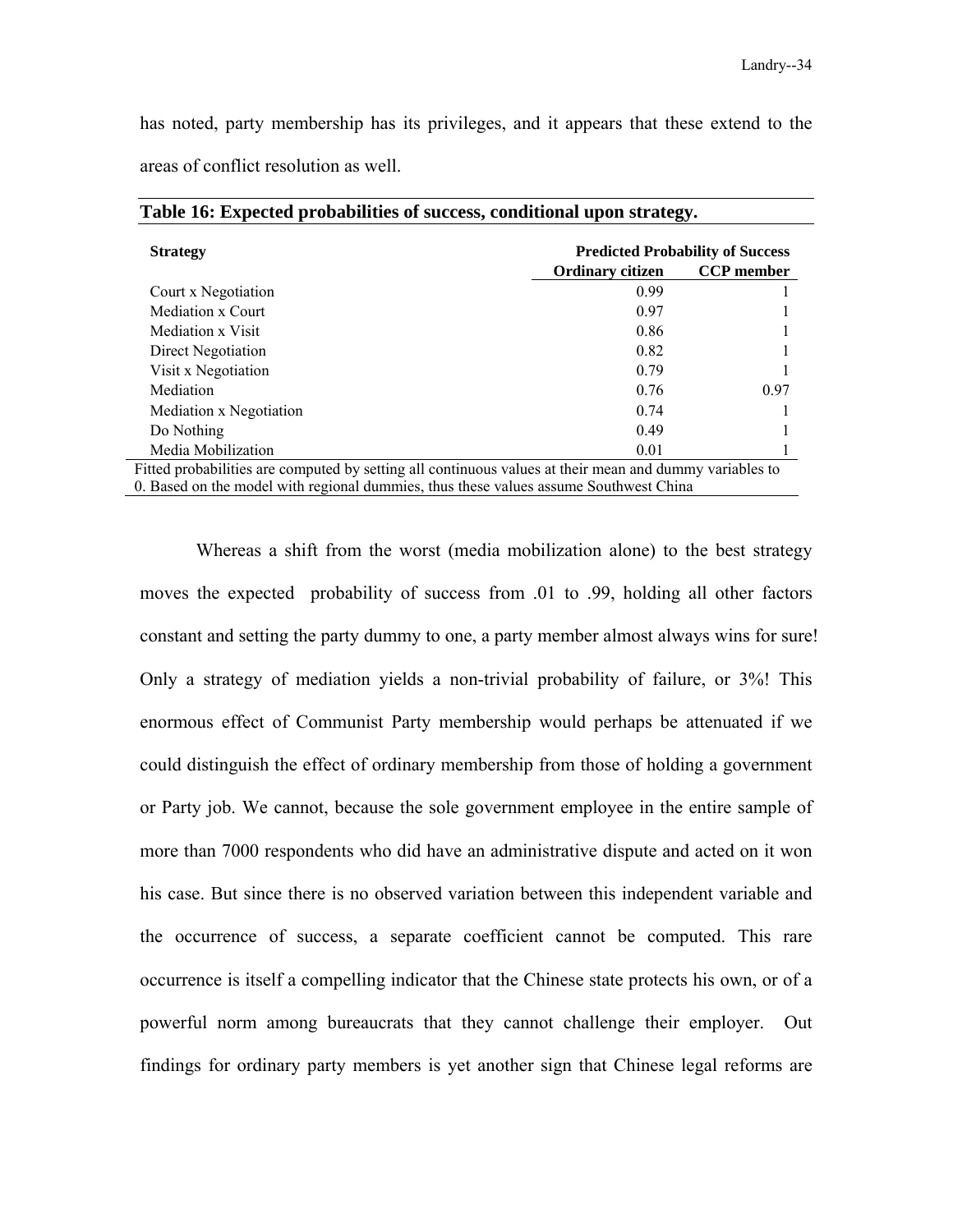partial, and that Courts placed 'under the leadership' of the Communist Party operate, at the end of the day, as 'Comrade's Courts'.

## **Concluding remarks**

It is naïve to assume that introducing new choices in the menu of options that Chinese citizens have at their disposal when they challenge government agencies revolutionized the relationship between the rulers and the ruled, between the Party and the masses. Fifteen years after its introduction, administrative litigation remains a rarity.

The evidence that I have uncovered reveals the following regularities. 1) The majority of the disputes involve farmers, over matters of family planning and taxation. 2) The politically connected (party and government employees) are shielded from conflict with the authorities. 3) Resource constraints affect the propensity to escalate disputes. Most victims do not actively pursue their cases, formally or informally. 4) Political capital, which also prevents the occurrence of conflict, dramatically impacts the odds that administrative disputes will be resolved in the citizen-comrade's favor. 5) Yet, and here lies the good news, the conflict resolution model strongly suggests that those who are not politically connected can improve their chances of success if they apply mixed strategies of conflict resolution. Negotiating with a government agency while threatening to take it to court is almost as efficacious as a party membership card, assuming one does not give up at earlier stages of the decision tree.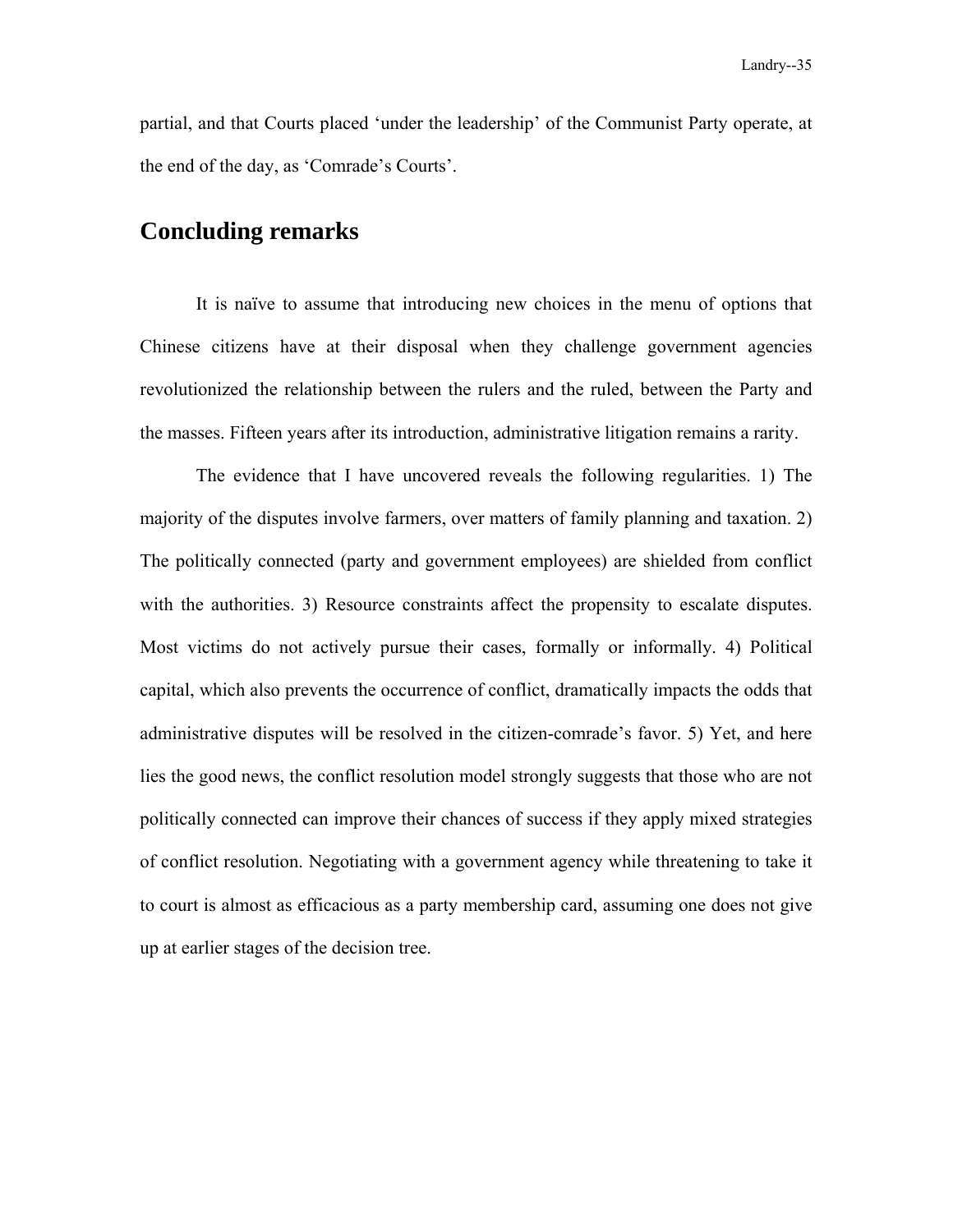| Table 17: Probit estimates of administrative dispute resolution $(N=168)$ |            |                        |      |        |                     |      |       |
|---------------------------------------------------------------------------|------------|------------------------|------|--------|---------------------|------|-------|
|                                                                           |            |                        |      |        | $\chi^2_{(26):59.}$ |      |       |
| Wald $\chi^2$                                                             |            | $\chi^2_{(31)}$ :80.47 |      |        | 74                  |      |       |
| Prob > $\chi^2$                                                           |            | 0.000                  |      |        | 0.000               |      |       |
| Log likelihood $=$                                                        |            | $-80.35$               |      |        | $-84.98$            |      |       |
| <b>Strategy</b>                                                           |            | β                      | s.e. |        | β                   | s.e. |       |
| Visit/Complaint to Gov.                                                   | (dummy)    | 0.18                   | 0.39 |        | 0.24                | 0.40 |       |
| Go to Court                                                               | (dummy)    | 0.65                   | 0.56 |        | 0.63                | 0.57 |       |
| Mediation                                                                 | (dummy)    | 0.73                   | 0.42 | $\ast$ | 1.00                | 0.42 | $***$ |
| Direct Negotiation                                                        | (dummy)    | 0.92                   | 0.42 | $***$  | 1.19                | 0.40 | ***   |
| Mediation x Negotiation                                                   | (interact) | $-0.99$                | 0.56 | *      | $-1.41$             | 0.54 | ***   |
| Court x Negotiation                                                       | (interact) | 0.97                   | 0.82 |        | 0.25                | 0.78 |       |
| Visit x Negotiation                                                       | (interact) | $-0.29$                | 0.53 |        | $-0.30$             | 0.52 |       |
| Mediation x Court                                                         | (interact) | 0.49                   | 1.23 |        | 1.16                | 1.09 |       |
| Visit X Court                                                             | (interact) | $-0.67$                | 0.74 |        | $-0.84$             | 0.74 |       |
| Mediation x Visit                                                         | (interact) | 0.17                   | 0.52 |        | $-0.02$             | 0.52 |       |
| Media Mobilization                                                        | (dummy)    | $-2.53$                | 0.88 | ***    | $-2.57$             | 0.71 | ***   |
| <b>Political Capital</b>                                                  |            |                        |      |        |                     |      |       |
| CCP member                                                                | (dummy)    | 1.15                   | 0.62 | $***$  | 1.39                | 0.56 | ***   |
| SOE employee                                                              | (dummy)    | 0.05                   | 0.66 |        | $-0.12$             | 0.61 |       |
| <b>Class &amp; Work</b>                                                   |            |                        |      |        |                     |      |       |
| Outsider                                                                  | (dummy)    | 0.10                   | 0.47 |        | 0.06                | 0.46 |       |
| Agricultural Hukou                                                        | (dummy)    | 1.13                   | 0.46 | ***    | 0.68                | 0.56 |       |
| Private Sector Employee                                                   | (dummy)    | $-0.26$                | 0.89 |        | $-0.07$             | 0.80 |       |
| Farmer+ commjob or firms                                                  | (dummy)    | $-0.05$                | 0.42 |        | 0.00                | 0.39 |       |
| Full-time Farmer                                                          | (dummy)    | $-1.36$                | 0.38 | ***    | $-1.26$             | 0.37 | ***   |
| Farmer with off-farm jobs                                                 | (dummy)    | $-1.53$                | 0.52 | ***    | $-1.28$             | 0.48 | ***   |
| <b>Economic Resources</b>                                                 |            |                        |      |        |                     |      |       |
| Household income (log)                                                    | 6.77       | $-0.05$                | 0.04 |        | $-0.06$             | 0.04 |       |
| <b>Human Capital</b>                                                      |            |                        |      |        |                     |      |       |
| Education                                                                 | 6.89       | $-0.07$                | 0.10 |        | $-0.03$             | 0.09 |       |
| <b>Education Squared</b>                                                  | 47.47      | 0.01                   | 0.01 |        | 0.01                | 0.01 |       |
| <b>Demographics</b>                                                       |            |                        |      |        |                     |      |       |
| $\rm Age$                                                                 | 41         | 0.27                   | 0.09 | ***    | 0.26                | 0.09 | ***   |
| Age Squared                                                               | 1681       | 0.00                   | 0.00 | ***    | 0.00                | 0.00 | ***   |
| Han nationality                                                           | (dummy)    | $-1.14$                | 0.47 | **     | $-0.96$             | 0.49 | $***$ |
| Female                                                                    | (dummy)    | 0.02                   | 0.28 |        | 0.16                | 0.29 |       |
| <b>Regions</b>                                                            |            |                        |      |        |                     |      |       |
| North                                                                     |            | 0.01                   | 0.52 |        |                     |      |       |
| Northeast                                                                 |            | 1.41                   | 0.53 | ***    |                     |      |       |
| East                                                                      |            | 0.14                   | 0.45 |        |                     |      |       |
| Central                                                                   |            | 0.29                   | 0.38 |        |                     |      |       |
| South                                                                     |            | 0.72                   | 0.52 |        |                     |      |       |
| <b>Constant</b>                                                           |            | $-6.03$                | 1.98 | ***    | $-5.65$             | 1.98 | ***   |

Notes: Baseline is Southwest China

Government employment predicts success perfectly (1 observation dropped)

Shareholding firm employment predicts success perfectly (1 observation dropped)

Urban collective employment predicts failure perfectly (2 observations dropped)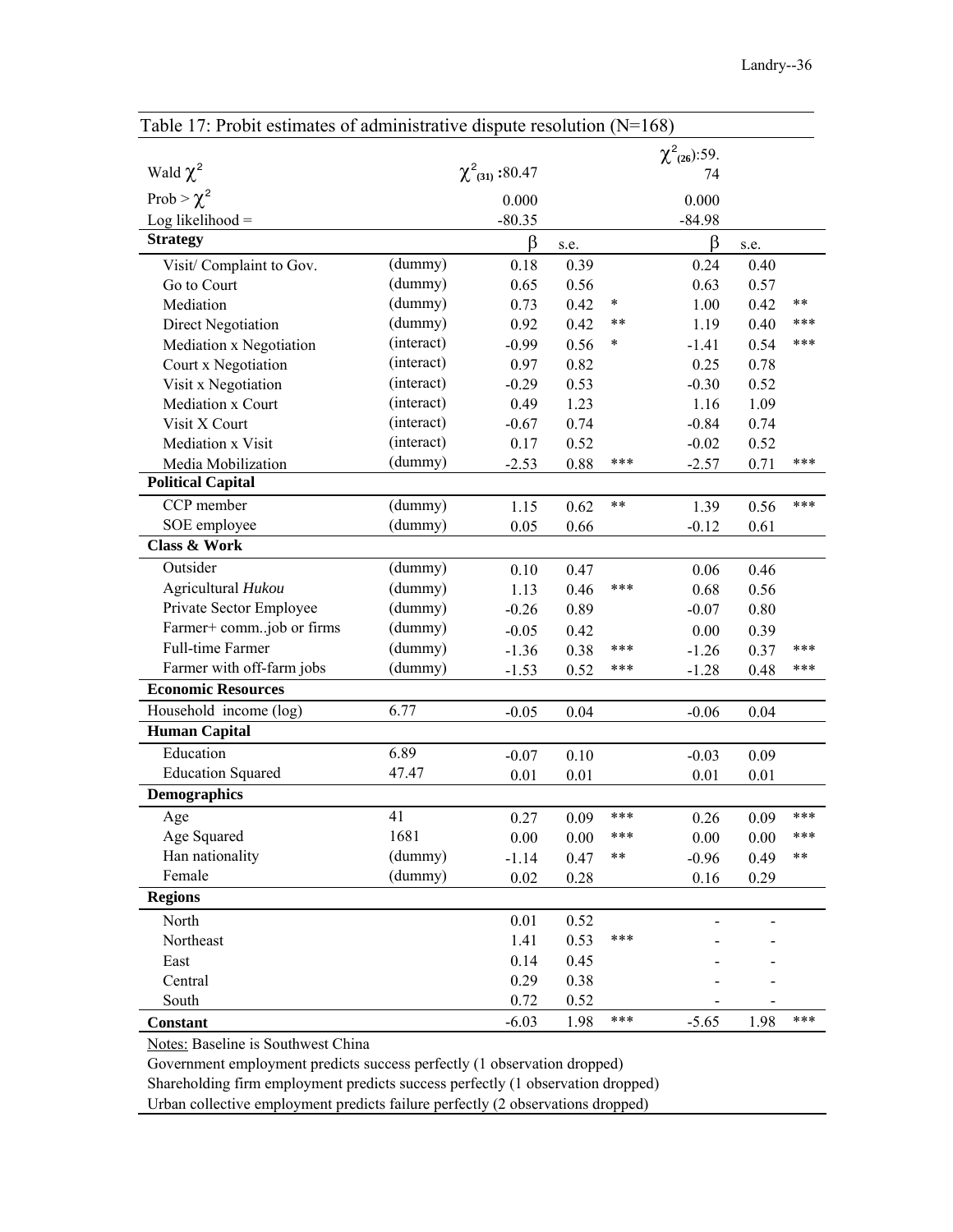#### **References:**

- "Xian xing xing zheng su song fa yu guo jia pei chang fa si fa jie shi" bian xie zu. 2002. Xian xing xing zheng su song fa yu guo jia pei chang fa si fa jie shi. Di 1 ban. ed. Beijing: Zhongguo fa zhi chubanshe.
- Almeida, Paul D. 2003. Opportunity Organizations and Threat-Induced Contention: Protest Waves in Authoritarian Settings. American Journal of Sociology 109 (2):345-201.
- Bakken, (1998). Migration in China, NIAS reports, no. 31. Copenhagen: NIAS,
- Banister, Judith, Christina Wu Harbaugh, Ellen Jamison, and Center for International Research (U.S.). 1993. Population and migration characteristics of Fujian Province, China, CIR staff paper; no. 70. Washington, D.C.: Center for International Research, U.S. Bureau of the Census,
- Bernstein, Thomas P., and Xiaobo Lu. 2003. Taxation without representation in rural China, Cambridge modern China series. Cambridge; New York: Cambridge University Press.
- China. Quan guo ren min dai biao da hui. Chang wu wei yuan hui. Ban gong ting., and China. Quan guo ren min dai biao da hui. Chang wu wei yuan hui. Fa zhi gong zuo wei yuan hui. 2000. Fa lü chang shi xi lie cong shu. 1. 10 vols. Beijing: Zhongguo min zhu fa zhi chubanshe.
- Clark, Peter, and Great Britain. Foreign and Commonwealth Office. 1995. China's floating population. London: Foreign and Commonwealth Office,
- Cohen, Jerome Alan, and C. Stephen Hsu. 2003. Understanding China's legal system: essays in honor of Jerome A. Cohen. New York: New York University.
- Davin, Delia. 1999. Internal migration in contemporary China. New York, N.Y.: St. Martin's Press,
- Day, Lincoln H., and Xia Ma. 1994. Migration and urbanization in China, Studies in Chinese environment and development. Armonk, N.Y.: M.E. Sharpe,
- Gaetano, Arianne M., and Tamara Jacka. 2004. On the move: women and rural-to-urban migration in contemporary China. New York: Columbia University Press,
- Ge, Hengmei, et.al. 1993. Tu di guan li zhong di xing zheng su song. Tu di guan li gang wei pei xun fu zhu jiao cai; 2. Beijing: Fa lü chubanshe.
- Guldin, Gregory Eliyu. 2001. What's a peasant to do? Village becoming town in southern China. Boulder, Colo.: Westview Press,
- Ho, Virginia. 2004. Labor dispute resolution in China. Berkeley, CA: Institute of East Asian Studies, University of California - Berkeley.
- Hu, Shengwu, Hao Dong, and China. Si fa bu. Fa xue jiao cai bian ji bu. 1999. Xing zheng fa yu xing zheng su song fa jiao cheng.,Cheng ren gao deng fa xue jiao yu zhu gan ke cheng jiao cai; 7. Beijing Shi: Zhongguo zheng fa da xue chubanshe.
- Huang, Dao. 1991. Su song fa xue tong lun: xing shi su song fa xue, min shi su song fa xue, xing zheng su song fa xue. Di 1 ban. ed, Shanghai si fa yan jiu suo fa xue cong shu. Shanghai: Wen hui chubanshe.
- Jin, Guokun, China., and China. 1996. Xing zheng fa yu xing zheng su song fa tong lun. Beijing: Jing ji guan li chubanshe.
- Keith, Ronald C. 1994. China's struggle for the rule of law, New York, N.Y.: St. Martin's Press.
- Li, I. che, Anita Chan, Stanley Rosen, and Jonathan Unger. 1985. On socialist democracy and the Chinese legal system: the Li Yizhe debates. Armonk, N.Y.: M.E. Sharpe.
- Li, Lianjiang, and Kevin J. O'Brien. 1996. Villagers and popular resistance in contemporary China. Modern China 22 (1 (January)):28-62.
- Li, Peilin. 2003. Nongmin gong: Zhongguo jin cheng nong min gong de jing ji she hui fen xi. Beijing: Shehui kexue wenxian chubanshe.
- Lohmann, Susanne. 1994. Dynamics of Informational Cascades: The Monday Demonstrations in Leipzig, East Germany, 1989-1991. World Politics 47:42-101.
- Lohmann, Susanne. 1997. Why did the East Germans rebel? Independent Review 2 (2):303-311.
- Lubman, Stanley B. 1996. China's legal reforms. Oxford; New York: Oxford University Press.
- Lubman, Stanley B. 1999. Bird in a cage: legal reform in China after Mao. Stanford, Calif.: Stanford University Press.
- Luo, Deyin, Deyin Luo, China., China., and China. 1989. Su song man tan. Di 1 ban. ed. Kunming Shi: Yunnan ren min chubanshe,
- Mansfield Center for Pacific Affairs. 2000. The rule of law: perspectives from the Pacfic Rim. Washington, DC: Mansfield Center for Pacific Affairs.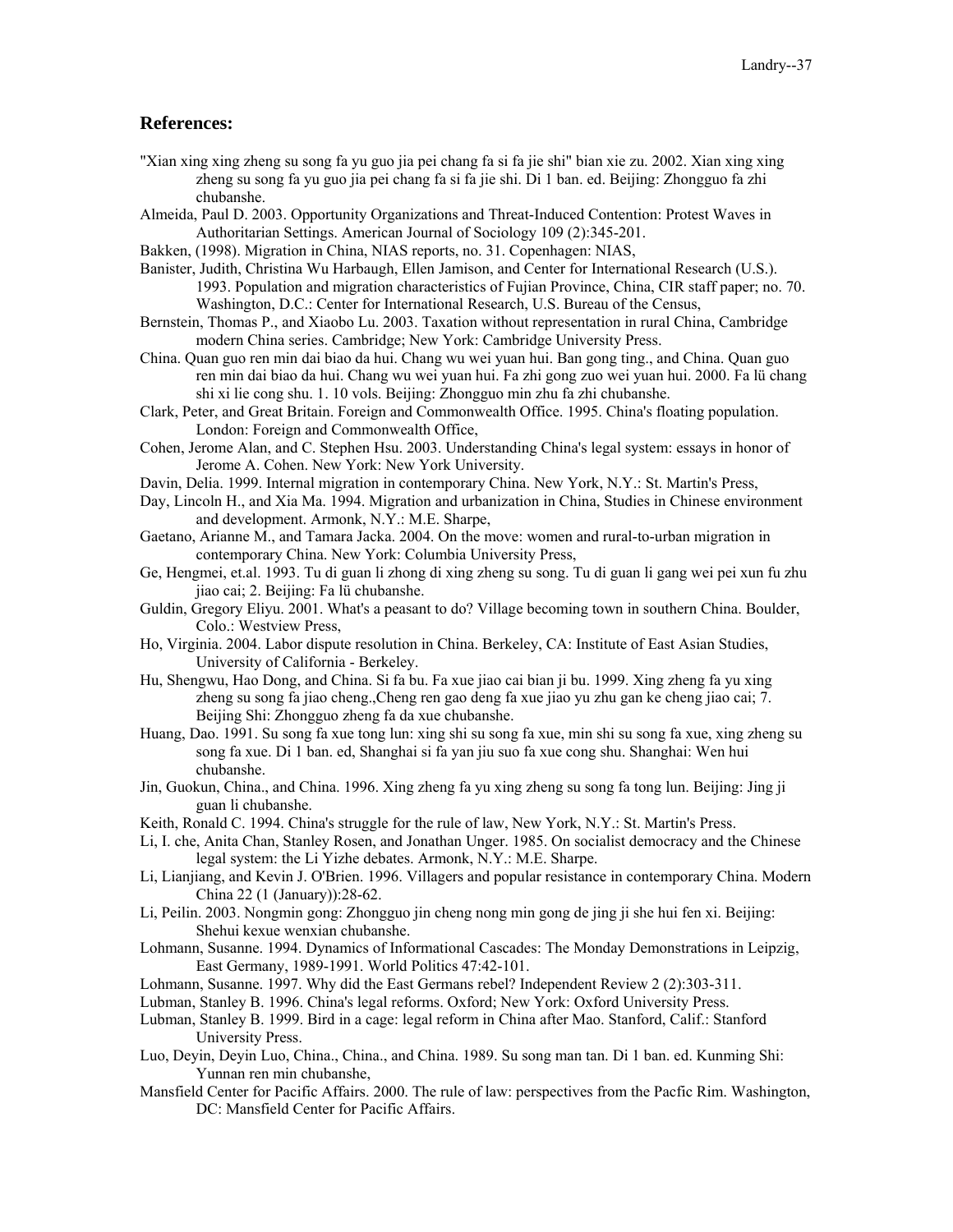- O'Brien, Kevin J. 1994. Agents and remonstrators: Role accumulation by Chinese People's Congress deputies. China Quarterly (138 (June)):359-381.
- O'Brien, Kevin J. 1996. Rightful Resistance. World Politics 49 (1):31-56.
- O'Brien, Kevin J., and Lianjiang Li. 1995. The politics of lodging complaints in rural China. China Quarterly (143 (September)):756-794.
- Peerenboom, R. P. 2002. China's long march toward rule of law. Cambridge, UK; New York: Cambridge University Press.
- Pei, Guangchuan, Guangran Zhou, and Hongxing Pan. 1991. Xue fa bai ti jie da. 6 vols. Beijing: Zhongguo ren shi chubanshe.
- Potter, Pitman B. 2003. From Leninist discipline to socialist legalism: Peng Zhen on law and political authority in the PRC. Stanford, Calif.: Stanford University Press.
- Qian, Wenbao. 1996. Rural-urban migration and its impact on economic development in China. Aldershot, Hants, England; Brookfield, USA: Avebury,
- Sun, Jingtai, Qingrong Wu, Fangzheng Wu, Keren Zhao, Zhikuan Ren, Keming Tu, Zhaoguo Chen, Youtian Zhao, Heyun Lü, Urumqi (China). Si fa ju., and Wang Wei. 1988. [Administrative law and procedure]. 11 vols,
- Wei, Jinsheng, Lang Sheng, and Ying Tao. 2002. Zhongguo liu dong ren kou yan jiu. Beijing: Renmin chubanshe.
- West, Loraine A., and Yaohui Zhao. 2000. Rural labor flows in China, Research papers and policy studies; 42. Berkeley, Calif.: Institute of East Asian Studies, University of California,
- Xiang, Biao. 2004. Transcending boundaries: Zhejiangcun: the story of a migrant village in Beijing. Leiden; Boston: Brill,
- Yong, Ren. 2001. Wai di ren zai Beijing.. Beijing: Jing ji ri bao chubanshe,
- Såoma, Tatsuo, and Zhiying Huang. 2000. Zhongguo fa zhi zhi lu = The road to the China's rule of law. Beijing: Beijing daxue chubanshe.
- Scharping, Thomas. 1997. Floating population and migration in China: the impact of economic reforms, Mitteilungen des Instituts fèur Asienkunde Hamburg; Nr. 284. Hamburg: Institut fèur Asienkunde,
- Sheng, Yongbin, and Bo Wang. 2002. Xing zheng fa yu xing zheng su song fa. Guangzhou: Ji nan da xue chubanshe.
- Shi, Zhiyu. 2000. Collective democracy: Political and Legal Reform in China, Academic monograph on Chinese politics. Hong Kong: The Chinese University Press.
- Solinger, Dorothy J. 1999. Contesting citizenship in urban China: peasant migrants, the state, and the logic of the market. Berkeley: University of California Press,
- Tanner, Murray Scott. 2004. China Rethinks Unrest. Washington Quarterly 27 (3):137-57.
- Turner-Gottschang, Karen, James V. Feinerman, and R. Kent Guy. 2000. The limits of the rule of law in China, Asian law series; no. 14. Seattle: University of Washington Press.
- United States Congressional-Executive Commission on China. 2002. Taming the dragon: can legal reform foster respect for human rights in China? Hearing before the Congressional-Executive Commission on China, One Hundred Seventh Congress, second session, April 11, 2002. Washington: U.S. G.P.O.: For sale by the Supt. of Docs., U.S. G.P.O. [Congressional Sales Office].
- United States. Congressional-Executive Commission on China. 2003. The rule of law in China: lawyers without law? roundtable before the Congressional-Executive Commission on China, One Hundred Eighth Congress, first session, April 1 2003. Washington: U.S. G.P.O.: For sale by the Supt. of Docs., U.S. G.P.O., [Congressional Sales Office].
- United States. Congressional-Executive Commission on China. 2004. Influencing China's WTO compliance and commercial legal reform: beyond monitoring: roundtable before the Congressional-Executive Commission on China, One Hundred Eighth Congress, second session, April 2, 2004. Washington: U.S. G.P.O.: For sale by the Supt. of Docs., U.S. G.P.O.
- Wang, Guoqing, Shengxi Xiao, and China. 1990. Tu di guan li xing zheng su song zhi nan. Di 1 ban. ed, Tu di guan li cong shu. Beijing: Zhongguo guo ji guang bo chubanshe.
- Wang, Yan. 2002. Chinese legal reform: the case of foreign investment law. London; New York: Routledge. Wang, Zhengming. 2000. The Developing Rule of Law in China. Harvard Asia Quarterly IV (4).
- Xu, Chongde, Bingzhi Yang, and Chunlin Li. 1999. Zhonghua Renmin Gongheguo fa lü da bai ke quan shu. 13 vols. Shijiazhuang: Hebei ren min chubanshe.
- Xu, Yafei, and China. 1990. Xing zheng zhi fa bi bei. Beijing: Jingji guanli chubanshe.